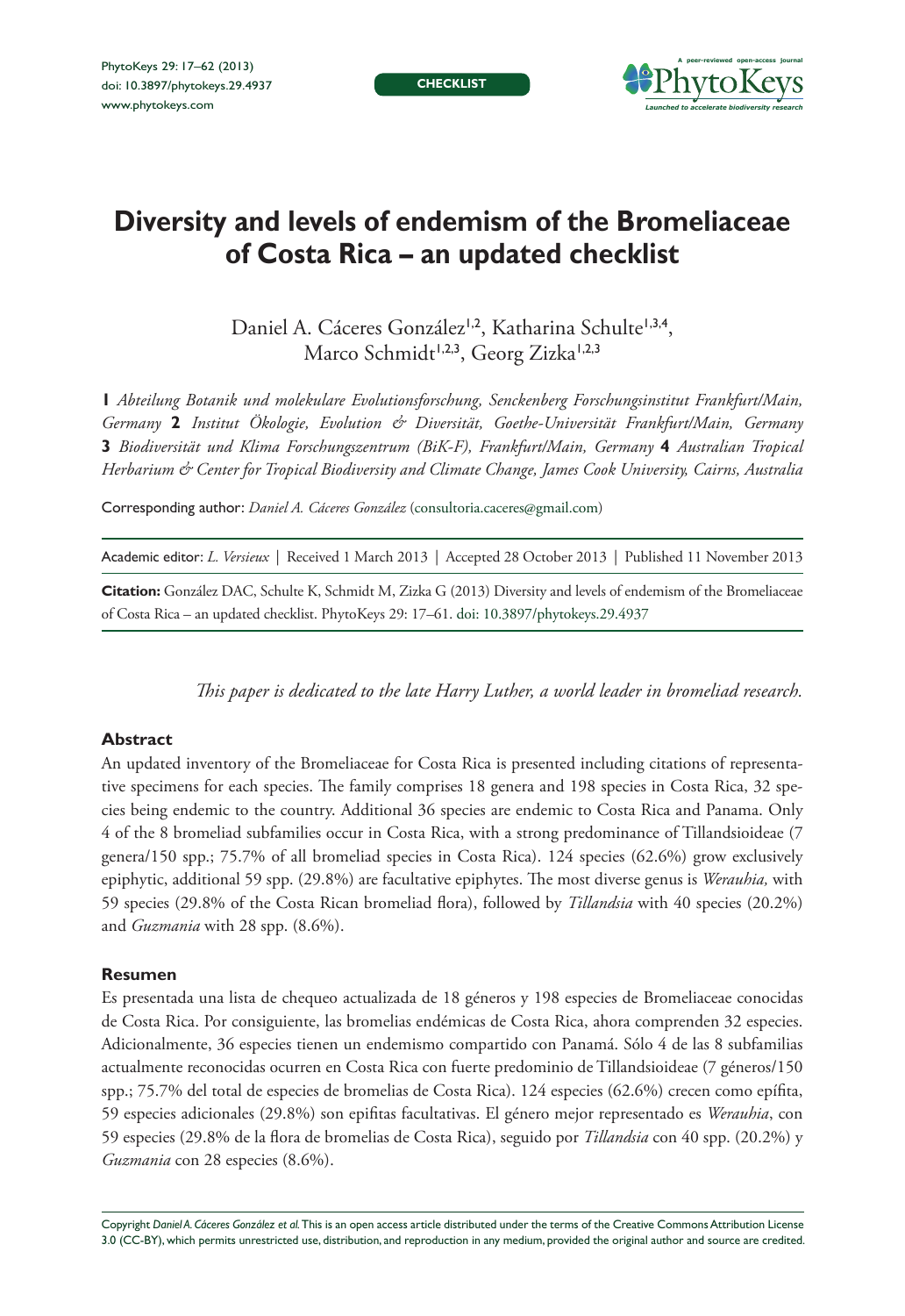#### **Keywords**

Central America, epiphytism, life-form, systematic diversity

#### **Introduction**

Costa Rica is part of the hotspots of plant diversity in the Neotropics (Myers et al. 2000) with an estimated 8,249 vascular plant species (Hammel et al. 2004). Over the last century the number of scientifically documented plants for Costa Rica has increased considerably rendering the country one of the best studied in Mesoamerica. In Costa Rica, the Bromeliaceae belong to the families with highest species diversity in epiphytic habitats and thus contribute considerably to overall forest diversity.

Bromeliaceae comprise 3,172 species and 58 genera (Luther 2008), which are grouped in the 8 subfamilies Brocchinioideae, Lindmanioideae, Tillandsioideae, Hechtioideae, Navioideae, Pitcarnioideae, Puyoideae and Bromelioideae (Givnish et al. 2011). All bromeliads are restricted to the Neotropics, with the one exception of *Pitcairnia feliciana* from West Africa.

Based on the extensive revision of herbarium collections from Costa Rica, we present an updated checklist of Bromeliaceae for the country, and provide a brief analysis of systematic diversity, levels of endemism, distribution and life-form spectrum (epiphytic/terrestrial/saxicolous). Recent floristic work, in particular the revision of the diversity of Bromeliaceae of Panama (Cáceres González et al. 2011b) required the reassessment of endemicity of Costa Rican bromeliads. This led to considerable changes in the number of endemic bromeliad species recognized for Costa Rica.

#### **Materials and methods**

Herbarium collections of Bromeliaceae from 23 herbaria (B, C, CR, DUKE, F, FR, GH, INB, K, LI, MICH, MO, NY, PMA, RM, SCZ, SEL, TEX, US, USJ, UMO, WS and WU; abbreviations after Thiers 2008) were studied. Altogether 4,523 herbarium specimens of Bromeliaceae from Costa Rica were revised.

For identification and extraction of biological information, the following references were used: Smith and Downs (1974, 1977, 1979), Utley (1994), Méndez-Estrada (1995), Grant (1995a, 1995b), Luther and Kress (1996), Grant and Morales (1996), Rossi et al. (1997), Morales (1999, 2000, 2003a, 2003b, 2003c, 2005, 2009), Morales and Alfaro (2003), Luther (2003), Cascante Marín et al. (2008), and Cáceres González et al. (2011a, 2011b). Further relevant references are given under the relevant species.

All species are listed below with information on their distribution and life form. Species endemic to Costa Rica are marked with an asterisk \*. The endemic species reported by Morales (2003c) are marked with a "1". Species endemic to Costa Rica and Panama are marked with a "2".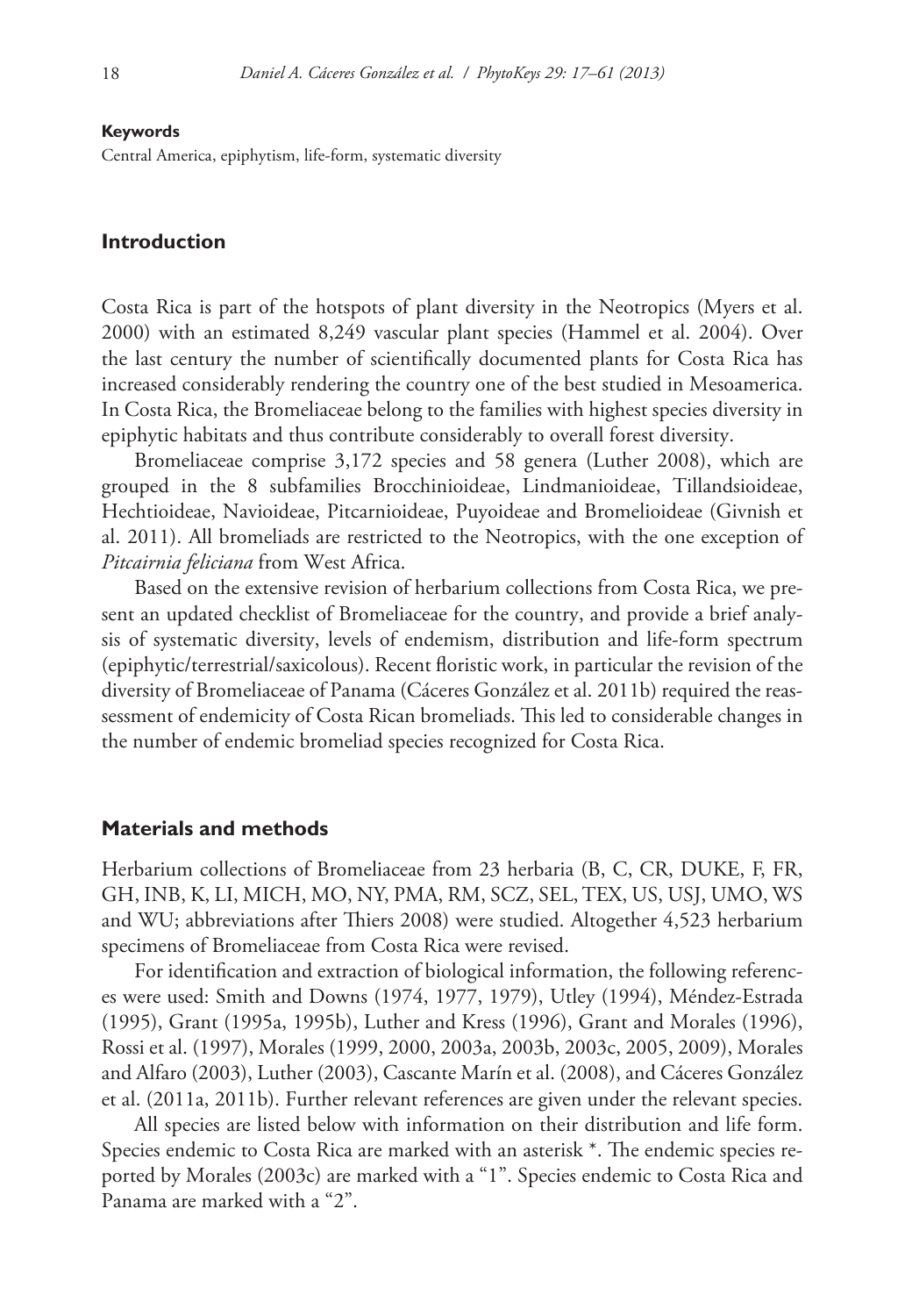Type specimens are annotated (holo = holotype, iso = isotype, lecto = lectotype, para = paratype). Additionally, a maximum of five revised herbarium collections are listed for each species, except in cases where the number of available collections was less than five.

The presented checklist includes indigenous taxa and only one cultivated and naturalized taxon (*Ananas comosus* (L.) Merr.). Subspecies, varieties, and forms are not included in the list. Species erroneously reported for Costa Rica are listed separately. Synonyms (syn.) are only included if found in the recent literature.

Nomenclature, generic delimitation and total species numbers for genera follow Luther (2008) and the International Plant Names Index (IPNI 2011).

#### **Results and discussion**

#### Bromeliaceae diversity in Costa Rica

According to our studies, Costa Rica harbours 18 genera and 198 species of Bromeliaceae, which represents 2.4% of the total angiosperm flora of the country (see species list [Appendix] and and Table 1). Thus, species diversity of the Costa Rican Bromeliaceae is one of the richest among the Central American countries. Of the 3,172 species and 58 genera recognized for the whole family (Luther 2008), 6.2% of the species and 31% of the generic diversity are represented in Costa Rica.

The increase in species reported for Costa Rica in the recent past (e.g. Utley (1994): 169 species; Luther (1995): 192 spp.; and Morales (2003c): 195 spp) can mostly be attributed to the discovery and description of new species (Luther and Kress 1996: *Guzmania herrerae* H. Luther & W. J. Kress, *G. scandens* H. Luther & W. J. Kress; Grant and Morales 1996: *Pitcairnia calcicola* J. R. Grant & J. F. Morales; Morales 1999: *Vriesea barii* J.F. Morales, *V. simulans* J.F. Morales, *V. haberii* J.F. Morales, *V. osaensis* J.F. Morales, *V. tiquirensis* J.F. Morales, *V. vulcanicola* J.F. Morales). Nevertheless, there were several discrepancies between previous studies of the bromeliad flora for Costa Rica (e.g. Luther 1995; Morales and Alfaro 2003; Morales 2003c), which we were able to resolve. For example, Luther (1995) added *Tillandsia streptophylla* Scheidw. ex C. Morren as new for Costa Rica. Our attempt to trace the specimens on which such report was based was not successful, and perhaps for this reason, Morales (2003c) refrained from including *T. streptophylla* in his list of bromeliads of Costa Rica. Nevertheless, we were able to verify the presence of the species based on recently collected specimens revised by us, thus *T. streptophylla* is again included in our checklist (see Appendix).

According to Morales (2009), *Aechmea penduliflora* André, formerly reported for Costa Rica, does not exist in the country. Morales (2009) refers to misidentified collections (*Espinoza 94*, INB, MO; *McPherson 8533*, MO; *Rueda & Mendoza 17152*, MO), which represent *A. angustifolia* Poepp. & Endl. However, other specimens from Costa Rica revised by us represent *A. penduliflora* (see Appendix), thus we included the species in our list.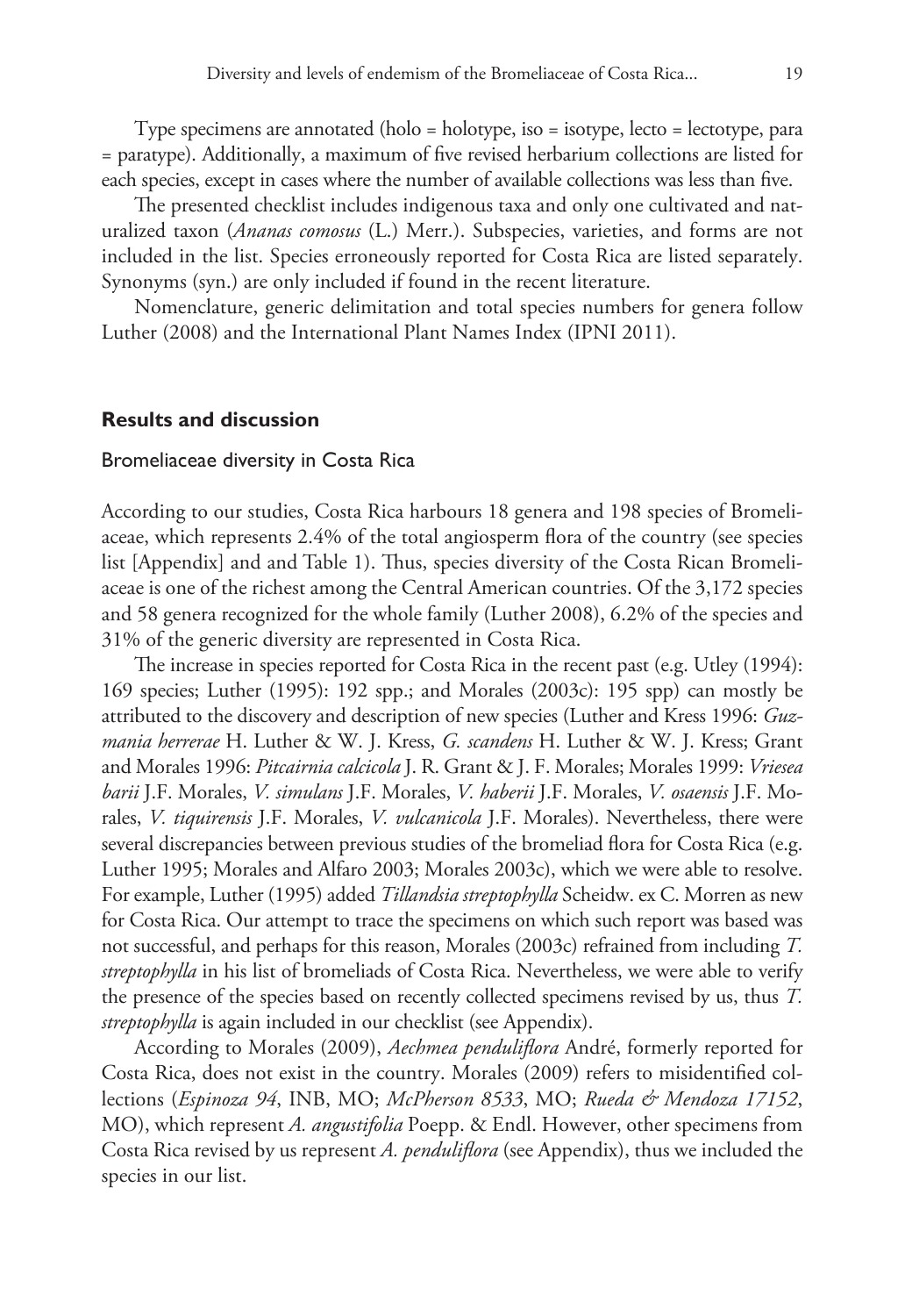| Subfamily & genus    | Number of      | % of bromeliad | Number of endemic | % of endemic   |
|----------------------|----------------|----------------|-------------------|----------------|
|                      | species        | flora          | species           | species        |
| Tillandsioideae      |                |                |                   |                |
| Catopsis             | 11             | 5.6            | $\mathbf{1}$      | 3.1            |
| Guzmania             | 28             | 14.1           | $\overline{4}$    | 12.5           |
| Mezobromelia         | $\mathbf{1}$   | 0.5            | $\boldsymbol{0}$  | 0.0            |
| Racinaea             | 5              | 2.5            | $\overline{0}$    | 0.0            |
| Tillandsia           | 40             | 20.2           | $\mathfrak{2}$    | 6.3            |
| Vriesea              | 6              | 3.0            | $\mathfrak{2}$    | 6.3            |
| Werauhia             | 59             | 29.8           | 18                | 56.3           |
| Subtotal=7           | 150            | 75.7           | 27                | 84.5           |
| <b>Bromelioideae</b> |                |                |                   |                |
| Aechmea              | 17             | 8.6            | $\mathbf{0}$      | $\mathbf{0}$   |
| Ananas               | $\overline{2}$ | 1.0            | $\overline{0}$    | $\overline{0}$ |
| Androlepis           | $\mathbf{1}$   | 0.5            | $\overline{0}$    | $\mathbf{0}$   |
| Araeococcus          | $\mathbf{1}$   | 0.5            | $\mathbf{0}$      | $\overline{0}$ |
| Billbergia           | $\mathbf{1}$   | 0.5            | $\overline{0}$    | $\overline{0}$ |
| <b>Bromelia</b>      | $\mathfrak{Z}$ | 1.5            | $\overline{0}$    | $\overline{0}$ |
| Greigia              | $\overline{2}$ | 1.0            | $\mathbf{0}$      | $\overline{0}$ |
| Ronnbergia           | $\mathbf{1}$   | 0.5            | $\boldsymbol{0}$  | $\Omega$       |
| Subtotal=8           | 28             | 14.1           | $\bf{0}$          | 0.0            |
| Pitcairnioideae      |                |                |                   |                |
| Pepinia              | $\mathbf{1}$   | 0.5            | $\mathbf{1}$      | 3.1            |
| Pitcairnia           | 17             | 8.6            | $\mathfrak{Z}$    | 9.3            |
| Subtotal=2           | 18             | 9.1            | 4                 | 12.4           |
| Puyoideae            |                |                |                   |                |
| Puya                 | $\overline{2}$ | 1.0            | $\mathbf{1}$      | 3.1            |
| Subtotal=1           | $\overline{2}$ | 1.0            | $\mathbf{1}$      | 3.1            |
| TOTAL=18             | 198            | 100.0          | 32                | 100.0          |

**Table 1.** Bromeliaceae of Costa Rica: species richness and endemism.

Morales (2003c) included *Catopsis werckleana* Mez in the synonymy of *Catopsis nutans* (Sw.) Griseb. However, we accept *C. werckleana* as a separate species which is documented from Costa Rica and thus included in our list.

#### Species erroneously reported or with name unresolved for Costa Rica

The records of *Catopsis wawranea*, cited by Smith and Downs (1977), Utley (1994) and Luther (1995) are based on the collection *Werckle s.n.* (B). We determined this collection to be *C. wangerinii* Mez & Wercklé, therefore *C. wawranea* had to be excluded from the list.

*Werauhia cooperiana* J. F. Morales, listed and described by Morales (2003c), is based on the specimen *Morales & Soto 7700* (INB, n.v.). In this publication this spe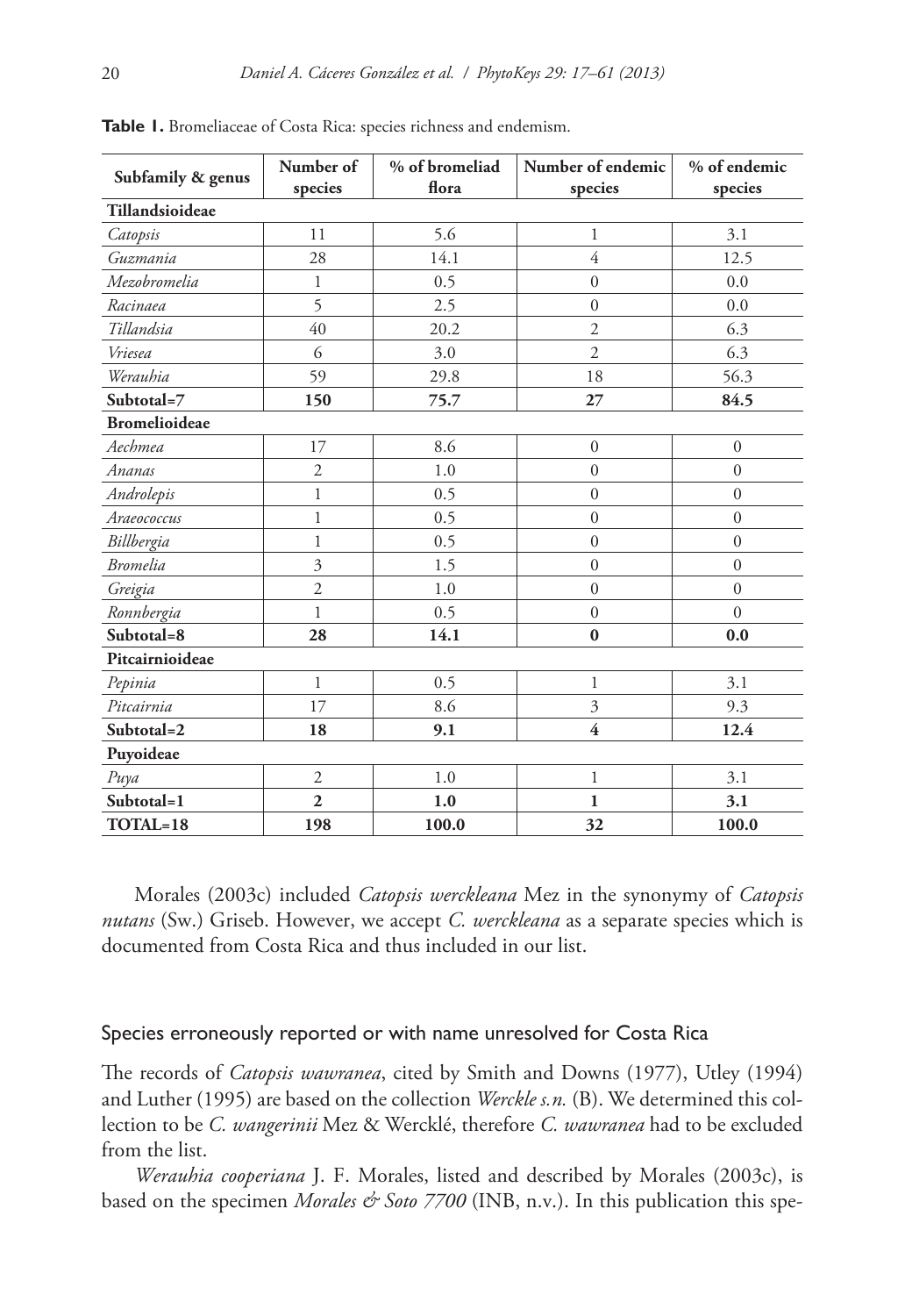cies is specified as "in press" (Morales 2003c: 360) and according to The Plant List (2010) "this name is unresolved" and not listed by Luther (2008). Since we did not study the relevant specimen, *W. cooperiana* is excluded from this checklist.

Altogether, 195 species of our list (198 spp.) are also documented in Morales (2003c), Morales (2005, 2009) and Morales and Alfaro (2003). In total, five species (*Catopsis werckleana*, *Tillandsia streptophylla, T. rhomboidea, T. guatemalensis, Werauhia anitana*) had to be added and two (*Tillandsia acostae, Guzmania mitis*) were excluded based on our revision of the herbarium material.

#### **Taxonomic diversity**

Among the four subfamilies of Bromeliaceae represented in Costa Rica, Tillandsioideae are the most diverse (7 genera/150 spp.; 75.7% of all Costa Rican bromeliad species), followed by Bromelioideae (8/28; 14.1%), Pitcairnioideae s.str. (2/18; 9.1%) and Puyoideae (1/2; 1%) (Table 1). A similar dominance of Tillandsioideae is also found in Mexico (Espejo-Serna et al. 2004), Panama (Cáceres González et al. 2011b), Colombia (Holst 1994), Ecuador (Holst 1994), Peru (Holst 1994), and Bolivia (Krömer et al. 1999).

At the generic level, *Werauhia* is the most diverse group in Costa Rica with 59 species (29.8% of the bromeliad flora). The genus has its centre of diversity in Costa Rica and Panama. Second in species richness is *Tillandsia* (40 spp., 20.2%), followed by *Guzmania* (28 spp., 14.1%), *Pitcairnia* (17 spp., 8.6%), and *Aechmea* (17 spp., 8.6%) (Table 1).

#### Life-form

Of the 198 bromeliad species reported for Costa Rica, 124 (62.6%) grow epiphytically (e.g. *Catopsis nutans*, *Tillandsia caput-medusae*, *Werauhia osaensis*) and 12 (6.1%) as terrestrials (e.g. *Aechmea magdalenae*, *Greigia columbiana*). Alltogether 43 spp. (21.7%) can be found growing epiphytic or terrestrial (e.g. *Guzmania plicatifolia*, *Werauhia kupperiana*), 2 species (1.0%) were found growing both, epiphytic and saxicolous (*Pitcairnia saxicola,* and *Tillandsia brachycaulos*). Only 3 species (1.5%) were found exclusively growing in soil or on rocks (*Pitcairnia calcicola, P. halophila,* and *Puya floccosa*). The number of species that can be found as epiphytes, terrestrials and/or saxicoles adds up to 14 (7.1%) (Fig. 1). The high number of epiphytes in the bromeliad flora can be explained by the dominance of different types of tropical forests in the natural vegetation of the country (Cáceres González et al. 2011b).

#### Endemism

Previously, 44 species were regarded to be endemic to Costa Rica (Morales 2003c), equalling 22.6% of the total bromeliad flora known at that time (195 spp.). With the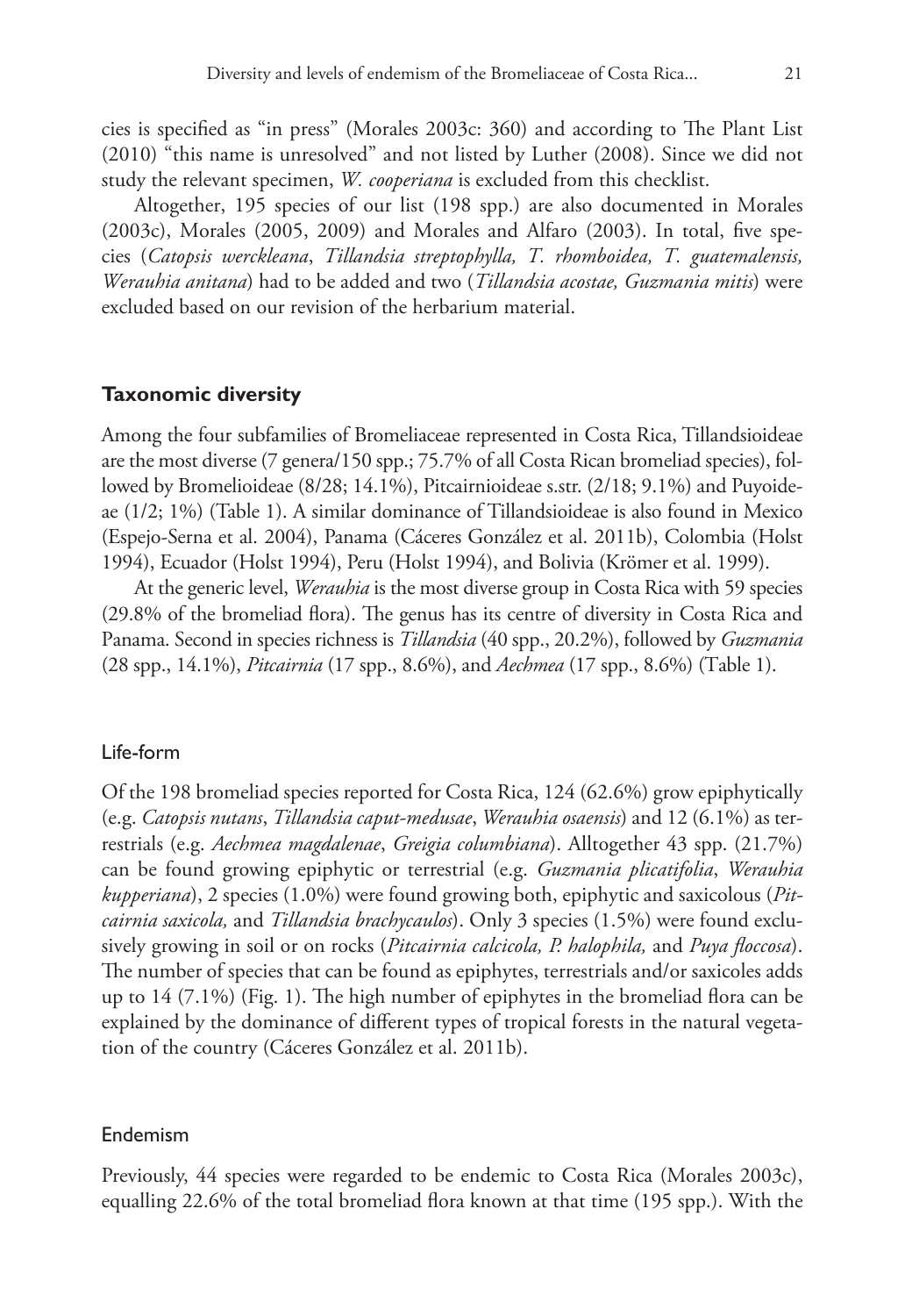

**Figure 1.** Bromeliaceae of Costa Rica: life form spectrum. **E**: epiphytic, **T**: terrestrial, **S**: saxicolous.

new records of bromeliad species recently reported for Panama (Cáceres González et al. 2011b) and the results presented here, the number of bromeliads endemic to Costa Rica is reduced to 32 species (16.2%). A considerable number of species previously regarded as endemic to Costa Rica is now known to occur also in Panama. In total, 36 species (18.2%) have a shared endemism with Panama (see Appendix and Table 1).

In Costa Rica, the level of endemism in the family Bromeliaceae is distributed among the subfamilies as follows: the Tillandsioideae comprise the majority of endemic species (27 species (84.5%)), followed by Pitcairnioideae with 4 species (12.4%) and Puyoideae with 1 species (3.1%) (Table 1).

Many bromeliad species with endemism shared between Panama and Costa Rica have been collected principally in the Cordillera de Talamanca of both countries.

The transborder Parque Internacional La Amistad (PILA), including nearly 1,940 km² of Costa Rica and 2,070 km² of Panama was founded in 1988 and declared a World Heritage Site in 1990. It is an important contribution to the conservation of biodiversity in this hotspot. Considering that the diversity of epiphytic bromeliads of Costa Rica and Panama is a good indicator for overall diversity in forests, additional protected areas in this mountainous region with exceptionally high geo- and biodiversity are highly desirable.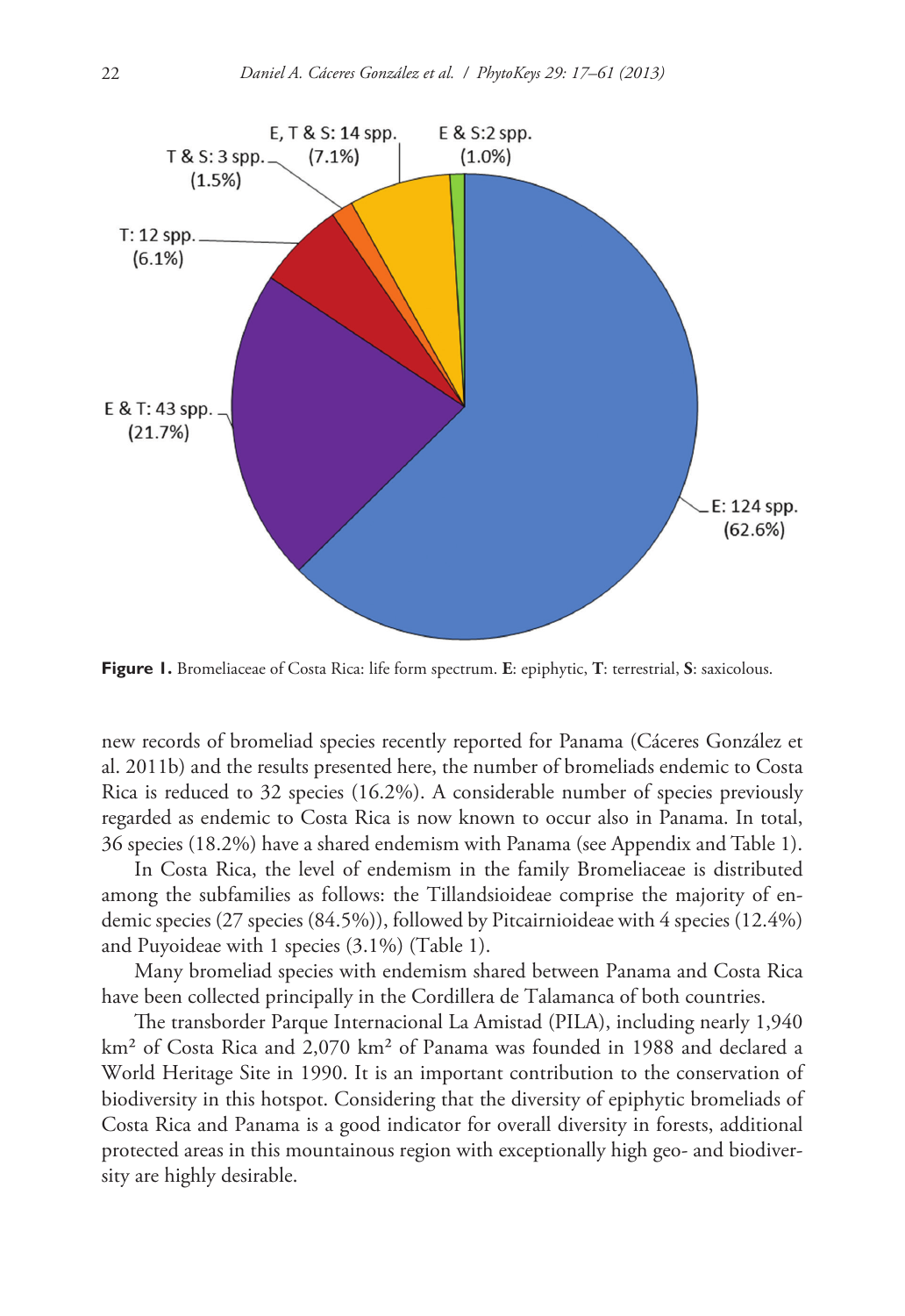#### **Acknowledgements**

We are grateful to the curators of the herbaria B, C, CR, DUKE, F, GH, INB, K, LI, MICH, MO, NY, PMA, RM, SCZ, SEL, TEX, US, USJ, UMO, WS and WU for access to their collections. We thank colleagues and friends for important information about collections, companionship during field work, and various supports, especially Prof. Dr. Meike Piepenbring, Prof. Rafael Rincón, Harry Luther, Bruce Holst, and Alba Arbelaez.

The studies were financially supported by the German Academic Exchange Service (DAAD), Goethe Graduate Academy (GRADE), German Research Foundation (DFG Zi 557/6-2, 557/7-1), and the Hessian initiative for the development of scientific and economic excellence (LOEWE) at the Biodiversity and Climate Research Centre (BiK-F), Frankfurt/Main in Germany.

### **References**

- Cáceres González DA, Schulte K, Zizka G (2011a) Untersuchungen zur Taxonomie, Diversität und Biogeographie der Bromelien Westpanamas. Die Bromelie 2: 82–84.
- Cáceres González DA, Schulte K, Schmidt M, Zizka G (2011b) A synopsis of the Bromeliaceae of Panama, including new records for the country. Willdenowia 41: 357–369. [doi:](http://dx.doi.org/10.3372/wi.41.41216) [10.3372/wi.41.41216](http://dx.doi.org/10.3372/wi.41.41216)
- Cascante Marín A, Wolf JHD, Oostermeijer JGB, den Nijs JCM (2008) Establishment of epiphytic bromeliads in successional tropical premontane forests in Costa Rica. Biotropica 40(4): 441–448. [doi: 10.1111/j.1744-7429.2008.00403.x](http://dx.doi.org/10.1111/j.1744-7429.2008.00403.x)
- Espejo-Serna A, López-Ferrari AR, Ramírez-Morillo I, Holst BK, Luther HE, Till W (2004) Checklist of Mexican Bromeliaceae with notes on species distribution and levels of endemism. Selbyana 25(1): 33–86.
- Givnish TJ, Barfuss MHJ, Van Ee B, Riina R, Schulte K, Horres R, Gonsiska PA, Jabaily RS, Crayn DM, Smith JAC, Winter K, Brown GK, Evans TM, Holst BK, Luther H, Till W, Zizka G, Berry PE, Sytsma KJ (2011) Phylogeny, adaptive radiation, and historical biogeography in Bromeliaceae: Insights from an eight-locus plastid phylogeny. American Journal of Botany 98(5): 827–895. [doi: 10.3732/ajb.1000059](http://dx.doi.org/10.3732/ajb.1000059)
- Grant JR (1995a) The resurrection of *Alcantarea* and *Werauhia*, a new genus. Tropische und Subtropische Pflanzenwelt 91: 7–57.
- Grant JR (1995b) Addendum to "The resurrection of *Alcantarea* and *Werauhia*, a new genus (Bromeliaceae: Tillandsioideae). Phytologia 78: 119–123.
- Grant JR, Morales JF (1996) *Pitcairnia calcicola* (Bromeliaceae), a new species from the tropical dry forest of Costa Rica. Novon 6(4): 366–369. [doi: 10.2307/3392041](http://dx.doi.org/10.2307/3392041)
- Hammel BE, Grayum MH, Herrera C, Zamora N (Ed) (2004) Manual de plantas de Costa Rica 1. Introducción. Monographs in Systematic Botany from the Missouri Botanical Garden 97: 1*–*299.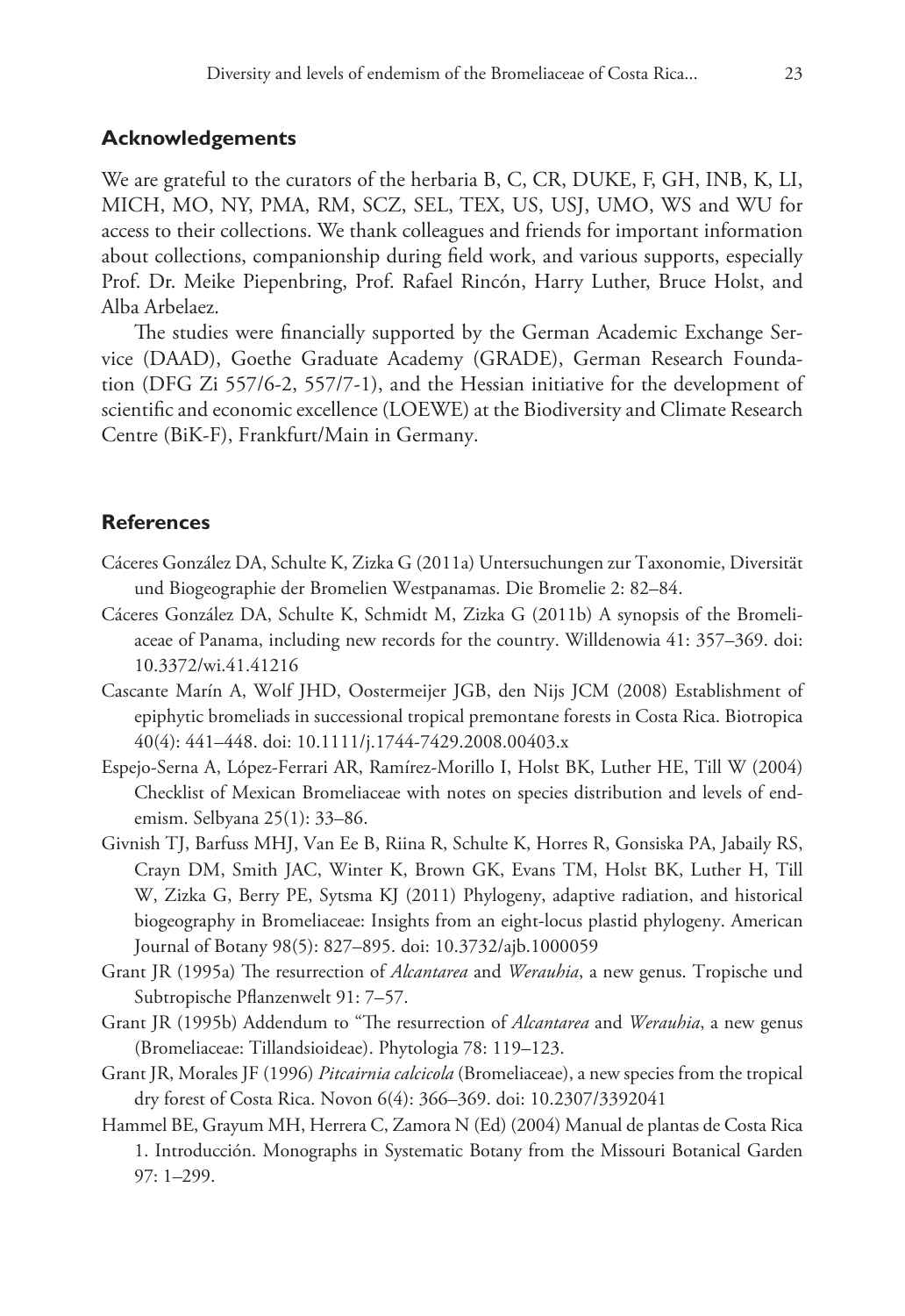- Holst BK (1994) Checklist of Venezuelan Bromeliaceae with notes on species distribution by state and levels of endemism. Selbyana 15(1): 132–149.
- International Plant Names Index (IPNI) (2011) International Plant Names Index. [http://www.](http://www.ipni.org/index.html) [ipni.org/index.html](http://www.ipni.org/index.html) [accessed February 2013]
- Krömer T, Kessler M, Holst BK, Luther HE, Gouda E, Ibisch PL, Till W, Vasquez R (1999) Checklist of Bolivian Bromeliaceae with notes on species distribution and levels of endemism. Selbyana 20(2): 201–223.
- Leme EMC (1997) Revision of the lithophytic *Vriesea* species from Minas Gerais state, Brazil - Part II. Journal of the Bromeliad Society 47: 168–177.
- Luther HE (1995) An annotated checklist of the Bromeliaceae of Costa Rica. Selbyana 16: 230–234.
- Luther HE (2003 ['2002']) Miscellaneous new taxa of Bromeliaceae (XVI). Brittonia 54: 279–285. [doi: 10.1663/0007-196X\(2003\)54\[279:MNTOBX\]2.0.CO;2](http://dx.doi.org/10.1663/0007-196X(2003)54[279:MNTOBX]2.0.CO;2)
- Luther HE (2008) An alphabetical list of bromeliad binomials,  $11<sup>th</sup>$  ed. Bromeliad Society International.<http://www.selby.org/research/papers/alphabetical-list-bromeliad-binomials>
- Luther HE, Kress WJ (1996) Two overlooked species of *Guzmania* (Bromeliaceae) of the speciescomplex *Massangea* from Central America. Brittonia 48: 91–95. [doi: 10.2307/2807668](http://dx.doi.org/10.2307/2807668)
- Méndez-Estrada V (1995) Ecología de las bromelias epífitas. Repertorio Científico UNED 3(2): 20–23.
- Morales JF (1999) Seis nuevas especies de *Vriesea* sect. *Xiphion* (Bromeliaceae: Tillandsoideae) para Costa Rica. Novon 9: 401–406. [doi: 10.2307/3391739](http://dx.doi.org/10.2307/3391739)
- Morales JF (2000) Bromelias de Costa Rica, 2<sup>da</sup> edición. Instituto Nacional de Biodiversidad, Santo Domingo de Heredia.
- Morales JF (2003a) Nuevas combinaciones y un nuevo nombre en las Bromeliaceae de Costa Rica. Polibotanica 15: 109–111.
- Morales JF (2003b) New combinations in *Werauhia* (Bromeliaceae) from Costa Rica. Lundiana 41(1): 65.
- Morales JF (2003c) Bromeliaceae. In: Hammel BE, Grayum MH, Herrera C, Zamora N (Ed) Manual de plantas de Costa Rica 2. Gimnospermas y Monocotiledóneas (Agavaceae– Musaceae). Monographs in Systematic Botany from the Missouri Botanical Garden 92: 397–375.
- Morales JF (2005) Una nueva especie de *Werauhia* (Bromeliaceae) para Costa Rica. Novon 15(2): 332–333.
- Morales JF (2009) Novedades y notas misceláneas en las Bromeliaceae de Mesoamérica. Journal of the Botanical Research Institute of Texas 3(1): 113–116.
- Morales JF, Alfaro E (2003) *Tillandsia guatemalensis*, un registro nuevo en la flora de Costa Rica. Lankesteriana 8: 5–6.
- Myers N, Mittermeier RA, Mittermeier CG, da Fonseca GAB, Kent J (2000) Biodiversity hotspots for conservation priorities. Nature 403: 853–858. [doi: 10.1038/35002501](http://dx.doi.org/10.1038/35002501)
- Rossi MR, Mendez VH, Monge-Nájera J (1997) Distribution of Costa Rican epiphytic bromeliads and the Holdridge Life Zone System. Revista de Biología Tropical 45(3): 1021–1031.
- Smith LB, Downs RJ (1974) Pitcairnioideae (Bromeliaceae). Flora Neotropica Monograph 14(1): 1–662.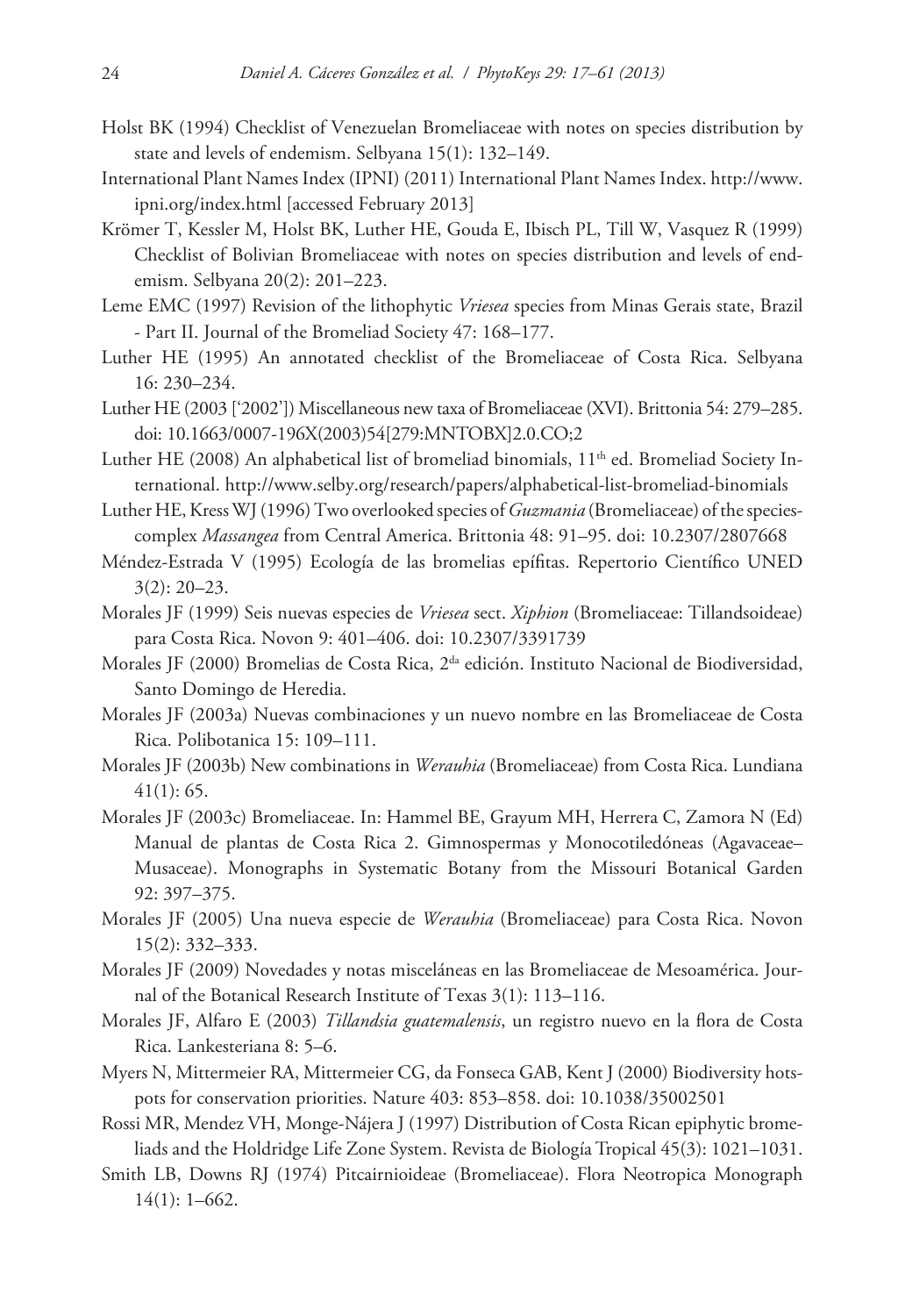- Smith LB, Downs RJ (1977) Tillandsioideae (Bromeliaceae). Flora Neotropica Monograph 14(2): 663–1492.
- Smith LB, Downs RJ (1979) Bromelioideae (Bromeliaceae). Flora Neotropica Monograph 14(3): 1493–2142.
- The Plant List (2010) Version 1. Published on the Internet at <http://www.theplantlist.org> [accessed May 2012]
- Thiers B (2008 [continuously updated]) Index Herbariorum: A global directory of public herbaria and associated staff. New York Botanical Garden. <http://sweetgum.nybg.org/ih/> [accessed April 2013]
- Utley JF (1994) Bromeliaceae. In: Davidse G, Sousa SM, Chater AO (Ed) Flora Mesoamericana 6. Alismataceae a Cyperaceae. Universidad Nacional Autónoma de México, Missouri Botanical Garden and The Natural History Museum, 89–156.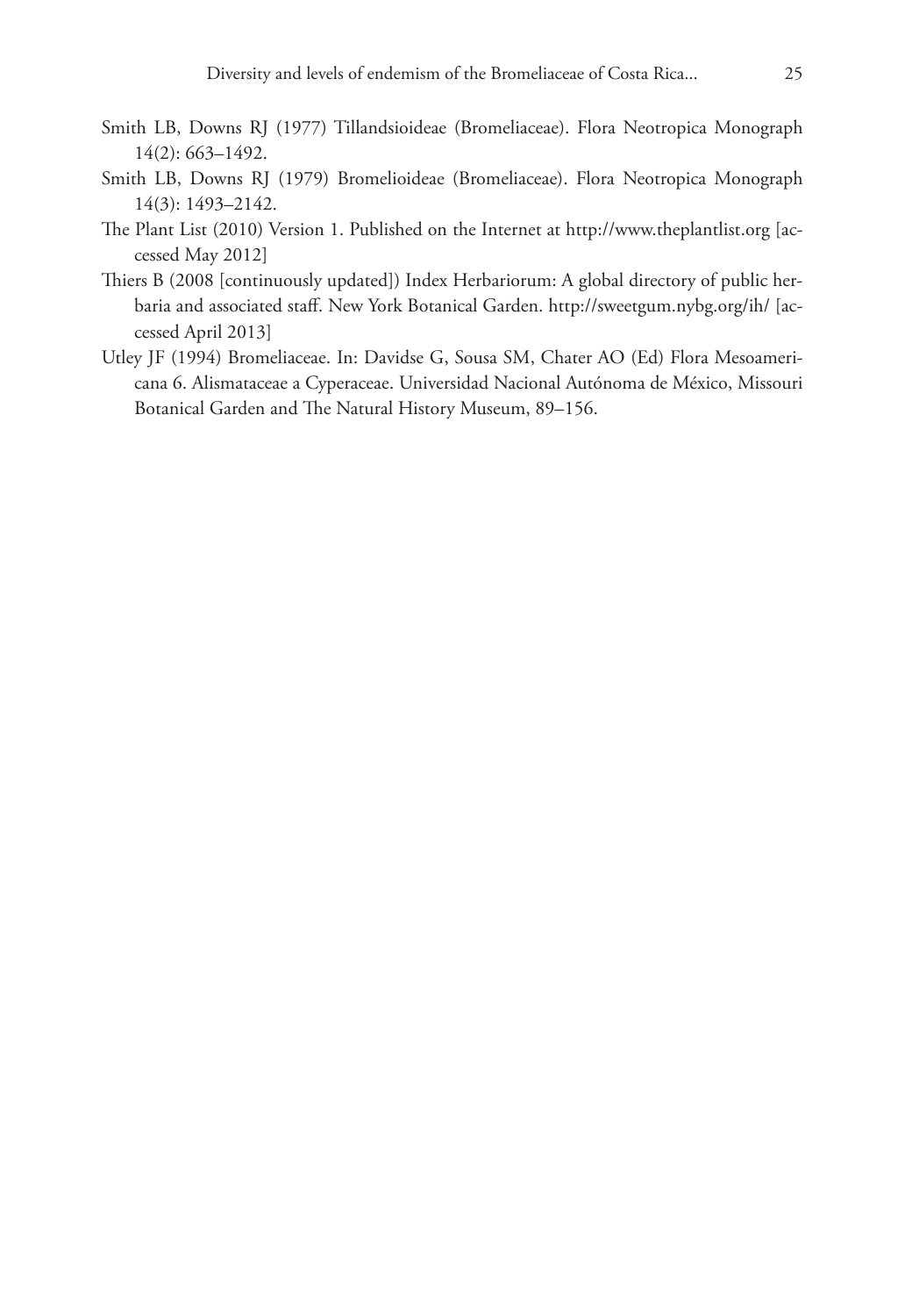# **Appendix**

# *AECHMEA*

*Aechmea angustifolia* Poepp. & Endl., Nov. Gen. Sp. Pl. 2: 43 (1838). **Distribution.** Nicaragua, Costa Rica, Panama, Colombia, Ecuador, Peru, Bolivia, Brazil, and Venezuela. **Representative Collections—COSTA RICA.** *Pittier 9426* (B); 9 Apr 1983, *Liesner 14163* (INB, SEL); 20 Feb 1991, *Till 7053* (CR); 1 Feb 1996, *Hammel* 

*20142* (INB); 6 May 1998, *Morales 6422* (INB). **Life form.** Epiphyte.

*Aechmea aquilega* (Salisb.) Griseb., Fl. Brit. W. I.: 592 (1864).

**Distribution.** Costa Rica, Brazil, Suriname, Guianas, Venezuela, and Trinidad and Tobago.

**Representative Collections—COSTA RICA.** 19 Jun 1874, *Kuntze 2113* (CR, n.v.; K, n.v.).

**Life form.** Epiphyte.

*Aechmea bracteata* (Sw.) Griseb., Fl. Brit. W. I.: 592 (1864).

**Distribution.** Mexico, Guatemala, Belize, Honduras, Nicaragua, Costa Rica, and Panama.

**Representative Collections—COSTA RICA.** 25 Feb 1933, *Valerio 375* (CR); 10 Mar 1994, *Huber 355* (CR); 28 May 1995, *Grant 2348* (INB); 10 Feb 1997, *Moraga 863* (CR, INB); 11 Apr 2005, *Morales 12758* (INB). **Life form.** Epiphyte.

*Aechmea castelnavii* Baker, Handb. Bromel.: 39 (1889).

**Distribution.** Costa Rica, Colombia, Bolivia, Brazil, and Venezuela. **Representative Collections—COSTA RICA.** 17 Jan 1991, *Grant 91-01478* (INB); 13 May 1995, *Jiménez 1827* (INB); 5 Apr 2000, *Acosta 807* (INB); 3 Apr 1997, *Morales 6140* (INB); 4 Mar 2001, *Morales 7676* (INB). **Life form.** Epiphyte.

*Aechmea dactylina* Baker, J. Bot. 17: 161 (1879).

**Distribution.** Nicaragua, Costa Rica, Panama, Colombia, and Ecuador. **Representative Collections—COSTA RICA.** 4 Jan 1896, *Tonduz 9985* (CR); 1 Aug 1949, *Holm 721* (CR); 13 May 1989*, Kress 2720* (INB, SEL); 27 Jul 1995, *Lépiz 613* (INB); 21 Aug 2003, *Morales 9457* (INB). **Life form.** Epiphyte.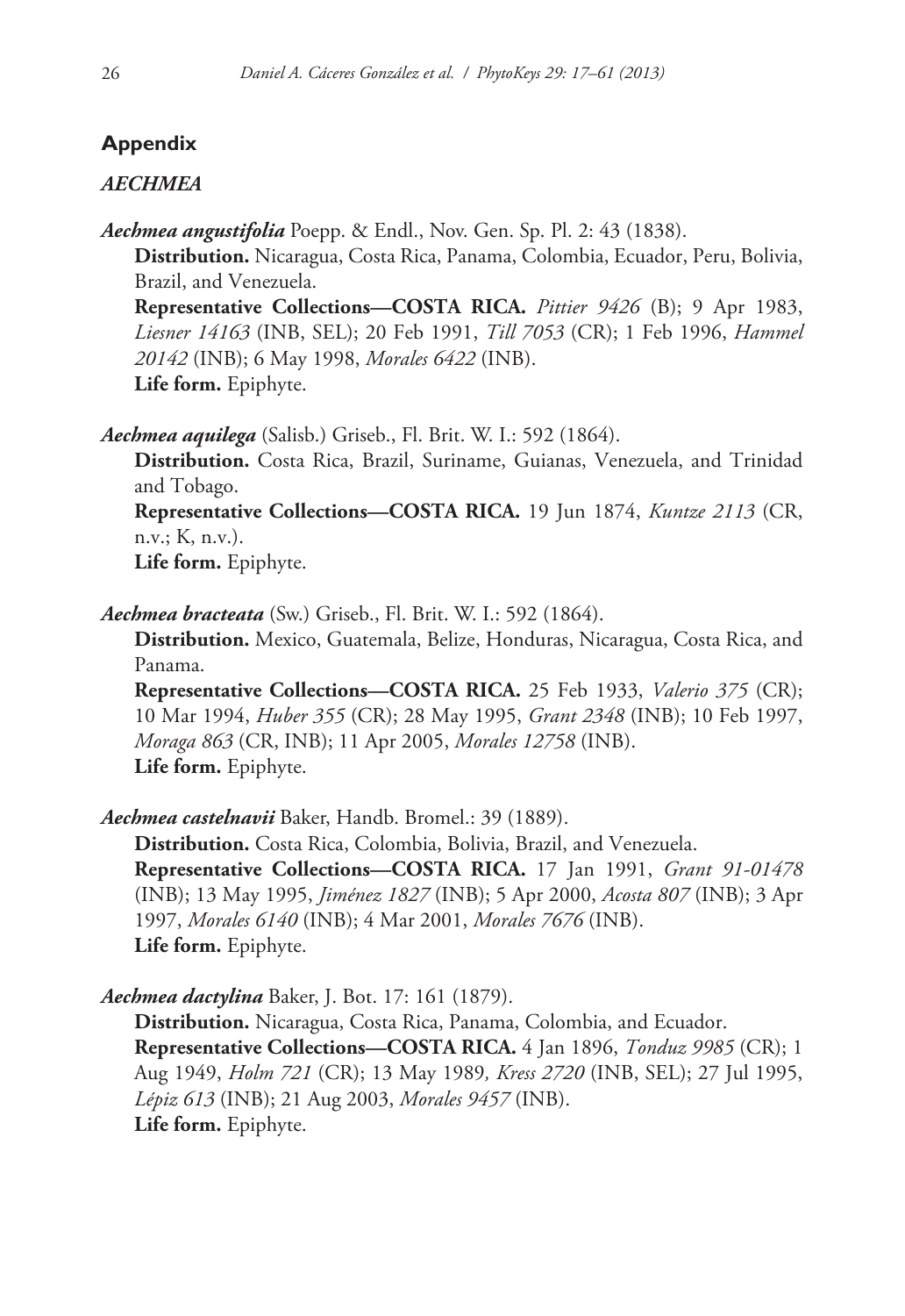*Aechmea lingulata* (L.) Baker, J. Bot. 17: 164 (1879). **Distribution.** Costa Rica, Panama, Brazil, Guianas, Venezuela, Trinidad, Tobago, and Jamaica. **Representative Collections—COSTA RICA.** *Oersted 24* (C, n.v.), based on Smith & Downs (1979). **Life form.** Epiphyte.

*Aechmea lueddemanniana* (K. Koch) Brongn. ex Mez, Pflanzenr., IV, 32: 120 (1934). **Distribution.** Mexico, Belize, Honduras, Nicaragua, and Costa Rica. **Representative Collections—COSTA RICA.** 27 Mar 1989, *Haber 9169* (INB); 2 Jun 1990, *Varela 11* (INB); 23 Mar 1994, *Morales 2555* (INB); 29 Jan 1995, *Rivera 1005* (INB); 12 Feb 1999, *Alvarado 71* (INB). **Life form.** Epiphyte.

*Aechmea magdalenae* (André) André ex Baker, Handb. Bromel.: 65 (1889). **Distribution.** Mexico, Guatemala, Belize, El Salvador, Honduras, Nicaragua, Costa Rica, Panama, Colombia, Ecuador, and Venezuela. **Representative Collections—COSTA RICA.** 3 Jan 1896, *Tonduz 9897* (CR); 21 Jul 1949, *Holm & Iltis 439* (NY); 24 Mar 1973, *Burger 8869* (CR); 2 Jul 1994, *Lépiz 452* (CR); 25 Jan 2000, *Acosta 280* (CR, INB). **Life form.** Terrestrial.

*Aechmea mariae-reginae* H. Wend., Hamb. Gartenz. 19: 32 (1863). **Distribution.** Nicaragua, Costa Rica, and Panama. **Representative Collections—COSTA RICA.** *Wercklé 16202* (B); 8 Jun 1976, *Utley 5114* (CR); 14 Feb 1982, *Burger & Gomez 11818* (PMA); 2 Sep 1993*, Morales 1640* (INB, NY); 3 Aug 2006, *Cascante 1598* (CR). **Life form.** Epiphyte (rarely terrestrial).

*Aechmea mexicana* Baker, J. Bot. 17: 165 (1879).

**Distribution.** Mexico, Guatemala, Nicaragua, Costa Rica, Panama, Colombia, and Ecuador.

**Representative Collections—COSTA RICA.** 3 Jan 1896, *Tonduz 10074* (CR); Mar 1947, *Buchanan 546* (NY); 19 Dec 1988, *Bello 624* (CR, INB); 21 Feb 1995, *Morales 3508* (CR, INB); 12 May 1999, *Estrada 2214* (CR). **Life form.** Epiphyte.

*Aechmea nudicaulis* (L.) Griseb., Fl. Brit. W. I.: 593 (1864).

**Distribution.** Mexico, Guatemala, Honduras, Nicaragua, Costa Rica, Panama, Colombia, Ecuador, Brazil, and Dominican Republic.

**Representative Collections—COSTA RICA.** 8 Dec 1973, *Utley 510* (CR); 25 Nov 1982, *McDowell 941* (SCZ); 3 Dec 1993, *Morales 2135* (CR, INB); 6 Mar 1998, *Vargas 37* (CR, INB); 27 Sep 2000, *Acosta 2757* (INB). **Life form.** Epiphyte.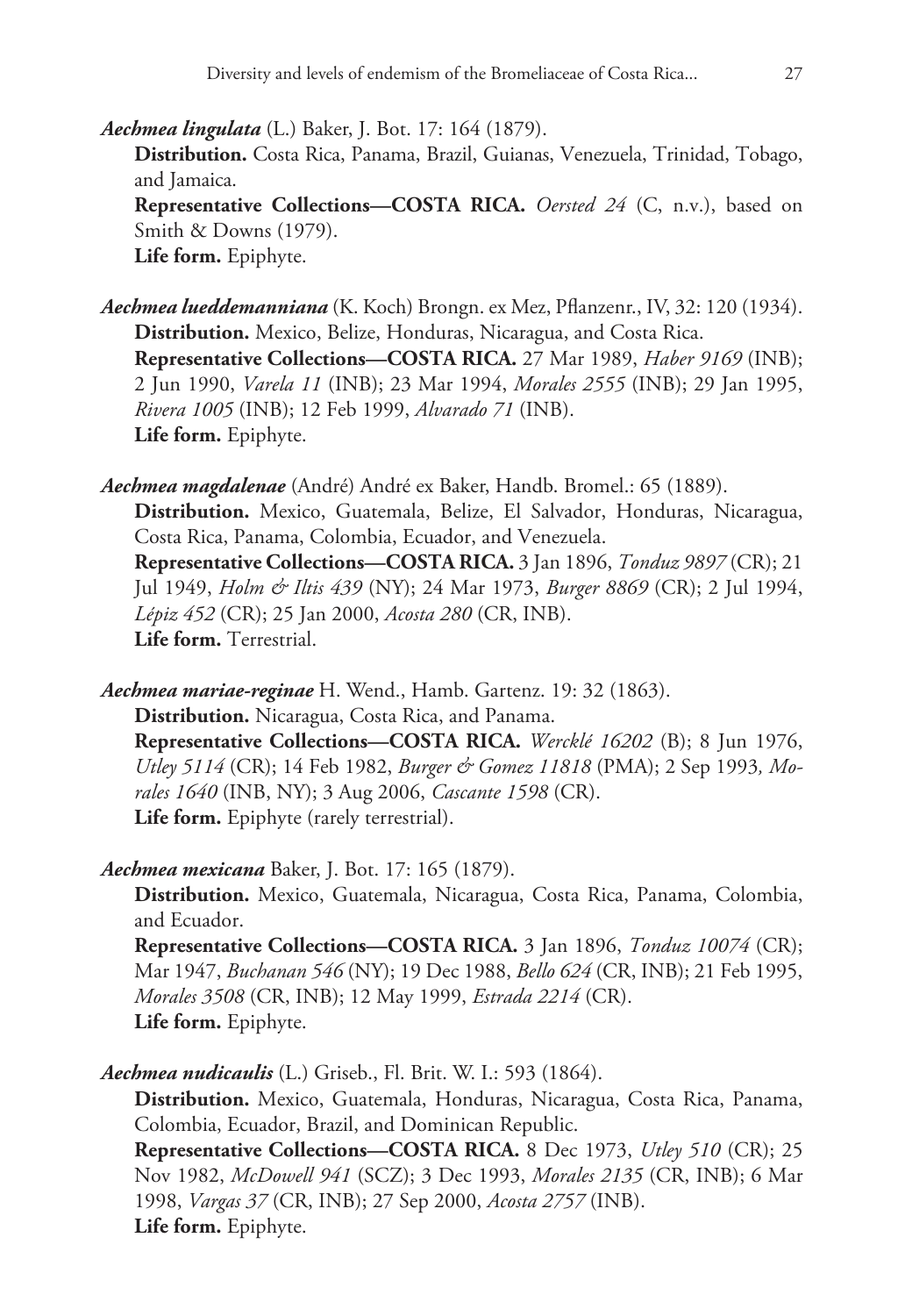*Aechmea penduliflora* André, Rev. Hort. 60: 563 (1888).

**Distribution.** Nicaragua, Costa Rica, Panama, Colombia, Ecuador, Peru, Bolivia, and Venezuela.

**Representative Collections—COSTA RICA.** 1894, *Friedrichsthal 4962* (B); Apr 1894, *J. D. Smith 4962* (US, n.v.); Mar 1924, *Standley 37556* (US, n.v.); 29 Feb 1956, *Schubert 1126* (US, n.v.); 3 Dec 1980, *Waggoner s.n.* (SEL). **Life form.** Epiphyte.

*1,2Aechmea pittieri* Mez, Monogr. Phan. 9: 231 (1896).

**Distribution.** Costa Rica and Panama.

**Representative Collections—COSTA RICA.** Jan 1892, *Pittier 6609* (B); Jan 1908, *Wercklé 17422* (B); 26 Jan 1967, *Burger & Matta 4673* (NY); 9 Dec 2004, *Soto 454* (INB); 27 Jan 2007, *Morales 15388* (INB). **Life form.** Epiphyte (rarely terrestrial).

*Aechmea pubescens* Baker, J. Bot. 17: 135 (1879).

**Distribution.** Honduras, Nicaragua, Costa Rica, Panama, Colombia, and Venezuela.

**Representative Collections—COSTA RICA.** 4 Apr 1930, *Brenes 1293* (CR); 26 May 1973, *Ocampo 403* (CR); 28 May 1988, *Hammel 16870* (INB); 27 May 2003, *Holst 8654* (SEL); 14 Jan 2005, *Solano 1707* (INB). **Life form.** Epiphyte (occasionally terrestrial).

*Aechmea tillandsioides* (Mart. ex Schult. f.) Baker, J. Bot. 17: 134 (1879).

**Distribution.** Mexico, Guatemala, Belize, El Salvador, Honduras, Nicaragua, Costa Rica, Panama, Colombia, Ecuador, Peru, Bolivia, Brazil, Guianas, and Venezuela.

**Representative Collections—COSTA RICA.** 2 May 1951, *León 3409* (CR); 26 Apr 1973, *Burger & Gentry 9287* (NY); 10 Jul 1991, *Delprete 5199* (CR, INB, MO, NY; TEX, n.v.); 21 Mar 1997, *Morales 6126* (CR, INB); 29 Oct 2000, *Gómez-Laurito 13418* (CR).

**Life form.** Epiphyte.

*Aechmea tonduzii* Mez & Pittier ex Mez, Bull. Herb. Boissier, II, 3: 132 (1903). **Distribution.** Costa Rica, Panama, Colombia, and Ecuador. **Representative Collections—COSTA RICA.** Mar 1893, *Tonduz 7684* (B, holo); 24 Jan 1989, *Grayum 9292* (INB); 19 Jun 1995*, Chacón 263* (CR, USJ); 26 May 2003, *Clark 153* (SEL); 2 Mar 2005, *Morales 12277* (INB). **Life form.** Epiphyte and terrestrial.

*Aechmea veitchii* Baker, Bot. Mag. 103: t. 6329 (1877). **Distribution.** Costa Rica, Panama, Colombia, Ecuador, and Peru.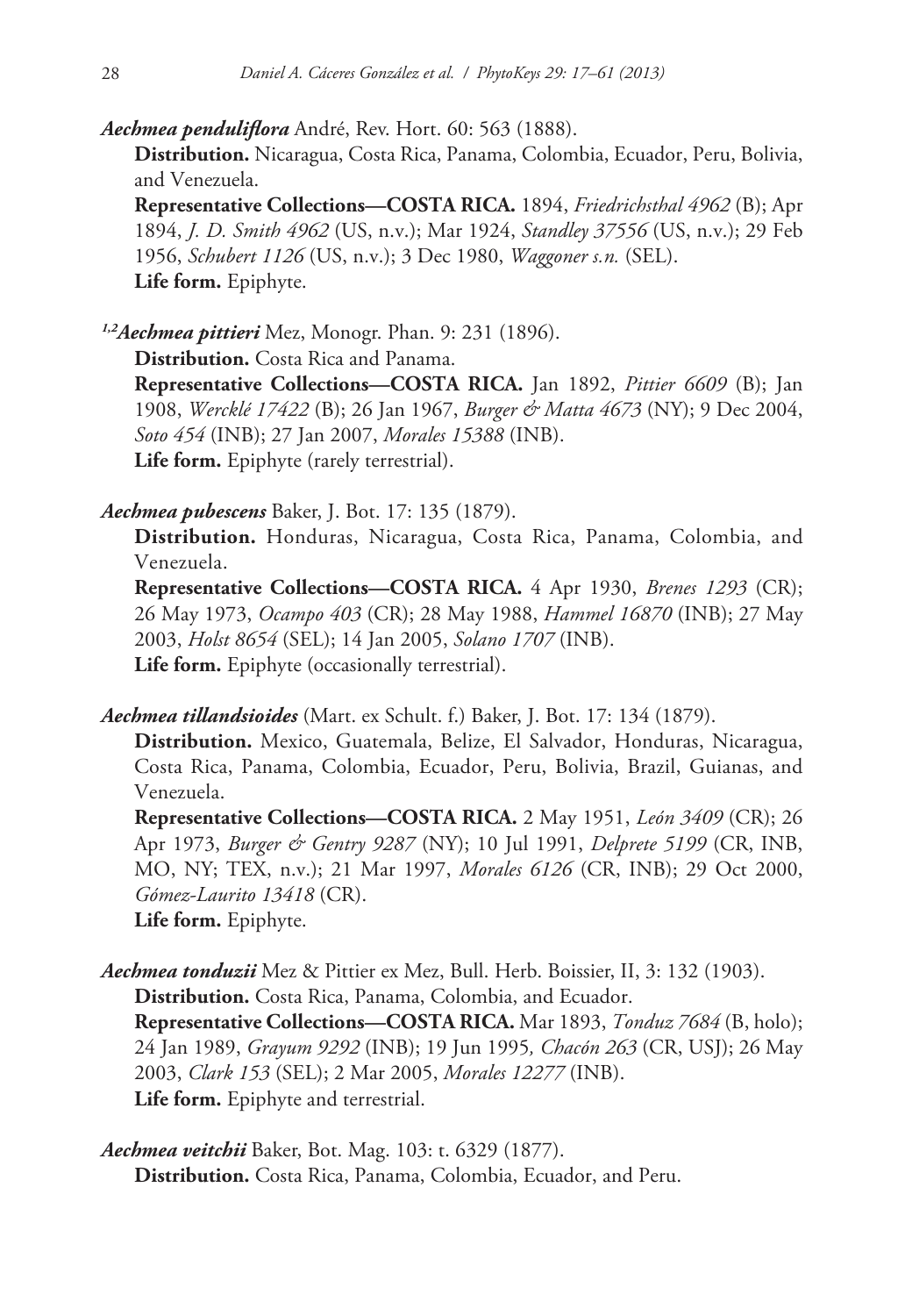**Representative Collections—COSTA RICA.** 12-17 Dec 1969, *Burger & Liesner 6775* (PMA); 2 Oct 1983, *Chacón 1442* (CR); 20 Jul 1994, *Lépiz 498* (CR, INB); 23 Mar 2000, *Acosta 699* (CR, INB); 25 Oct 2007, *Santamaría 6642* (INB). **Life form.** Epiphyte and terrestrial.

### *ANANAS*

*Ananas ananassoides* (Baker) L. B. Sm., Bot. Mus. Leafl. 7: 79 (1939). **Distribution.** Costa Rica, Panama, Colombia, Ecuador, Peru, Bolivia, Paraguay, Brazil, and Venezuela. **Representative Collections—COSTA RICA.** 15 Nov 1990, *Skotak 1* (INB); 1 Feb 1991, *Skotak s.n.* (CR); 6 Feb 2000, *Aguilar 5807* (INB); 25 Aug 2001, *Hammel* 

*22407* (INB); 25 Apr 2004*, Morales 10477* (INB). **Life form.** Terrestrial.

*Ananas comosus* (L.) Merr., Interpr. Herb. Amboin.: 133 (1917).

**Distribution.** Mexico, Guatemala, Belize, Honduras, Nicaragua, Costa Rica, Panama, Colombia, Ecuador, Peru, Bolivia, Brazil, Venezuela, Dominican Republic, and United States of America.

**Representative Collections—COSTA RICA.** 7 Jan 1992, *Grant 92-1773* (CR, INB); 25 Mar 1998, *Lépiz 255* (INB); 19 Sep 2002, *Frances 19* (CR); 25 Mar 2005, *Morales 12423* (INB); 8 Apr 2006, *Morales 13793* (INB). **Life form.** Terrestrial. Cultivated and naturalized.

# *ANDROLEPIS*

*Androlepis skinneri* Brongn. ex Houllet, Rev. Hort. 42: 12 (1870). **Distribution.** Mexico, Guatemala, Belize, Nicaragua, and Costa Rica. **Representative Collections—COSTA RICA.** 16 Oct 1933, *Dodge 4864* (INB); 7 Aug 1949, *Holm 935* (CR); 5 y 6 Jun 1967, *Burger & Matta 4214* (NY); 20 Dec 1969, *Burger 6987* (CR); 1 Dec 1988, *Robles 2194* (INB). **Life form.** Epiphyte.

# *ARAEOCOCCUS*

*Araeococcus pectinatus* L. B. Sm., Contr. Gray Herb. 95: 41 (1931). **Distribution.** Costa Rica, Panama, and Colombia. **Representative Collections—COSTA RICA.** 30 May 1950, *Allen 5558* (NY); 11 Jul 1987, *Gómez-Laurito 11577* (CR, INB); 28 May 1988, *Hammel 16873*  (CR); 10 Sep 1996, *Croat 79160* (SEL); 2 Mar 2005, *Morales 12190* (INB). **Life form.** Epiphyte.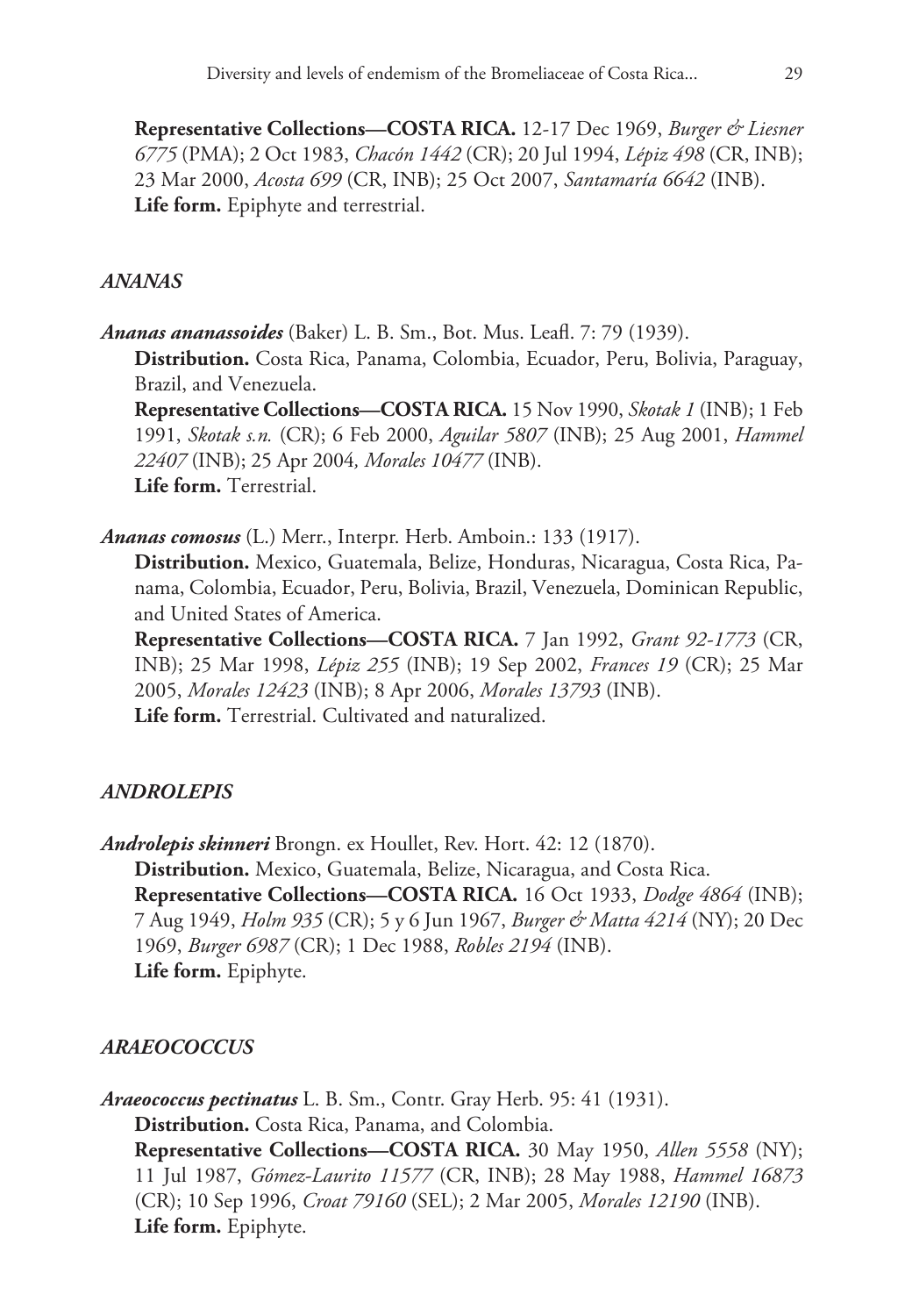### *BILLBERGIA*

*Billbergia macrolepis* L. B. Sm., Contr. Gray Herb. 114: 3 (1936). **Distribution.** Costa Rica, Panama, Ecuador, and Venezuela. **Representative Collections—COSTA RICA.** 1 Jan 1892, *Pittier 6608* (INB); 3 Mar 2000, *Hammel 22122* (INB); 25 May 2003, *Hammel 22777* (INB); 13 Jan 2010, *Hammel 25511* (INB). **Life form.** Epiphyte.

### *BROMELIA*

*Bromelia hemisphaerica* Lam., Encycl. 1: 145 (1783).

**Distribution.** Mexico, Nicaragua, Costa Rica, and Panama. **Representative Collections—COSTA RICA.** *Wercklé s.n.* (B, lecto); 9 Jun 1992, *Grant 1912* (INB); 28 May 1994, *Morales 2808* (INB, SEL); 22 Jan 1999, *Hurtado 47* (INB); 14 Sep 2003, *Morales 9876* (INB). **Life form.** Terrestrial.

*Bromelia karatas* L., Sp. PI. 1: 285 (1753).

**Syn.:** *B. plumieri* (E. Morren) L.B. Sm., [Phytologia](http://www.ipni.org/ipni/idPublicationSearch.do?back_page=&id=1034-2) 15: 173 (1967).

**Distribution.** Mexico, Guatemala, Belize, Honduras, Nicaragua, Costa Rica, Panama, Colombia, Ecuador, Brazil, Suriname, Venezuela, and Dominican Republic.

**Representative Collections—COSTA RICA.** 22 Jun 1977, *Liesner 2347* (CR); 28 Jun 1991, *Hammel 18231* (CR, INB, SEL); 23 Nov 1993, *Morales 2077* (INB); 10 Mar 2000, *Hammel 22195* (INB); 24 Sep 2004, *Acosta 3470* (INB). **Life form.** Terrestrial.

### *Bromelia pinguin* L., Sp. Pl.: 285 (1753).

**Distribution.** Mexico, Guatemala, Belize, El Salvador, Honduras, Nicaragua, Costa Rica, Panama, Colombia, Ecuador, Venezuela, Puerto Rico, Dominican Republic, Haiti, and Jamaica.

**Representative Collections—COSTA RICA.** 2 Jun 1932, *Brenes 15916* (CR); 2 Aug 1971, *Burger 7861* (CR); 13 Jul 1985, *Worthington 13541* (NY); 4 Apr 2001, *Morales 7941* (CR, INB); 18 Mar 2005, *Santamaría 1063* (INB). **Life form.** Terrestrial.

### *CATOPSIS*

*Catopsis berteroniana* (Schult. & Schult. f.) Mez, Monogr. Phan. 9: 621 (1896). **Distribution.** Mexico, Guatemala, Belize, Honduras, Nicaragua, Costa Rica, Panama, Colombia, Ecuador, Brazil, Guianas, Venezuela, Dominican Republic, Jamaica, and United States of America.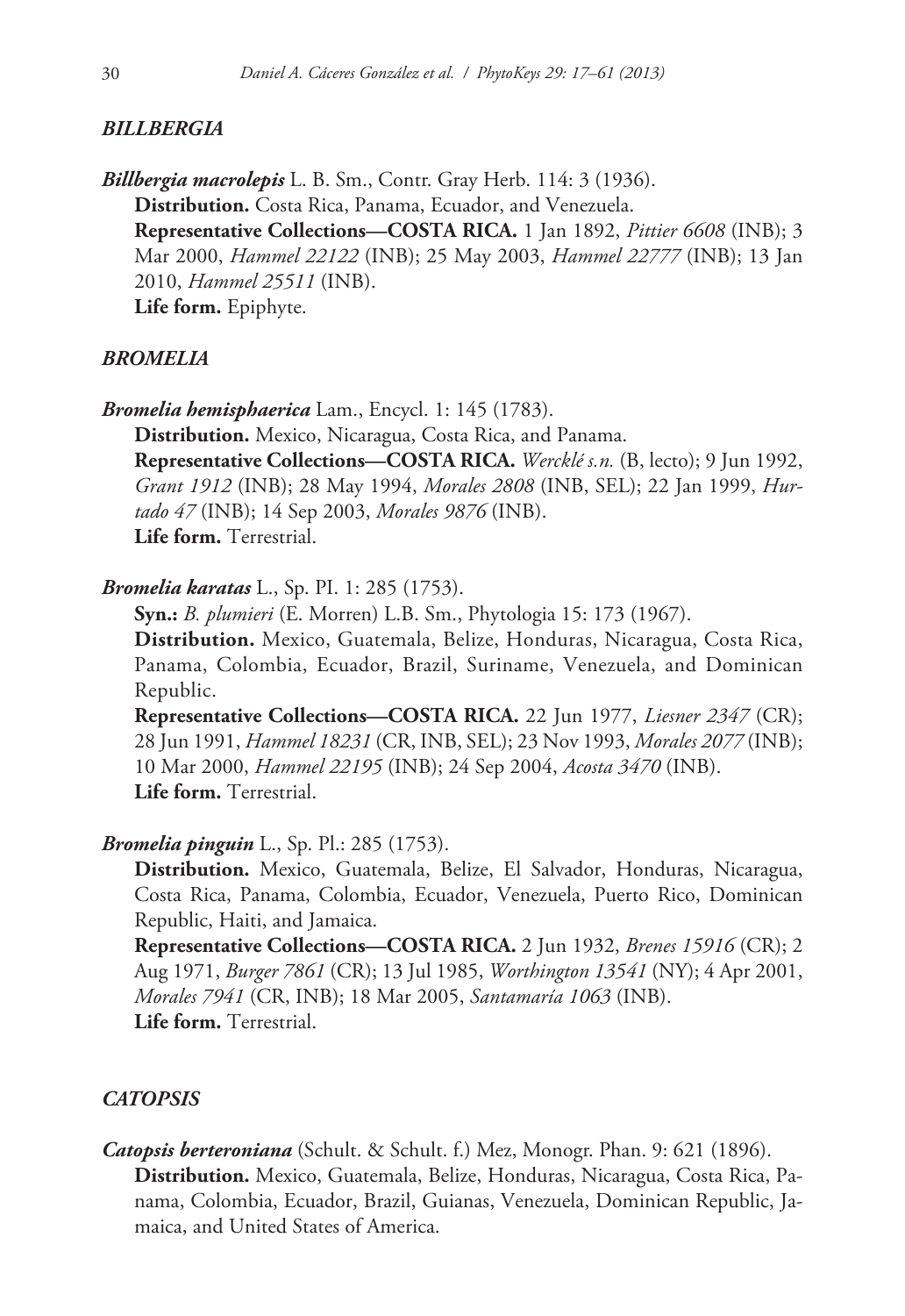**Representative Collections—COSTA RICA.** 19 Jan 1994, *Morales 3341* (INB); 10 May 1995, *Morales 4095* (INB). **Life form.** Epiphyte.

*Catopsis hahnii* Baker, J. Bot. 25: 175 (1887)

**Distribution.** Mexico, Guatemala, Belize, El Salvador, Honduras, Nicaragua, and Costa Rica.

**Representative Collections—COSTA RICA.** 1847?, *Oersted 18* (B); 11 Oct 1999, *Morales 8455* (INB); 11 feb 2005, *Morales 11984* (INB). **Life form.** Epiphyte.

*Catopsis juncifolia* Mez & Wercklé, Bull. Herb. Boissier, II, 4: 1124 (1904). **Distribution.** Nicaragua, Costa Rica, and Panama. **Representative Collections—COSTA RICA.** *Wercklé 133* (B, holo); 15 Oct 1988, *Herrera 2190* (CR, INB); 17 Apr 1994, *Lépiz 289* (INB); 12 May 2005, *Morales 12961* (INB); 23 May 2007, *Zamora 3986* (INB). **Life form.** Epiphyte.

*Catopsis micrantha* L. B. Sm., Ann. Missouri Bot. Gard. 30: 83 (1943). **Syn.:** *C. pedicellata* L. B. Sm., Contr. Gray Herb. 154: 34 (1945). **Distribution.** Guatemala, Costa Rica, and Panama. **Representative Collections—COSTA RICA.** 19 Jan 1994, *Morales 3342* (INB); 18 Nov 2004, *Morales 11616* (INB). **Life form.** Epiphyte.

*Catopsis morreniana* Mez, Mongr. Phan. 9: 628 (1896). **Distribution.** Mexico, Guatemala, Belize, Honduras, Nicaragua, and Costa Rica. **Representative Collections—COSTA RICA.** *Wercklé 135* (B); 15 Oct 1987, *Herrera 878* (CR, INB); 23 Jul 1990, *Bello 2332* (CR, INB); 30 Jun 1994, *Kress 94-4059* (CR); 23 Abr 2006, *Morales 13862* (INB). **Life form.** Epiphyte.

*Catopsis nitida* (Hook.) Griseb., Fl. Brit. W. I.: 599 (1864).

**Distribution.** Guatemala, Belize, Honduras, Nicaragua, Costa Rica, Panama, and Dominican Republic.

**Representative Collections—COSTA RICA.** 1 Jan 1901, *Wercklé 16191* (CR; US, n.v.); 23 May 1969, *Gómez 2215* (NY); 22 Jul 1990, *Luther 2807* (CR); 13 Aug 1993, *Palaci 1206* (CR, INB); 5 Mar 2008, *Cascante 1860* (CR). **Life form.** Epiphyte.

*Catopsis nutans* (Sw.) Griseb., Fl. Brit. W. I.: 599 (1864).

**Distribution.** Mexico, Guatemala, El Salvador, Honduras, Nicaragua, Costa Rica, Panama, Colombia, Ecuador, Venezuela, Dominican Republic, and United States of America.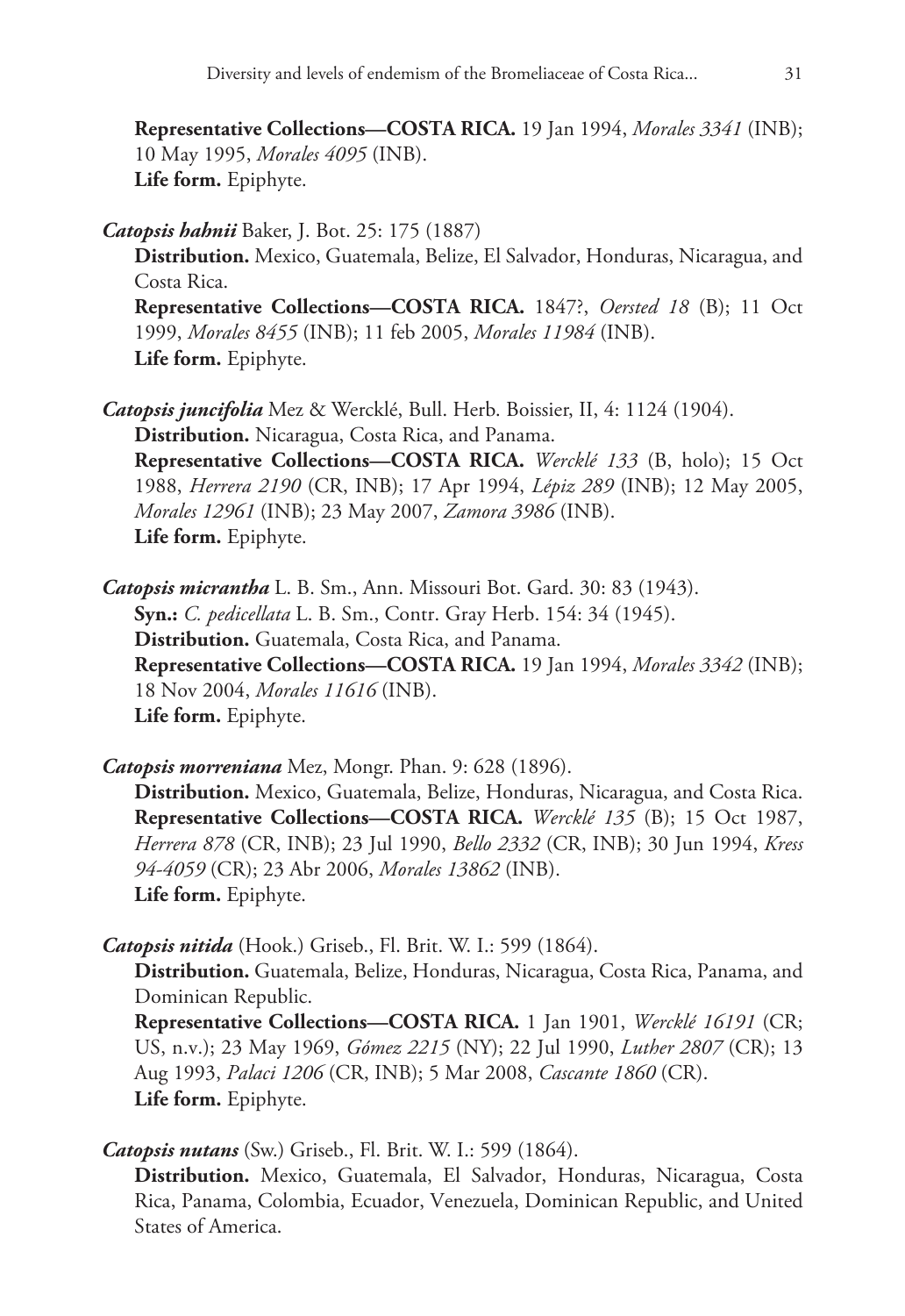**Representative Collections—COSTA RICA.** 24 Jun 1943, *Quirós 1141* (CR); 16 Dec 1973, *Utley 536* (CR); 22 Feb 1990, *Grant 90-833* (CR); 18 Jan 1992, *Ramírez 94-144* (USJ); 1 Mar 2007, *Monro 5729* (INB). **Life form.** Epiphyte.

*Catopsis paniculata* E. Morren, Phytologia 15: 179 (1967). **Distribution.** Mexico, Guatemala, Honduras, Nicaragua, and Costa Rica. **Representative Collections—COSTA RICA.** 19 Apr 1908, *Maxon 67* (NY); 30 Jul 1967, *Lent 1155* (CR); 22 Jun 1990, *Luther 2806* (CR, SEL); 30 Dec 1993, *Morales 2173* (INB, SEL); 22 Jul 2008, *Cascante 1983* (CR). **Life form.** Epiphyte.

- *Catopsis sessiliflora* (Ruiz & Pav.) Mez, Monogr. Phan. 9: 625 (1896). **Distribution.** Mexico, Guatemala, Belize, Honduras, Nicaragua, Costa Rica, Panama, Colombia, Ecuador, Peru, Bolivia, Brazil, Venezuela, and Puerto Rico. **Representative Collections—COSTA RICA.** Jul 1936, *Skutch 2771* (NY); 6 Jul 1977, *Liesner 2969* (CR); 9 Sep 1996, *Hammel 20439* (CR, INB); 28 May 2005, *Santamaría 2165* (INB); 8 Mar 2008, *Morales 16251* (INB). **Life form.** Epiphyte.
- *Catopsis wangerinii* Mez & Wercklé, Bull. Herb. Boissier, II, 4: 1126 (1904). **Distribution.** Guatemala, El Salvador, Nicaragua, Costa Rica, and Panama. **Representative Collections—COSTA RICA.** *Wercklé 105* (B, holo); 19 Apr 1908, *Maxon 65* (NY); 30 Sep 1994, *Fernández 1387* (CR, INB); 6 Feb 1998, *Till 15001* (SEL); 26 Abr 2008, *Hammel 24723* (INB). **Life form.** Epiphyte.

*\*Catopsis werckleana* Mez, Bull. Herb. Boissier, II, 4: 1125 (1904). **Distribution.** Costa Rica. **Representative Collections—COSTA RICA.** 1 Dec 1902, *Wercklé 65* (B, holo; MO, photo); Mar 1926, *Standley & Torres 51655* (US, n.v.); Apr 1983?, *Liesner & Judziewicz 14371* (MO, n.v.) (Utley 1994: 146). **Life form.** Epiphyte.

# *GREIGIA*

*Greigia columbiana* L. B. Sm., Contr. Gray Herb. 98: 7 (1932). **Distribution.** Costa Rica, Panama, and Colombia. **Representative Collections—COSTA RICA.** 30 Jul 1962, *Lee 761* (CR); 24 Feb 1991, *Till 7105* (INB); 30 May 1995, *Grant 2335* (INB, SEL); 20 Jul 2000, *Alfaro 3235* (INB); 15 Jun 2005, *Morales 13138* (INB). **Life form.** Terrestrial.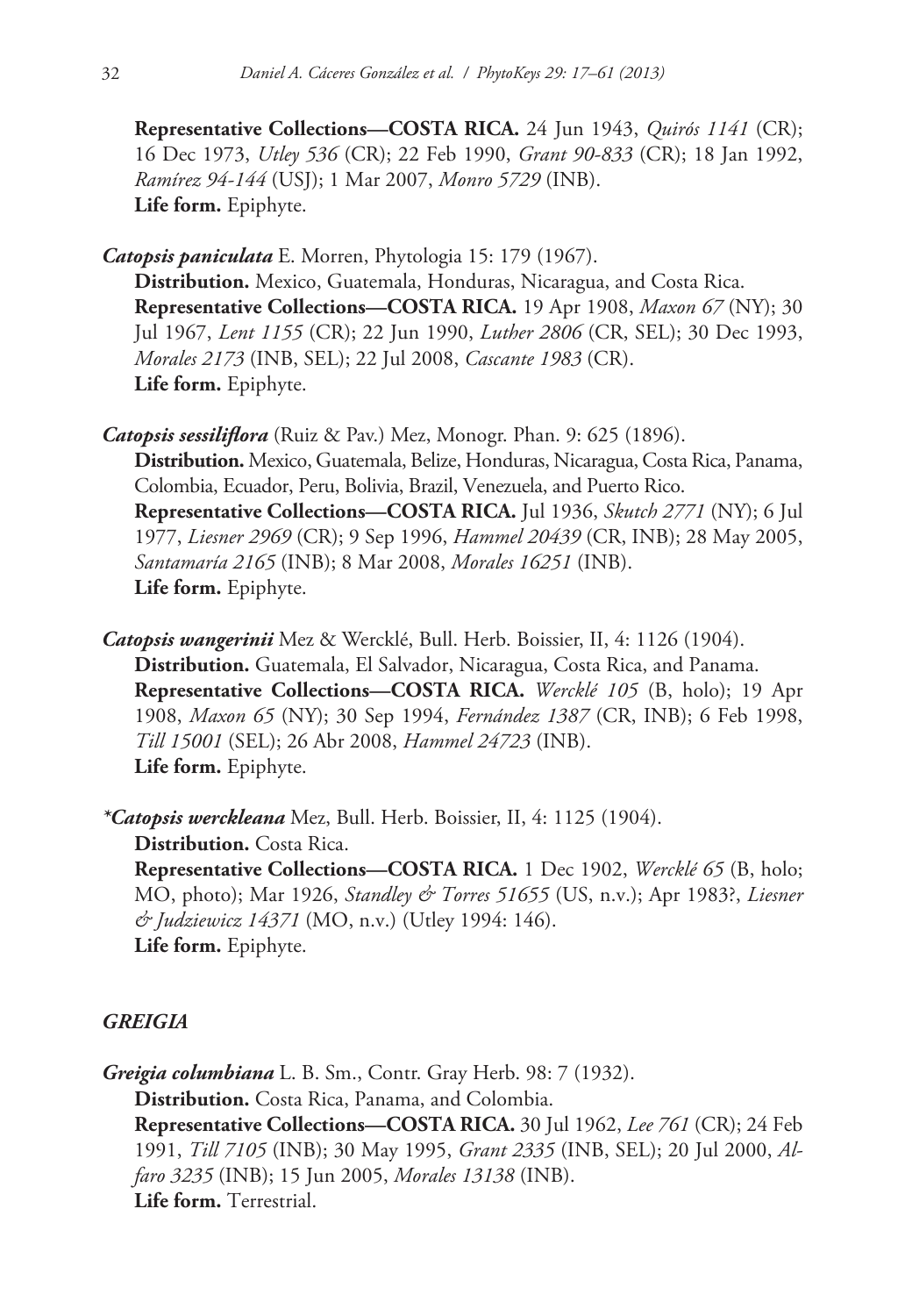*2 Greigia sylvicola* Standl., J. Wash. Acad. Sci. 17: 160 (1927).

**Distribution.** Costa Rica and Panama.

**Representative Collections—COSTA RICA.** 24 Feb 1977, *Dwyer 1218* (CR); 20 Nov 1988, *Kappelle 3676* (CR); 16 Apr 1991, *Haber 10691* (INB, SEL); 23 Mar 2000, *Acosta 690* (CR, INB, NY); 15 Jun 2005, *Morales 13127* (INB). **Life form.** Terrestrial.

# *GUZMANIA*

*Guzmania angustifolia* (Baker) Wittm., Bot. Jahrb. Syst. 11: 62 (1889). **Distribution.** Nicaragua, Costa Rica, Panama, Colombia, and Ecuador. **Representative Collections—COSTA RICA.** 14 Jun 1938, *Smith 779* (NY); 6 Dec 1983, *Zamora 435* (CR); 19 Jun 1993, *Rivera 2240* (CR, SEL); 12 Feb 1994, *Herrera 6841* (USJ); 9 Mar 2008, *Morales 16323* (INB). **Life form.** Epiphyte.

*\*¹Guzmania blassii* Rauh, J. Bromeliad Soc. 33: 66 (1983).

**Distribution.** Costa Rica.

**Representative Collections—COSTA RICA.** 13 May 1989, *Kress 2722* (INB; SEL; US, n.v.); 11 Jul 1989, *Waggoner s.n.* (SEL); 3 Jun 1995, *Morales 4294* (INB); 26 May 2003, *Clark 144* (SEL); 25 Jul 2007, *Rodríguez 11309* (INB). **Life form.** Epiphyte.

*2 Guzmania circinnata* Rauh, Trop. Subtrop. Pflanzenwelt 60: 48 (1987). **Distribution.** Costa Rica and Panama. **Representative Collections—COSTA RICA.** 24 Sep 1991, *Skotak s.n.* (SEL); 24 Sep 1991, *Skotak 2* (INB). **Life form.** Epiphyte.

*Guzmania compacta* Mez, Monogr. Phan. 9: 947 (1896). **Distribution.** Costa Rica and Ecuador. **Representative Collections—COSTA RICA.** *Wercklé 17288* (B, lecto); 19 Jan 1991, *Rivera 998* (CR, INB); 8 Feb 1992, *Ingram 1300* (SEL); 29 Jan 1995, *Chavarría 1165* (INB); 18 Jan 2002, *Chaves 1402* (INB). **Life form.** Epiphyte.

*\*Guzmania condensata* Mez & Wercklé, Bull. Herb. Boissier, II, 3: 228 (1903). **Distribution.** Costa Rica.

**Representative Collections—COSTA RICA.** 1 Jan 1901, *Wercklé 16198* (B, holo; CR, NY); 21 Apr 1983, *Liesner 14527* (CR, INB); 26 Jul 1990, *Luther s.n.* (SEL); 15 Mar 1994, *Morales 2490* (CR, INB); 23 Aug 2007, *Cascante 1806* (CR). **Life form.** Epiphyte (rarely terrestrial).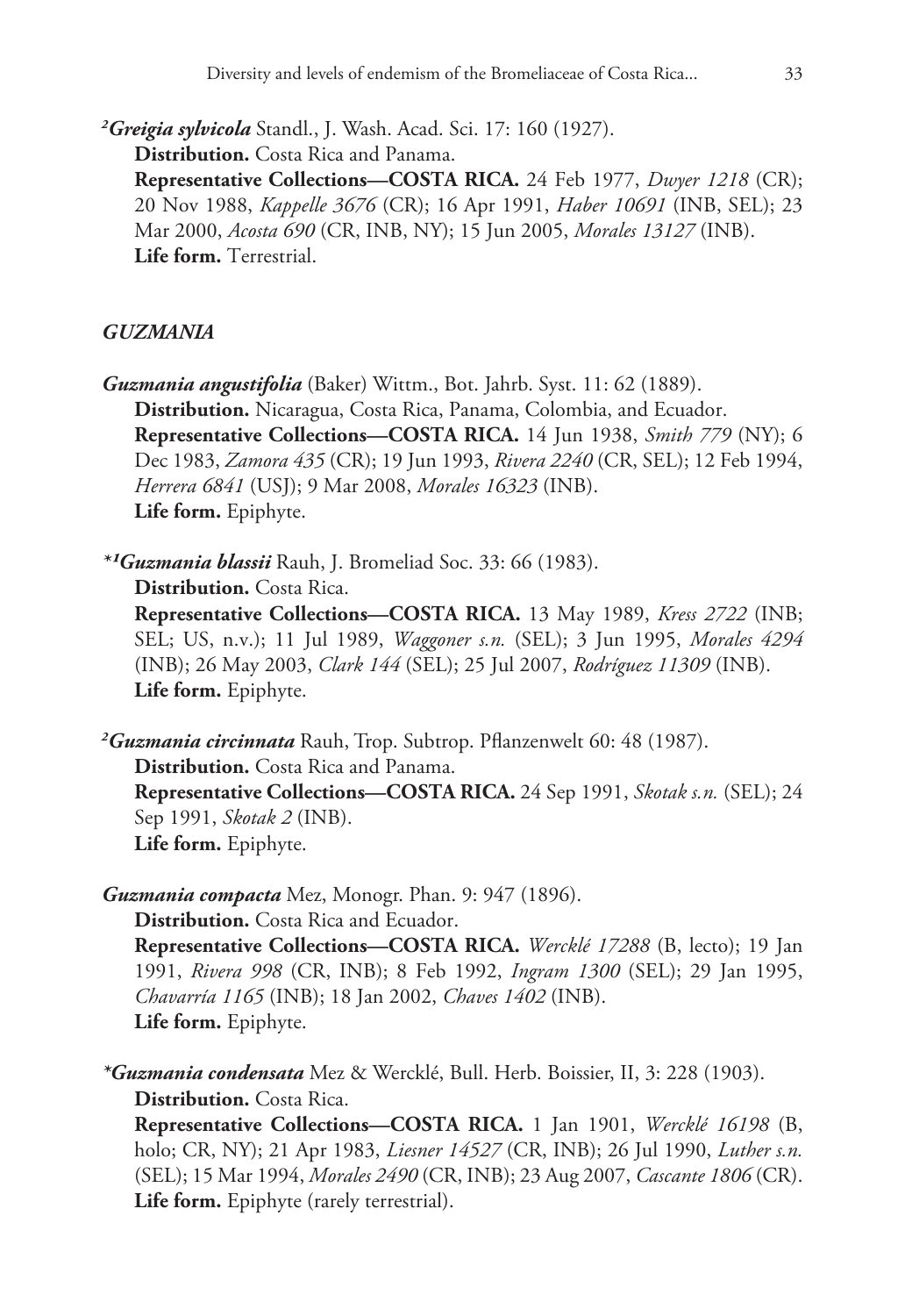- *Guzmania coriostachya* (Griseb.) Mez, Monogr. Phan. 9: 914 (1896). **Distribution.** Costa Rica, Panama, Colombia, Ecuador, and Venezuela. **Representative Collections—COSTA RICA.** 1904, *Wercklé 78* (B, lecto); 26 May 1973, *Ocampo 401* (CR); 10 Feb 1992, *Ingram 1309* (SEL); 8 Jun 2001, *Cascante 1509* (CR); 27 Jun 2004, *Morales 10845* (INB). **Life form.** Epiphyte.
- *Guzmania desautelsii* Read & L. B. Sm., J. Brom. Soc. 33(1): 17 (1983). **Distribution.** Nicaragua, Costa Rica, Panama, and Venezuela. **Representative Collections—COSTA RICA.** 17 Sep 1978, *Burger 11130* (CR); 4 Mar 1991, *Rivera 1146* (CR, INB); 4 Apr 1995, *Moraga 75* (INB); 11 Feb 2000, *Mora 836* (INB); 9 Mar 2008, *Morales 16344* (INB). **Life form.** Epiphyte (rarely terrestrial).
- *Guzmania dissitiflora* (André) L. B. Sm., Contr. Gray Herb. 104: 74 (1934). **Distribution.** Costa Rica, Panama, Colombia, and Ecuador. **Representative Collections—COSTA RICA.** *Brenes s.n.* (NY); 27 Aug 1967, *Lent 1216* (NY); 7 Dec 1982, *Gómez 19224* (NY); 16 Jan 1991, *Bittner 277* (INB); 31 Jan 1991, *Bittner 413* (INB). **Life form.** Epiphyte.
- *Guzmania donnellsmithii* Mez ex Donn. Sm., Bot. Gaz. 35: 9 (1903). **Distribution.** Nicaragua, Costa Rica, Panama, and Ecuador. **Representative Collections—COSTA RICA.** Feb 1902, *Donnell-Smith 6824* (B, iso); 20 Feb 1989, *Russell 849* (CR); 18 Feb 1990, *Grant 799* (CR, SEL); 17 Oct 1996, *Moraga 769* (CR, INB); 1 Mar 2007, *Rodríguez 10930* (INB). **Life form.** Epiphyte (occasionally terrestrial).
- *Guzmania glomerata* Mez & Wercklé, Repert. Spec. Nov. Regni. Veg. 14: 256 (1916). **Distribution.** Nicaragua, Costa Rica, Panama, Colombia, and Ecuador. **Representative Collections—COSTA RICA.** *Wercklé s.n.* (B, holo); 20 Aug 1989, *Haber 9465* (CR, INB); 20 Aug 1993, *Palaci 1216* (INB); 27 Jul 1996, *Hammel 20312* (INB); 1 Dec 1999, *Rodríguez 5528* (INB). **Life form.** Epiphyte.
- *\*¹Guzmania herrerae* H. Luther & W. J. Kress, Brittonia 48: 91 (1996). **Distribution.** Costa Rica. **Representative Collections—COSTA RICA.** 16 Nov 1987, *Herrera 1322* (CR, holo; MO, iso); 8 Jul 1988, *Herrera 2014* (INB); 12 Oct 1995, *Cascante 787* (CR); 20 Sep 2003, *Kriebel 3838* (INB); 27 Oct 2007, *Solano 4755* (INB). **Life form.** Epiphyte.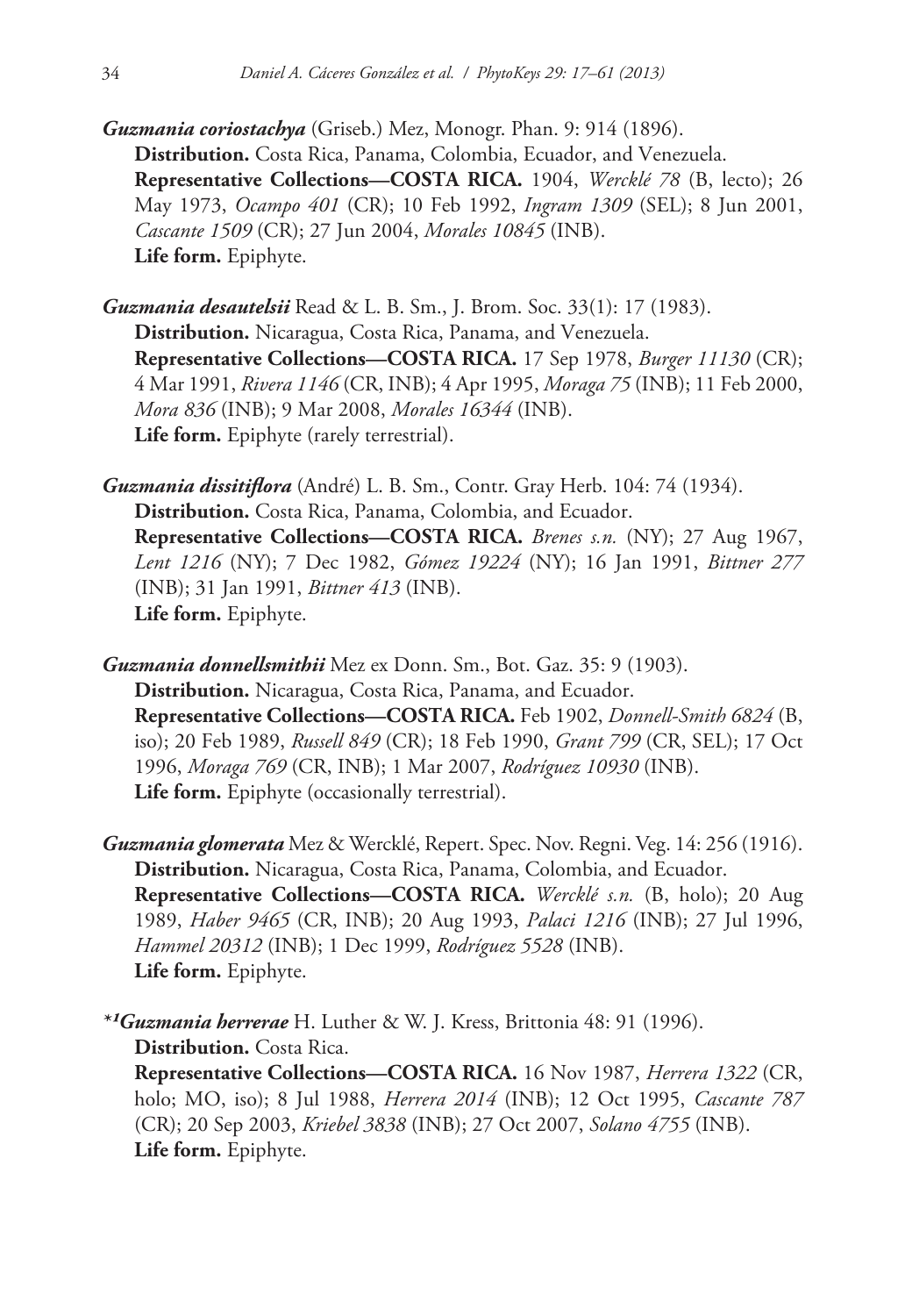*Guzmania lingulata* (L.) Mez, Monogr. Phan. 9: 899 (1896).

**Distribution.** Mexico, Guatemala, Belize, Honduras, Nicaragua, Costa Rica, Panama, Colombia, Ecuador, Peru, Bolivia, Brazil, Suriname, Guianas, Venezuela, Trinidad and Tobago, and Dominican Republic.

**Representative Collections—COSTA RICA.** 20 Aug 1964, *Lent 233* (CR); 21 Sep 1986, *Davidse 31521* (CR); 31 May 1990, *Herrera 3938* (INB, SEL); 28 Jun 1994, *Kress 94-4055* (CR, USJ); 11 Jun 2003, *Alfaro 4488* (INB). **Life form.** Epiphyte.

*Guzmania monostachia* (L.) Rusby ex Mez, Monogr. Phan. 9: 905 (1896).

**Distribution.** Honduras, Nicaragua, Costa Rica, Panama, Colombia, Ecuador, Peru, Bolivia, Venezuela, Trinidad and Tobago, Puerto Rico, Dominican Republic, Haiti, Jamaica, and United States of America.

**Representative Collections—COSTA RICA.** 1 May 1913, *Tonduz s.n.* (CR); 1 Aug 1949, *Holm 782* (CR); 10 Aug 1967, *Taylor 4276* (NY); 7 Jan 1992, *Grant 92-1761* (CR, INB, SEL); 28 May 2003, *Clark 268* (SEL). **Life form.** Epiphyte.

*Guzmania musaica* (Linden & André) Mez, Monogr. Phan. 9: 898 (1896). **Distribution.** Costa Rica, Panama, Colombia, Ecuador, and Venezuela. **Representative Collections—COSTA RICA.** 7 Jul 1989, *Hammel 17600* (CR, INB); 9 Jul 1989, *Chacón 138* (INB); 25 Jul 1989, *Chacón 278* (INB). **Life form.** Epiphyte.

*Guzmania nicaraguensis* Mez & C. F. Baker ex Mez, Bull. Torrey Bot. Club 30: 436 (1903).

**Distribution.** Mexico, Guatemala, Belize, Honduras, Nicaragua, Costa Rica, Panama, and Ecuador.

**Representative Collections—COSTA RICA.** 20 Jan 1939, *Smith 1529* (NY); 7 Feb 1940, *Brenes 23012* (NY); 17 Feb 1992, *Ingram 1350* (SEL); 26 Apr 2001, *Mora 1994* (NY; CR; INB; MO, n.v.); 22 Aug 2007, *Morales 15497* (INB). **Life form.** Epiphyte.

*Guzmania obtusiloba* L. B. Sm., Contr. Gray Herb. 104: 74 (1934). **Distribution.** Costa Rica, Panama, and Colombia.

**Representative Collections—COSTA RICA.** 15 Aug 1933, *Valerio 702* (CR); 28 Nov 1971, *Lent 2254* (CR, n.v.; NY; PMA); 20 Feb 1990, *Grant 814* (CR, SEL); 25 Aug 2000, *Homeier & Vora 496* (USJ); 27 Oct 2007, *Monro 5847* (INB). **Life form.** Epiphyte (rarely terrestrial).

*Guzmania patula* Mez & Wercklé, Repert. Sp. Nov. Regni. Veg. 14: 255 (1916). **Distribution.** Costa Rica, Panama, Colombia, Ecuador, and Venezuela.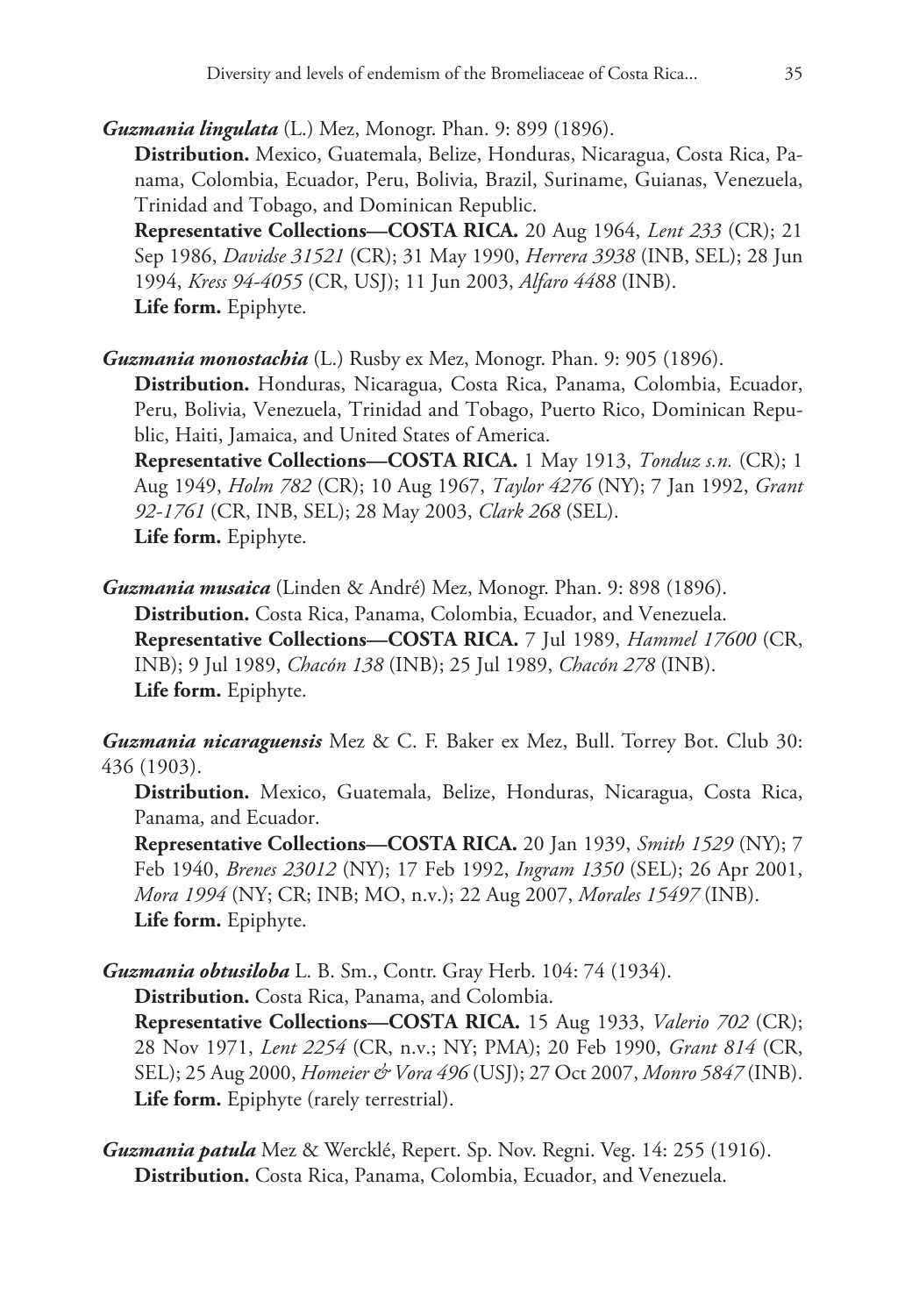**Representative Collections—COSTA RICA.** *Wercklé s.n.* (B, holo; US, iso, n.v.); 23 Oct 1964, *Jiménez 2490* (SCZ); 1 Jul 1976, *Ocampo 1356* (CR); 8 Jul 1997, *Estrada 946* (CR); 8 Aug 2007, *Soto 1644* (INB, NY). **Life form.** Epiphyte.

*2 Guzmania plicatifolia* L. B. Sm., Contr. Gray Herb. 102 68: 146 (1933). **Distribution.** Costa Rica and Panama. **Representative Collections—COSTA RICA.** 10 Jun 1925, *Brenes 7473* (CR); 22 May 1977, *Dwyer 1365* (CR); 17 Feb 1992, *Ingram 1340* (INB, SEL); 21 Jul 1994, *Lépiz 501* (CR, INB); 8 Jun 2000, *Chaves 568* (INB). **Life form.** Epiphyte and terrestrial.

*Guzmania polycephala* Mez & Wercklé ex Mez, Repert. Spec. Nov. Regni. Veg. 14: 254 (1916).

**Distribution.** Costa Rica, Panama, and Colombia.

**Representative Collections—COSTA RICA.** *Wercklé s.n.* (B, holo); Apr 1989, *Hall s.n.* (SEL); 3 Jun 2001, *Morales 8176* (CR, INB); 3 Aug 2006, *Cascante 1597* (CR); 6 Mar 2007, *Solano 4204* (INB). **Life form.** Epiphyte.

*Guzmania sanguinea* (André) André ex Mez, Monogr. Phan. 9: 901 (1896). **Distribution.** Costa Rica, Panama, Colombia, and Ecuador. **Representative Collections—COSTA RICA.** *Wercklé 84* (B, lecto); 1 Mar 1970, *Gómez 3272* (CR); 8 Mar 1994, *Morales 2460* (INB, SEL); 22 Jun 1997, *Rojas 3656* (CR, INB); 30 Aug 2001, *Cascante 1545* (CR).

**Life form.** Epiphyte.

*2 Guzmania scandens* H. Luther & W. J. Kress, Brittonia 48: 93 (1996). **Distribution.** Costa Rica and Panama.

**Representative Collections—COSTA RICA.** 15 Aug 1933, *Valerio 721* (CR); 10 Jun 1968, *Burger 5743* (CR); 28 Jul 1990, *Luther 2816* (CR; SEL, holo); 2 Jun 1994, *Lépiz 321* (CR, INB); 28 Oct 2007, *Santamaría 6684* (INB). **Life form.** Epiphyte (rarely terrestrial or saxicolous).

*Guzmania scherzeriana* Mez, Monogr. Phan. 9: 949 (1896).

**Distribution.** Guatemala, Belize, Honduras, Nicaragua, Costa Rica, Panama, Colombia, and Ecuador.

**Representative Collections—COSTA RICA.** 12-15 Aug 1971, *Burger & Burger 8084* (NY, PMA); 20 Aug 1989, *Haber 9470* (CR, INB); 1 Aug 1994, *Alverson 3209* (CR, USJ); 28 May 2005, *Solano 2458* (INB); 2 Jul 2008, *Vargas 3399* (INB). **Life form.** Epiphyte.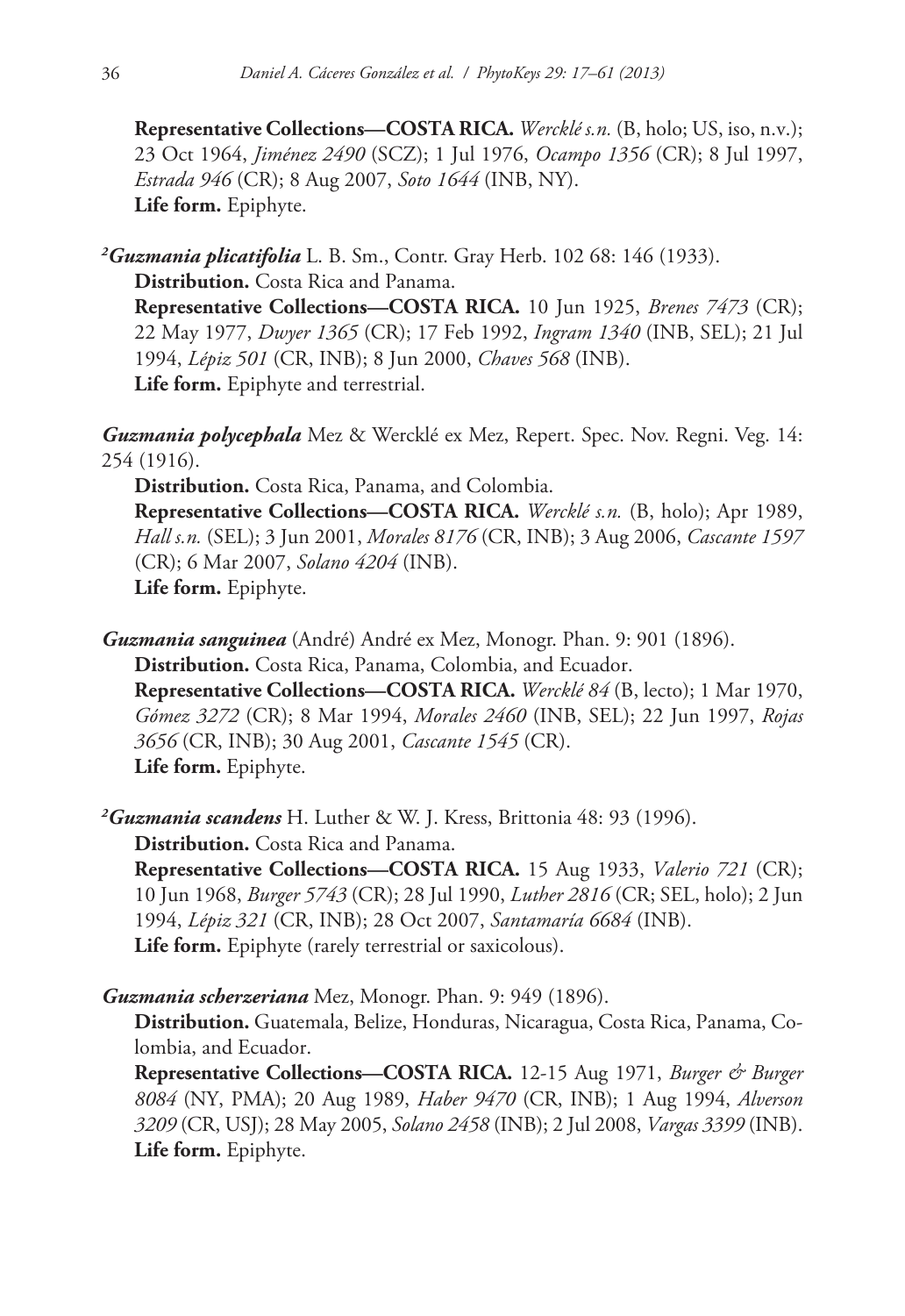*\*¹Guzmania skotakii* H. Luther, Selbyana 12: 68 (1991). **Distribution.** Costa Rica. **Representative Collections—COSTA RICA.** 23 Jul 1990, *Luther 2810* (CR; SEL, holo); 28 Jul 1990, *Luther 2817* (SEL); 17 Jan 1991, *Grant 1510* (INB, SEL); 22 Jul 1994, *Morales 3073* (INB). **Life form.** Epiphyte.

*¹Guzmania spectabilis* (Mez & Wercklé) Utley, Phytologia 40(1): 55 (1978). **Distribution.** Costa Rica and Ecuador. **Representative Collections—COSTA RICA.** *Wercklé s.n.* (B, holo); 6 Mar 1992, *Bittner 1438* (INB); 22 Jun 1998, *Valverde 1005* (CR); 23 Sep 1998, *Estrada 1745* (CR); 25 Feb 2001, *Morales 7618* (INB). **Life form.** Epiphyte.

*Guzmania sprucei* (André) L. B. Sm, Contr. Gray Herb. 104: 75 (1934). **Distribution.** Costa Rica, Panama, and Colombia. **Representative Collections—COSTA RICA.** 19 Apr 1988, *Kress 2406* (SEL); 10

Oct 1989, *Vargas 225* (CR, INB); 8 Sep 1990, *Solomon 19255* (CR); 24 Sep 1994, *Gallardo 301* (CR, INB); 2 Nov 2007, *Rodríguez 11675* (INB). **Life form.** Epiphyte.

*2 Guzmania stenostachya* L. B. Sm., Contr. Gray Herb. 117: 9 (1937). **Distribution.** Costa Rica and Panama. **Representative Collections—COSTA RICA.** 4 May 1975, *Utley 2371* (CR); 14 May 1983, *Liesner 15559* (CR, SEL); 12 Jul 1992, *Kress 3487* (INB, SEL); 28 May 2005, *Morales 13106* (INB); 8 Aug 2007, *Soto 1647* (INB, NY). **Life form.** Epiphyte (occasionally terrestrial).

*Guzmania subcorymbosa* L. B. Sm., Contr. Gray Herb. 117: 10 (1937). **Distribution.** Costa Rica, Panama, and Colombia.

**Representative Collections—COSTA RICA.** 15 Oct 1987, *Herrera 874* (CR, INB); 18 Feb 1990, *Grant 800* (INB, SEL); 14 Apr 1995, *Moraga 126* (CR, INB); 7 Dec 1996, *Moraga 843* (INB); 8 Jan 2000, *Morales 7234* (INB). **Life form.** Epiphyte.

*Guzmania zahnii* (Hooker f.) Mez, Monogr. Phan. 9: 940 (1896).

**Distribution.** Nicaragua, Costa Rica, and Panama.

**Representative Collections—COSTA RICA.** 5 Aug 1980, *Meerow 2020* (CR, SEL); Aug 1991, *Luther s.n.* (SEL); 30 Aug 2001, *Cascante 1546* (CR); 7 Apr 2005, *Morales 12670* (INB); 19 Jun 2007, *de Melo & Moran 8032* (NY). **Life form.** Epiphyte.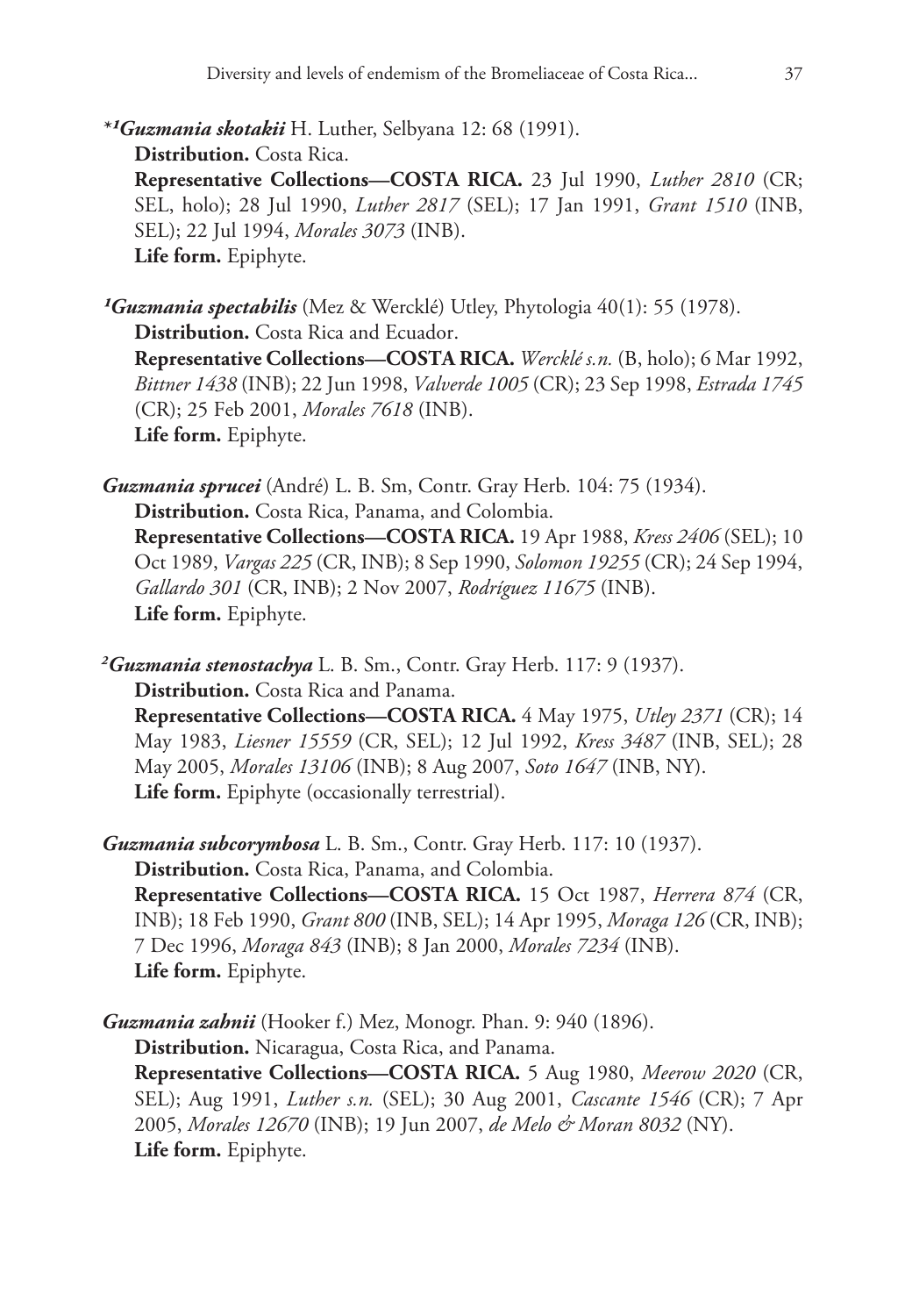# *MEZOBROMELIA*

*Mezobromelia pleiosticha* (Griseb.) Utley & H. Luther, Ann. Missouri Bot. Gard. 78: 270 (1991).

**Distribution.** Costa Rica, Panama, Colombia, Ecuador, Peru, Bolivia, and Venezuela. **Representative Collections—COSTA RICA.** Feb 1969, *Lankester s.n.* (SEL); 22 Jul 1994, *Morales 3072* (CR, INB); 21 Jun 1995, *Herrera 8020* (CR); 21 Aug 2002, *Estrada 3328* (CR); 17 Jun 2005, *Morales 13196* (INB). **Life form.** Epiphyte.

### *PEPINIA*

*\*¹Pepinia beachiae* (Utley & Burt-Utley) H. Luther, Phytologia 74: 449 (1993). **Syn.:** *Pitcairnia beachiae* Utley & Burt-Utley, Ann. Missouri Bot. Gard. 78: 266 (1991). **Distribution.** Costa Rica. **Representative Collections—COSTA RICA.** 24 Jul 1974, *Beach 74-25* (SEL); 27 Jul 1990, *Luther s.n.* (SEL); 21 May 1992, *Luther s.n.* (SEL). **Life form.** Epiphyte and terrestrial.

### *PITCAIRNIA*

*Pitcairnia arcuata* (André) André, Rev. Hort. 60: 565 (1888). **Distribution.** Costa Rica, Panama, and Colombia. **Representative Collections—COSTA RICA.** 16 Apr 1983, *Liesner 14378* (CR); 22 Jun 1990, *Luther 2800* (MO, SEL); 5 Mar 1994, *Boyle 2877* (CR, INB, SEL); 17 Nov 1999, *Acosta 132* (CR, INB); 14 May 2006, *Cascante 1565* (CR). **Life form.** Epiphyte and terrestrial.

*Pitcairnia atrorubens* (Beer) Baker, J. Bot. 19: 307 (1881).

**Distribution.** Guatemala, Honduras, Costa Rica, Panama, and Colombia. **Representative Collections—COSTA RICA.** 9 Aug 1898, *Tonduz 12532* (CR); 19–20 Dec 1966, *Burger & Ramirez 4011* (CR, NY); 22 Feb 1990, *Grant 846* (CR, SEL); 6 Sep 1995, *Jiménez 1909* (CR, INB); 27 Jul 2007, *Bridgewater 4221* (INB). **Life form.** Epiphyte and terrestrial.

*Pitcairnia brittoniana* Mez, Monogr. Phan. 9: 451 (1896).

**Distribution.** Belize, Nicaragua, Costa Rica, Panama, Colombia, Ecuador, and Venezuela.

**Representative Collections—COSTA RICA.** *Wercklé 108* (B, holo);7 Jul 1964, *Jiménez 2014* (CR, NY); 14 May 1983, *Liesner 15466* (CR, SEL); 27 Jul 2004, *Solano 1205* (INB); 5 Mar 2008, *Morales 15976* (INB). **Life form.** Epiphyte and terrestrial.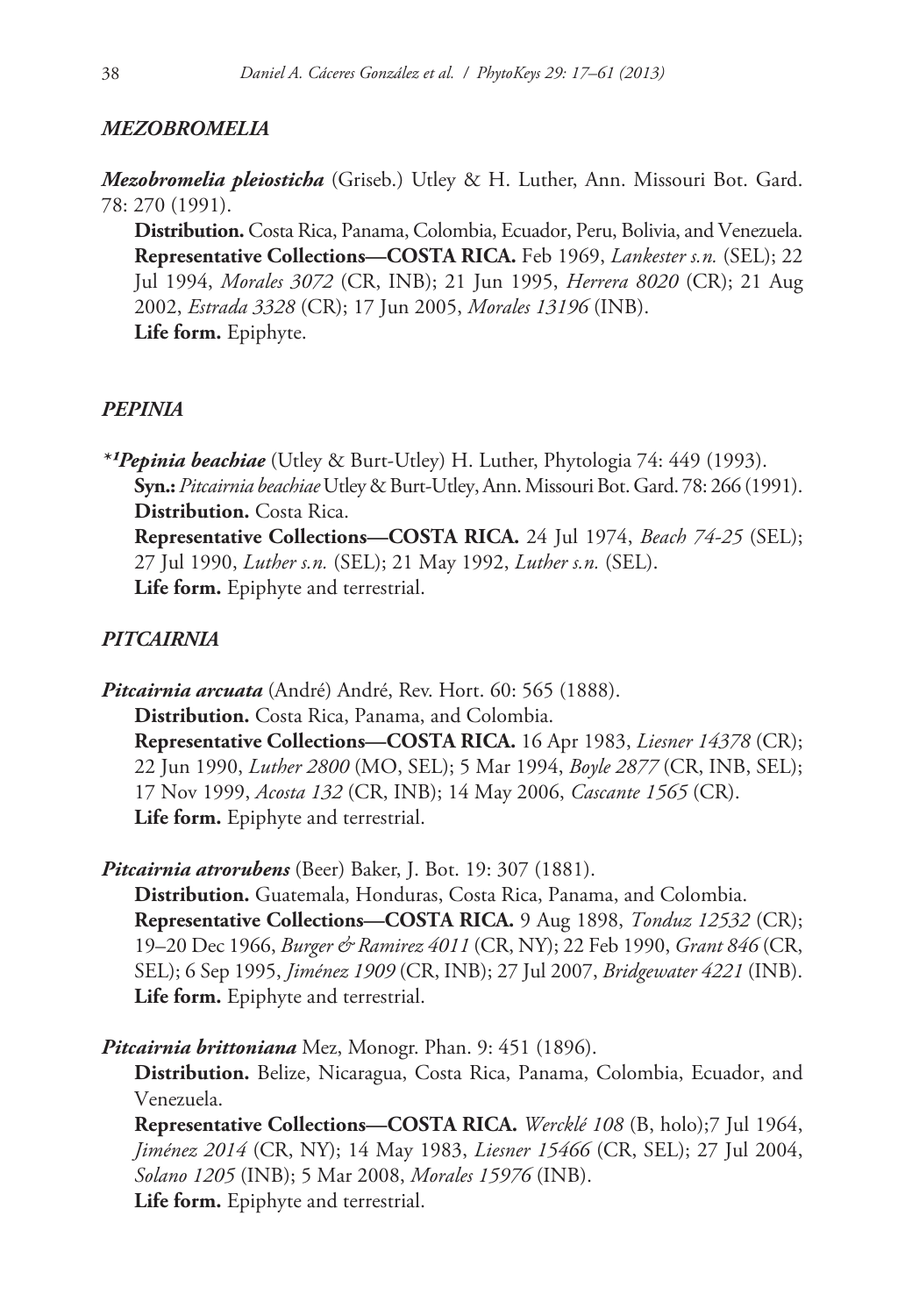*\*¹Pitcairnia calcicola* J. R. Grant & J. F. Morales, Novon 6: 366 (1996). **Distribution.** Costa Rica.

**Representative Collections—COSTA RICA.** 17 Jul 1992, *Grant 92-2008* (CR, SEL); 3 May 1995, *Espinoza 1276* (CR, INB); 27 Jan 2000, *Rodríguez 5640* (INB); 17 Nov 2004, *Morales 11589* (INB); 20 Nov 2005, *Hammel 23887* (INB). **Life form.** Terrestrial and saxicolous.

*\*¹Pitcairnia funkiae* M. A. Spencer & L. B. Sm., J. Bromeliad Soc. 41: 214 (1991). **Distribution.** Costa Rica. **Representative Collections—COSTA RICA.** 16 Jul 1992, *Grant 1982* (CR, SEL); 27 Jul 1991, *Rivera 1478* (INB); 15 Jan 1992, *Grant 1887* (INB); 26 May 2003, *Holst 8553* (SEL); 30 Apr 2004, *Rodríguez 8775* (INB). **Life form.** Epiphyte and terrestrial.

*Pitcairnia guzmanioides* L. B. Sm., Contr. U.S. Natl. Herb. 29: 306 (1949). **Distribution.** Costa Rica, Colombia, Ecuador, and Peru. **Representative Collections—COSTA RICA.** 22 May 1994, *Morales 3365* (INB); 22 Jun 1994, *Morales 3343* (INB); 21 Jul 1994, *Lépiz 509* (INB); 17 Jun 2005, *Morales 13207* (INB); 8 Jul 2005, *Solano 2592* (INB). **Life form.** Terrestrial (rarely epiphyte).

*1,2Pitcairnia halophila* L. B. Sm., Phytologia 10: 32 (1964). **Distribution.** Costa Rica and Panama. **Representative Collections—COSTA RICA.** 24 Jul 1985, *Soto 2348* (CR); 21 Jan 1987, *Grayum 7979* (CR, INB); 18 Dec 1989, *Merz 565* (CR); 21 Dec 1998, *Morales 6879* (CR, INB); 28 Nov 2004, *Hammel 23446* (INB). **Life form.** Terrestrial and saxicolous.

*Pitcairnia heterophylla* (Lindl.) Beer, Fam. Bromel.: 68 (1856).

**Distribution.** Mexico, Guatemala, Belize, El Salvador, Honduras, Nicaragua, Costa Rica, Panama, Colombia, Ecuador, Peru, and Venezuela. **Representative Collections—COSTA RICA.** Dec 1899, *Tonduz 13645* (B); Dec 1936, *Skutch 3105* (NY); 4 Oct 1987, *Herrera 769* (CR, INB); 11 Feb 1995, *Haber 11900* (CR, INB); 19 Jun 2003, *Moran & Noguera 6446* (NY). **Life form.** Epiphyte, terrestrial, and saxicolous.

*Pitcairnia kalbreyeri* Baker, J. Bot. 19: 273 (1881).

**Distribution.** Costa Rica, Panama, Colombia, Ecuador, and Peru. **Representative Collections—COSTA RICA.** 14 Apr 1975, *Utley 2116* (CR); 11 Feb 1986, *Gómez-Laurito 11050* (CR); 14 Mar 1990, *Haber 9807* (CR, INB); 21 May 2005, *Morales 13014* (INB); 18 Feb 2007, *Santamaría 5703* (INB). **Life form.** Terrestrial (rarely epiphyte).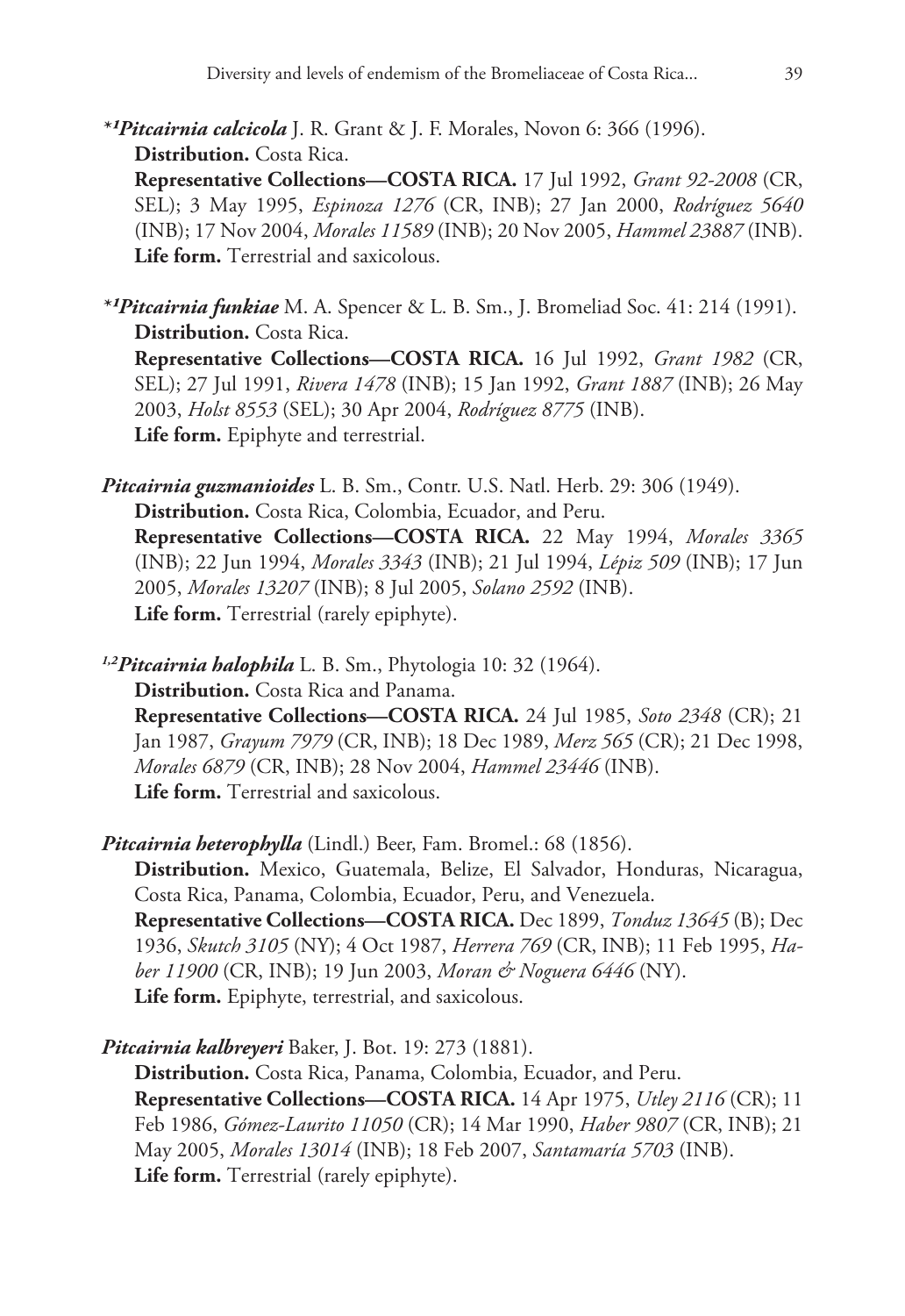*2 Pitcairnia lymansmithiana* H. Luther, J. Bromeliad Soc. 37: 212 (1987). **Distribution.** Costa Rica and Panama. **Representative Collections—COSTA RICA.** Jul 1992, *Hidalgo s.n.* (SEL); 2 Jun 1994, *Lépiz 325* (INB); 22 Jul 1994, *Lépiz 516* (INB). **Life form.** Terrestrial.

*Pitcairnia maidifolia* (C. Morren) Decne., Fl. Serres Jard. Eur. 9: 151 (1854).

**Distribution.** Honduras, Nicaragua, Costa Rica, Panama, Colombia, Ecuador, Peru, and Venezuela.

**Representative Collections—COSTA RICA.** 14 Nov 1985, *Gómez-Laurito 10692* (CR); 5 Dec 1990, *Herrera 4708* (CR, INB); 22 Feb 1991, *Till 7072* (CR); 25 Nov 1994, *Jiménez 1669* (CR, INB, MO, NY); 9 Dec 2004, *Solano 1610* (INB).

**Life form.** Epiphyte, terrestrial, and saxicolous.

*Pitcairnia megasepala* Baker, J. Bot. 19: 229 (1881).

**Distribution.** Costa Rica, Panama, and Colombia.

**Representative Collections—COSTA RICA.** Mar 1892, *Tonduz 6868* (B, iso; NY); 1 Nov 1978, *Ocampo 2264* (CR); 5 Jan 1992, *Grant 1739* (CR, INB, SEL); 14 Nov 2000, *Acosta 2931* (INB); 20 Oct 2005, *Morales 13415* (INB). **Life form.** Epiphyte and terrestrial (rarely saxicolous).

*\*¹Pitcairnia membranifolia* Baker, Handb. Bromel.: 109 (1889).

**Distribution.** Costa Rica.

**Representative Collections—COSTA RICA.** 23 May 1981, *Gómez-Laurito 6721* (CR); 23 May 1981, *Gómez-Laurito 6722* (INB); May 1986, *Skotak s.n.* (SEL); 22 Aug 1998, *Morales 6470* (INB); 16 Oct 2000, *Morales 7384* (INB). **Life form.** Terrestrial, saxicolous, very rarely epiphytic.

*Pitcairnia quesnelioides* L. B. Sm., Contr. U. S. Natl. Herb. 29: 313 (1949). **Distribution.** Costa Rica and Colombia. **Representative Collections—COSTA RICA.** 3 Aug 1990, *Herrera 4113* (INB); 24 Apr 2004, *Morales 10447* (INB); 16 Aug 2005, *Morales 13266* (INB). **Life form.** Terrestrial.

*Pitcairnia saxicola* L. B. Sm., Contr. Gray Herb. 117: 29 (1937). **Distribution.** Mexico, Honduras, Costa Rica, and Panama. **Representative Collections—COSTA RICA.** 6 Jan 1994, *Grant 94-2301* (CR); 2 Jan 1997, *Morales 5980* (INB); 18 Oct 2001, *Lobo 422* (CR); 12 Dec 2001, *Bustamante 227* (INB).

**Life form.** Saxicolous (rarely epiphyte).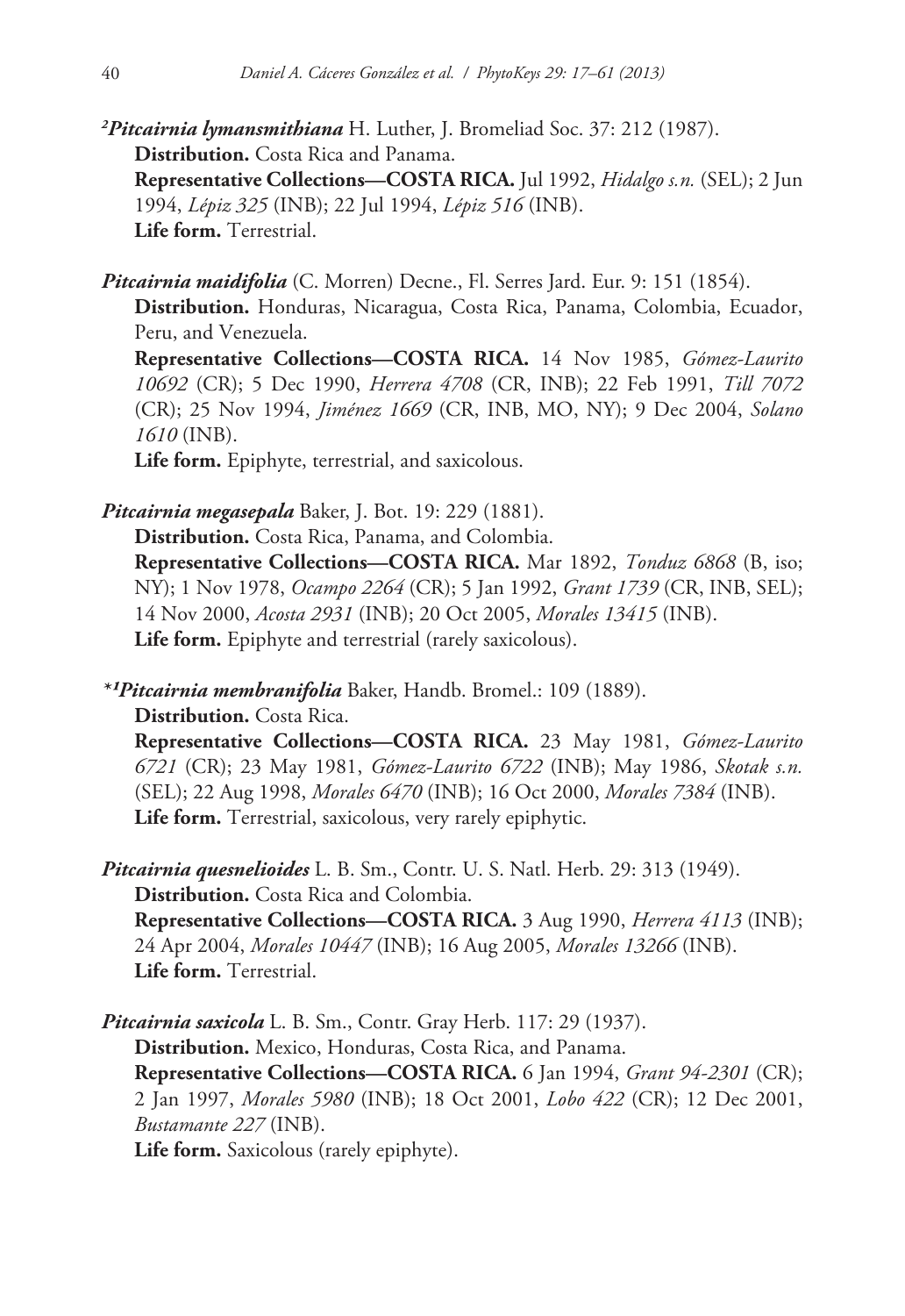*2 Pitcairnia valerioi* Standl., J. Wash. Acad. Sci. 17: 246 (1927). **Distribution.** Costa Rica and Panama. **Representative Collections—COSTA RICA.** 29 Jun 1925, *Brenes 4261* (CR); 3 Feb 1986, *Grayum 6333* (CR); 19 Apr 1988, *Kress 88-2415* (SEL); 20 Apr 1988, *Hammel 16702* (CR, INB); 26 Oct 2007, *Solano 4733* (INB). **Life form.** Terrestrial and epiphyte (rarelly saxicolous).

*Pitcairnia wendlandii* Baker, J. Bot. 19: 306 (1881). **Distribution.** Mexico, Guatemala, Belize, Costa Rica, and Panama. **Representative Collections—COSTA RICA.** 20-22 Dec 1969, *Burger 6985* (NY); 1 Jul 1974, *Ocampo 688* (CR); 31 May 1991, *Bittner 1043* (CR, INB); 5 Sep 1993, *Herrera 6509* (CR); 2 Mar 2000, *Acosta 513* (INB). **Life form.** Terrestrial and epiphyte.

# *PUYA*

*\*¹Puya dasylirioides* Standl., J. Wash. Acad. Sci. 17: 159 (1927). **Distribution.** Costa Rica. **Representative Collections—COSTA RICA.** 30 Jul 1962, *Lee 760* (CR); 23 Jan 1965, *Lems 5186* (NY); 8 Jul 1986, *Atwood 27* (SEL); 8 Apr 1995, *Aguilar 4006* (CR, INB); 15 Jun 2005, *Morales 13139* (INB). **Life form.** Terrestrial.

*Puya floccosa* (Linden) E. Morren ex Mez, Monogr. Phan. 9: 478 (1896). **Distribution.** Costa Rica, Colombia, and Venezuela. **Representative Collections—COSTA RICA.** 12 Mar 1993, *Fernández 612* (INB); 9 Sep 1995, *Jiménez 1998* (INB); 22 Nov 2005, *Solano 2877* (INB); 30 May 2006, *González 4184* (CR); 15 Jun 2006, *Santamaría 4569* (INB). **Life form.** Terrestrial (rarely saxicolous).

# *RACINAEA*

*Racinaea adpressa* (André) J. R. Grant, Novon 4(4): 362 (1994). **Distribution.** Costa Rica, Panama, Ecuador, Peru, Bolivia, and Guianas. **Representative Collections—COSTA RICA.** 3 Jan 1990, *Bello 1656* (INB); 10 Jan 1992, *Bello 4310* (CR, INB); 25 Mar 1993, *Fernández 830* (INB); 3 Apr 1994, *Morales 2626* (INB, SEL); 29 Jul 1996, *Gamboa 519* (INB). **Life form.** Epiphyte.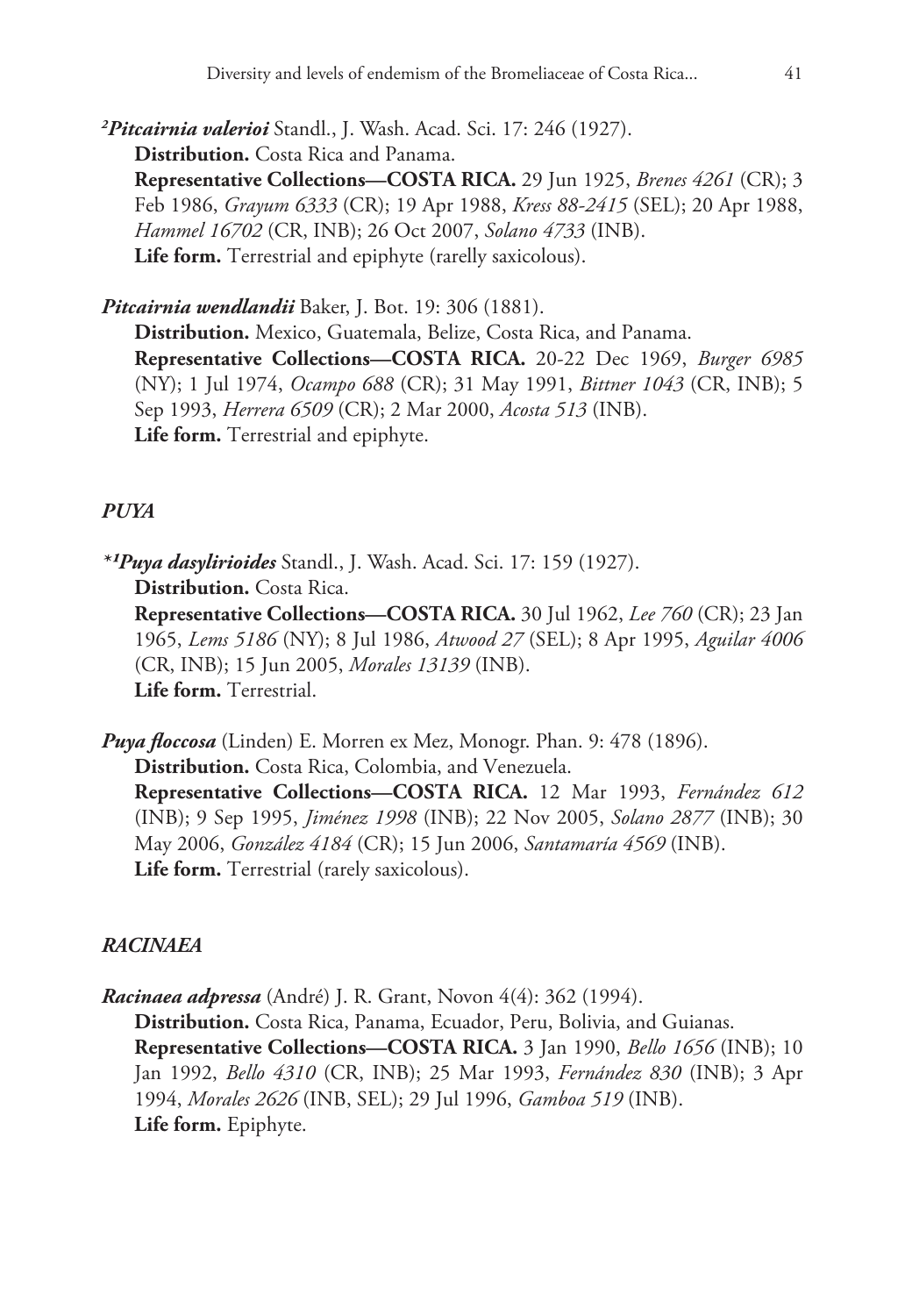- *Racinaea contorta* (Mez) M. A. Spencer & L. B. Sm., Phytologia 74: 153 (1993). **Distribution.** Nicaragua, Costa Rica, Panama, Colombia, and Ecuador. **Representative Collections—COSTA RICA.** 26 May 1973, *Ocampo 405* (CR); 3 May 1984, *Gómez 21195* (INB, SEL); Jul 1985, *Cathcart s.n.* (SEL); 10 Apr 1991, *Smith 10853* (CR); 23 Aug 2000, *Moraga 1121* (INB). **Life form.** Epiphyte.
- *Racinaea rothschuhiana* (Mez) M. A. Spencer & L. B. Sm., Phytologia 74: 157 (1993). **Distribution.** Mexico, Guatemala, Honduras, Nicaragua, and Costa Rica. **Representative Collections—COSTA RICA.** Jul 1985, *Cathcart s.n.* (SEL); 6 Apr 1994, *Morales 2655* (INB); 20 May 1996, *Morales 5365* (INB); 16 Feb 2005, *Morales 11993* (INB); 11 May 2005, *Morales 12927* (INB). **Life form.** Epiphyte.

*Racinaea schumanniana* (Wittm.) J. R. Grant, Novon 4: 363 (1994).

**Distribution.** Costa Rica, Panama, Colombia, Ecuador, Peru, Bolivia, and Venezuela. **Representative Collections—COSTA RICA.** 11 Jan 1896, *Tonduz 12670* (CR); 22 Jul 1990, *Luther 2804* (CR, SEL); 2 Dec 1993, *Lépiz 640* (INB, MO, NY); 19 Jul 2000, *Rodríguez 5986* (CR, INB); 10 May 2005, *Morales 12878* (INB). **Life form.** Epiphyte.

*Racinaea spiculosa* (Griseb.) M. A. Spencer & L. B. Sm., Phytologia 74: 157 (1993). **Distribution.** Nicaragua, Costa Rica, Panama, Colombia, Ecuador, Peru, Bolivia, Brazil, Suriname, Guianas, Venezuela, and Dominican Republic. **Representative Collections—COSTA RICA.** 1 Jan 1901, *Wercklé 16175* (CR); Jan 1964, *Lankester s.n.* (SEL); 14 Jan 1992, *Grant 92-1867* (CR); 11 Mar 2001, *Cascante 1501* (CR); 20 Jun 2004, *Morales 10808* (INB). **Life form.** Epiphyte.

### *RONNBERGIA*

*Ronnbergia hathewayi* L. B. Sm., Phytologia 15: 196 (1967). **Distribution.** Costa Rica, Panama, and Colombia. **Representative Collections—COSTA RICA.** 13 Feb 1984, *Gómez. 21065* (CR); 19 Apr 1988, *Kress 88-2405* (INB, SEL); 12 Jul 1995, *Morales 4858* (INB); 6 Mar 2001, *Mora 1838* (CR, INB); 28 Oct 2007, *Monro 5861* (INB). **Life form.** Epiphyte and terrestrial.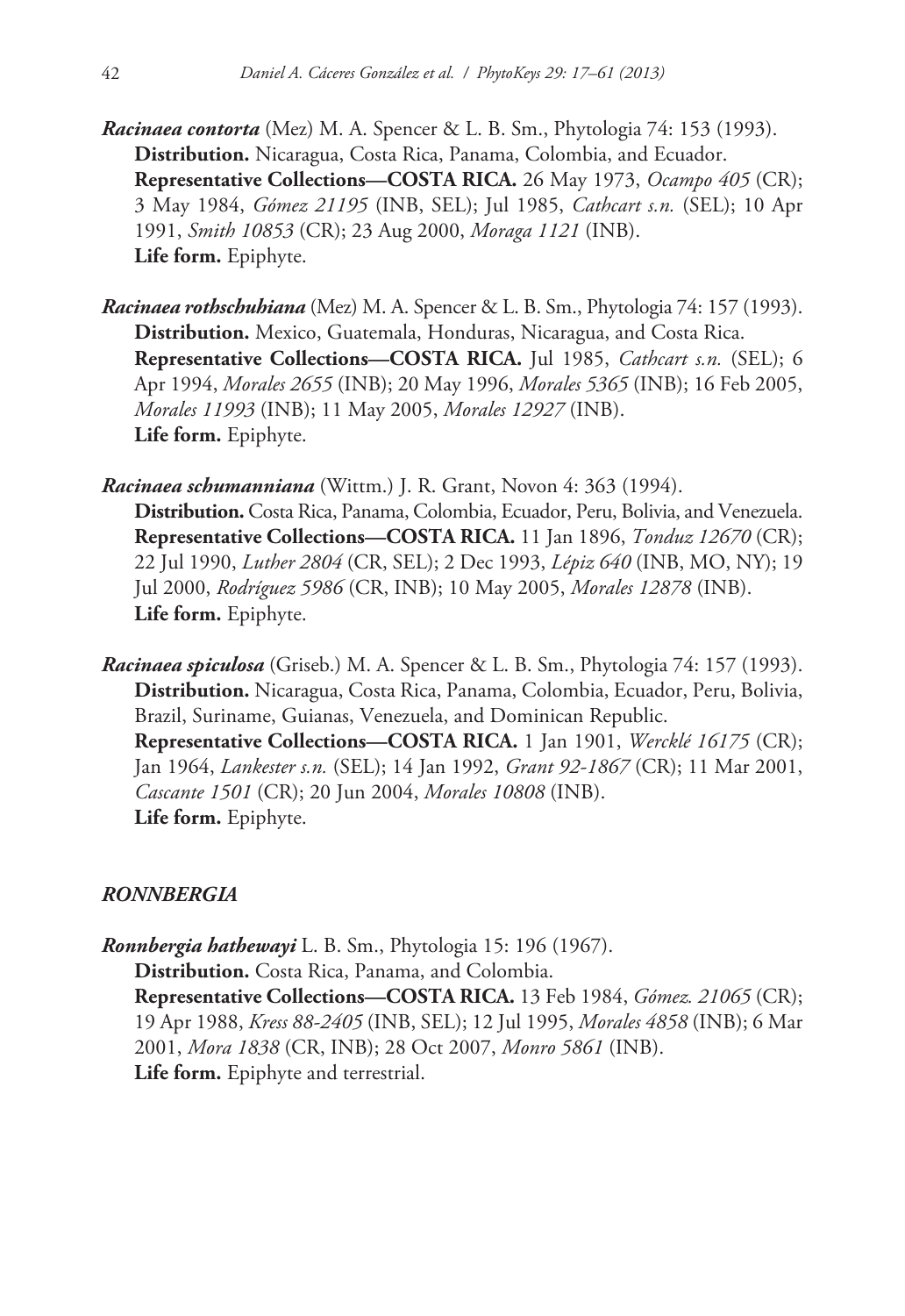### *TILLANDSIA*

*\*¹Tillandsia abdita* L. B. Sm., Phytologia 8: 10 (1961). **Distribution.** Costa Rica. **Representative Collections—COSTA RICA.** 31 Jul 1935, *Solís 314* (CR, NY); 25 Jun 1995, *Morales 4614* (INB); 16 Apr 1994, *Morales 2692* (INB); 22 Jul 2000, *Morales 7332* (INB). **Life form.** Epiphyte.

*Tillandsia anceps* Lodd., Bot. Cab. 8: t. 771 (1823).

**Distribution.** Guatemala, Belize, Nicaragua, Costa Rica, Panama, Colombia, Ecuador, Brazil, Guianas, and Venezuela.

**Representative Collections—COSTA RICA.** 1 Apr 1913, *Tonduz s.n.* (CR); 29 Sep 1985, *Atwood 8516* (SEL); 14 Jul 1989, *Herrera 3289* (CR, INB); 30 Jul 2001, *Acosta 3129* (CR, INB); 28 May 2005, *Morales 13112* (INB). **Life form.** Epiphyte.

*Tillandsia balbisiana* Schult. f., Syst. Veg. 7(2): 1212 (1830).

**Distribution.** Mexico, Guatemala, Belize, El Salvador, Honduras, Nicaragua, Costa Rica, Panama, Colombia, Ecuador, Venezuela, Dominican Republic, Jamaica, Cuba, and United States of America.

**Representative Collections—COSTA RICA.** 1 Aug 1949, *Holm 781* (CR); 8 Jul 1987, *Zamora 1348* (CR, INB); 6 Jan 1992, *Grant 1756* (CR, INB, SEL); 23 Aug 1995, *Sanders 17699* (CR, SEL); 26 Sep 2000, *Acosta 2743* (CR, INB). **Life form.** Epiphyte.

*Tillandsia biflora* Ruiz & Pav., Fl. Peruv. 3: 41 (1802).

**Distribution.** Honduras, Nicaragua, Costa Rica, Panama, Colombia, Ecuador, Peru, Bolivia, and Venezuela.

**Representative Collections—COSTA RICA.** 18 Aug 1995, *Picado 286* (CR, INB); 18 Sep 1996, *Morales 5804* (CR, INB); 10 Jul 1998, *Boyle 5433* (CR); 20 Sep 2003, *Alfaro 5207* (INB); 25 Jun 2006, *Morales 13988* (INB). **Life form.** Epiphyte.

*Tillandsia brachycaulos* Schltdl., Linnaea 18: 422 (1845).

**Distribution.** Mexico, Guatemala, Belize, El Salvador, Honduras, Nicaragua, Costa Rica, Panama, and Venezuela.

**Representative Collections—COSTA RICA.** 7 Jan 1890, *Pittier 2927* (CR); 30 May 1932, *Brenes 15614* (NY); 1 Jul 1964, *Gilmartin 931* (SEL); 19 Aug 2000, *Acosta 2504* (CR, INB); 15 Dec 2004, *Hammel 23488* (INB). **Life form.** Epiphyte (rarely saxicolous).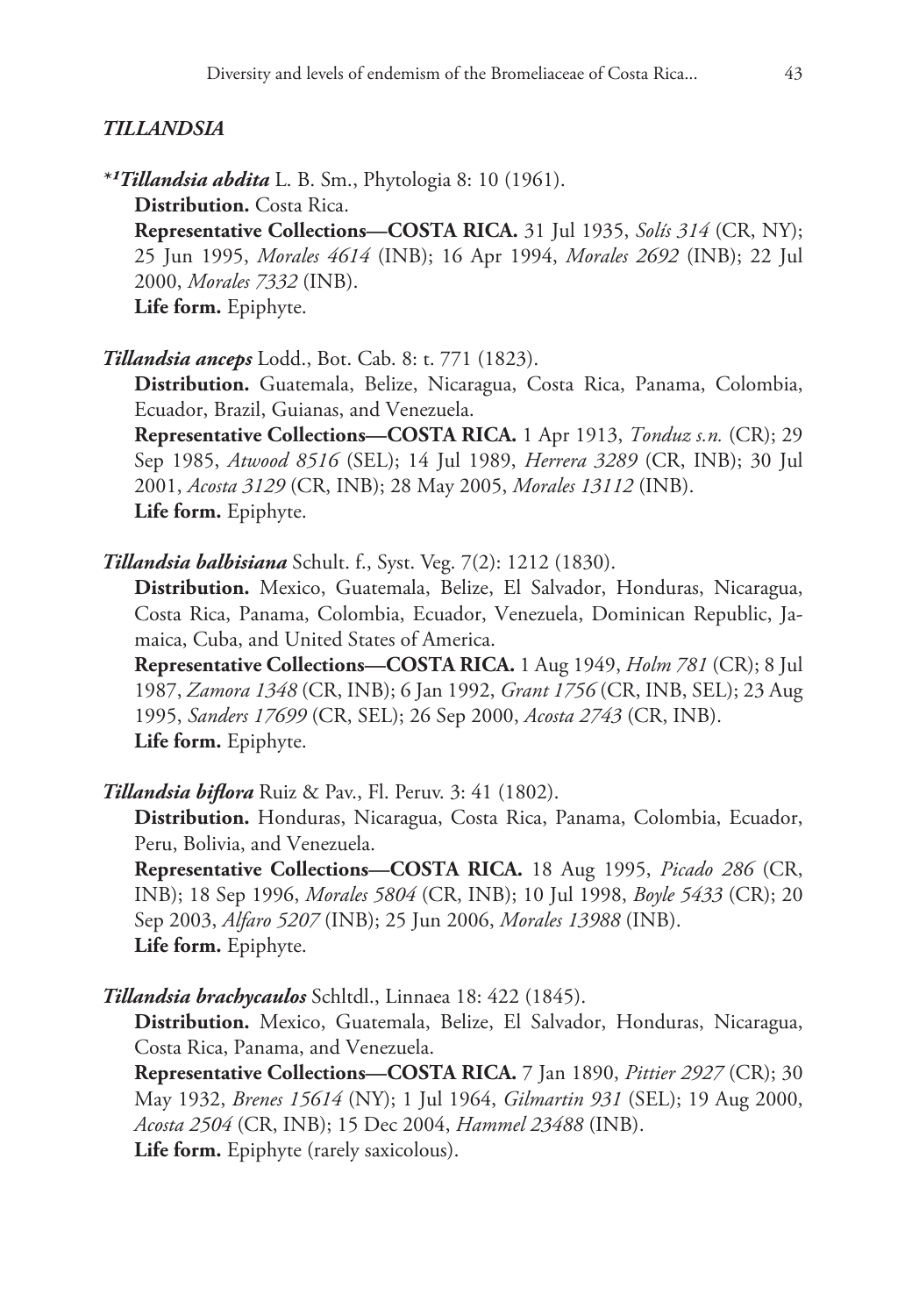*Tillandsia bulbosa* Hook., Exot. Fl.: t. 173 (1826).

**Distribution.** Mexico, Guatemala, Belize, Honduras, Nicaragua, Costa Rica, Panama, Colombia, Ecuador, Guianas, Venezuela, Dominican Republic, and Jamaica. **Representative Collections—COSTA RICA.** 22 Jun 1966, *Jiménez 4031* (CR); 9 Apr 1983, *Liesner 14151* (CR); 27 Mar 1995, *Herrera 7593* (CR); 29 May 2003, *Clark 301* (SEL); 7 Apr 2005, *Solano 2094* (INB). **Life form.** Epiphyte.

*Tillandsia butzii* Mez, Pflanzenr., IV, 32: 636 (1935).

**Distribution.** Mexico, Guatemala, Belize, El Salvador, Honduras, Nicaragua, Costa Rica, and Panama.

**Representative Collections—COSTA RICA.** 5 Jan 1890, *Pittier 2615* (CR); 12 Dec 1976, *Lent 3957* (NY); 16 Jan 1991, *Grant 1467* (CR, SEL); 27 Jan 1998, *Rodríguez 2938* (INB, MO, NY); 6 Aug 2008, *Cascante 2006* (CR). **Life form.** Epiphyte.

*Tillandsia caput-medusae* E. Morren, Ann. Bot. Hort. 30: 90 (1880).

**Distribution.** Mexico, Guatemala, Belize, El Salvador, Honduras, Nicaragua, Costa Rica, and Panama.

**Representative Collections—COSTA RICA.** 21 Dec 1974, *Taylor 17383* (NY); 24 Apr 1988, *Kress 2446* (SEL); 7 Jan 1990, *Merz 570* (CR); 26 Jul 1994, *Estrada 103* (CR, INB); 23 Apr 2005, *Morales 12807* (INB). **Life form.** Epiphyte.

*\*¹Tillandsia cauliflora* Mez & Wercklé, Bull. Herb. Boissier, II, 5: 100 (1905). **Distribution.** Costa Rica.

**Representative Collections—COSTA RICA.** *Wercklé 68* (B, holo; NY, photo); Feb 1984, *Waggoner s.n.* (SEL); Jun 1990, *Tristram s.n.* (SEL); 20 Jul 1995, *Morales 4597* (CR, INB, MO). **Life form.** Epiphyte.

*Tillandsia complanata* Benth., Bot. Voy. Sulphur: 173 (1846).

**Distribution.** Costa Rica, Panama, Colombia, Ecuador, Peru, Bolivia, Venezuela, and Jamaica.

**Representative Collections—COSTA RICA.** 10 Jul 1962, *Lee 671* (CR); 19-20 Dec 1966, *Burger 4023* (CR, NY); 27 Feb 1990, *Grant 898* (SEL); 6 Apr 1994, *Morales 2639* (CR, INB); 19 Jul 2007, *Cascante 1788* (CR). **Life form.** Epiphyte.

*1,2Tillandsia dexteri* H. Luther, Selbyana 11: 54 (1989). **Distribution.** Costa Rica and Panama. **Representative Collections—COSTA RICA.** 24 Feb 1988, *Dexter s.n.* (SEL, holo); 28 Jul 1988, *Skotak s.n.* (SEL); 30 Sep 1995, *Tust s.n.* (SEL). **Life form.** Epiphyte.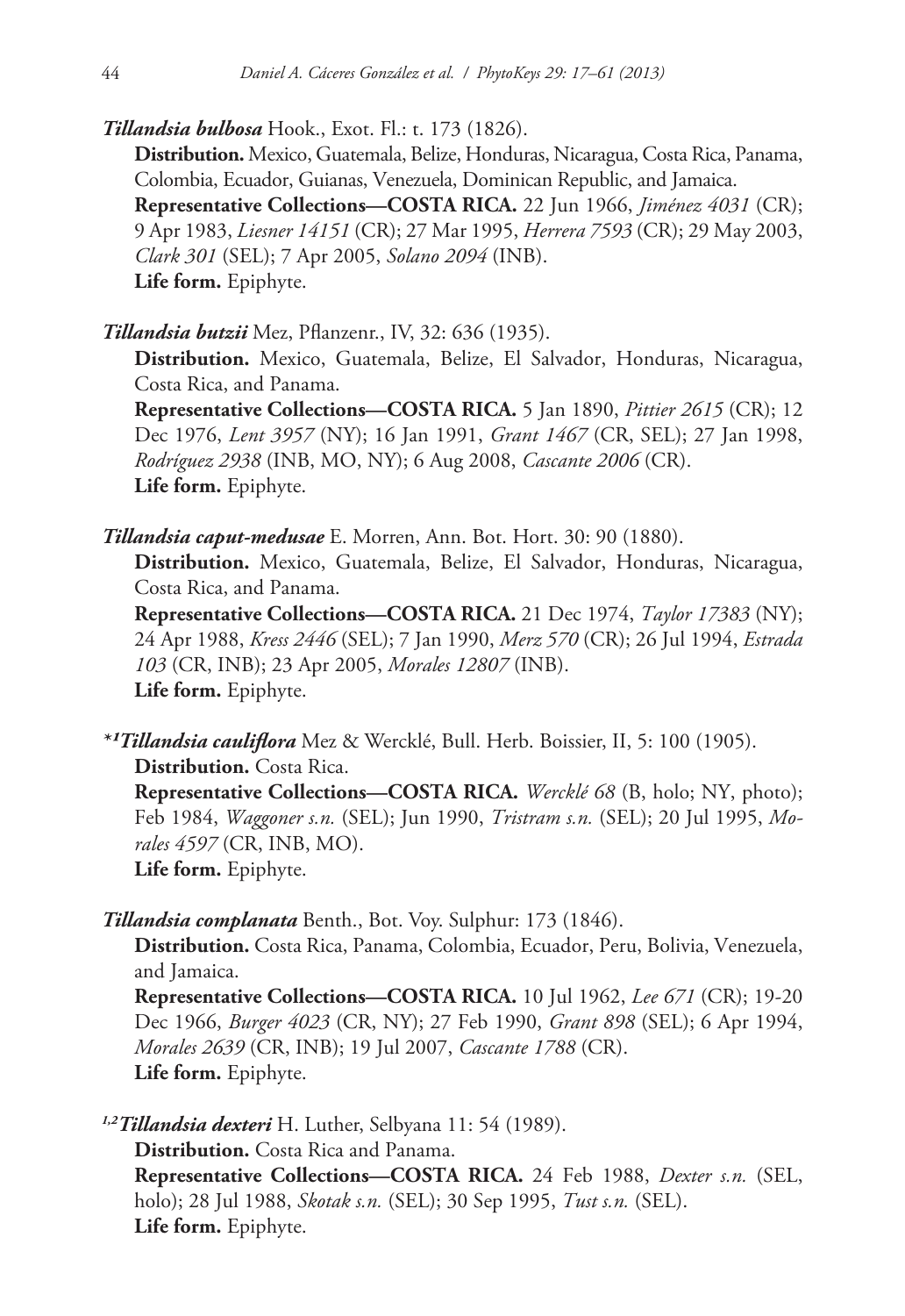*Tillandsia elongata* Kunth, Nov. Gen. Sp. 1: 293 (1816). **Distribution.** Nicaragua, Costa Rica, Panama, and Colombia. **Representative Collections—COSTA RICA.** 22 Aug 2005, Morales 13326 (INB). **Life form.** Epiphyte.

*Tillandsia excelsa* Griseb., Fl. Brit. W. I.: 597 (1864).

**Distribution.** Mexico, Guatemala, Belize, Honduras, Nicaragua, Costa Rica, Panama, and Jamaica. **Representative Collections—COSTA RICA.** Nov 1897, *Tonduz 11375* (B, lec-

to); 9 Aug 1967, *Taylor 4195* (NY); 3 Sep 1989, *Hammel 17683* (CR, INB); 22 Jul 1990, *Luther 2807* (SEL); 22 Feb 2008, *Rodríguez 11835* (INB). **Life form.** Epiphyte.

*Tillandsia fasciculata* Sw., Prod. Veg. Ind. Occ.: 56 (1788).

**Distribution.** Mexico, Guatemala, Belize, El Salvador, Honduras, Nicaragua, Costa Rica, Panama, Colombia, Brazil, Guianas, Venezuela, Virgin Islands, Puerto Rico, Dominican Republic, Haiti, Jamaica, and United States of America. **Representative Collections—COSTA RICA.** 5 Jan 1890, *Pittier 2616* (CR); 1 Aug 1949, *Holm 772* (CR); 18 Feb 1991, *Till 7026* (CR); 11 Oct 1995, *Jiménez 2044* (CR, INB); 5 Feb 2008, *Cascante 1840* (CR). **Life form.** Epiphyte.

*Tillandsia festucoides* Brongn. ex Mez, Monogr. Phan. 9: 678 (1896).

**Distribution.** Mexico, Guatemala, Belize, Honduras, Nicaragua, Costa Rica, Panama, Dominican Republic, and Jamaica.

**Representative Collections—COSTA RICA.** 24-26 Apr 1906, *Maxon 166* (NY); 20- 22 Dec 1969, *Burger 6875* (CR, PMA); 14 Apr 1994, *Gallardo 138* (CR, INB, NY); 18 Jan 2002, *Ferrufino & González 180* (USJ); 23 Apr 2006, *Morales 13858* (INB). **Life form.** Epiphyte.

*Tillandsia filifolia* Schltdl. & Cham., Linnaea 6: 53 (1831). **Distribution.** Mexico, Belize, Honduras, Nicaragua, and Costa Rica. **Representative Collections—COSTA RICA.** 24 Jul 1972, *Ocampo 716* (CR); 6 Jul 1983, *Gómez-Laurito 9556* (CR); 5 May 1983, *Liesner 15289* (INB); 14 Apr 1994, *Gallardo 128* (INB); 23 Apr 2006, *Morales 13857* (INB).

**Life form.** Epiphyte.

*Tillandsia flexuosa* Sw., Prod. Veg. Ind. Occ.: 56 (1788).

**Distribution.** Costa Rica, Panama, Colombia, Bolivia, Brazil, Venezuela, Trinidad and Tobago, Dominican Republic, Haiti, Cuba, and United States of America.

**Representative Collections—COSTA RICA.** 27 Jul 1990, *Luther s.n.* (SEL); 20 Oct 1993, *Quesada 769* (INB); 22 Oct 1993, *Morales 1932.1* (INB); 14 Sep 1999, *Takizawa 99-f* (SEL).

**Life form.** Epiphyte.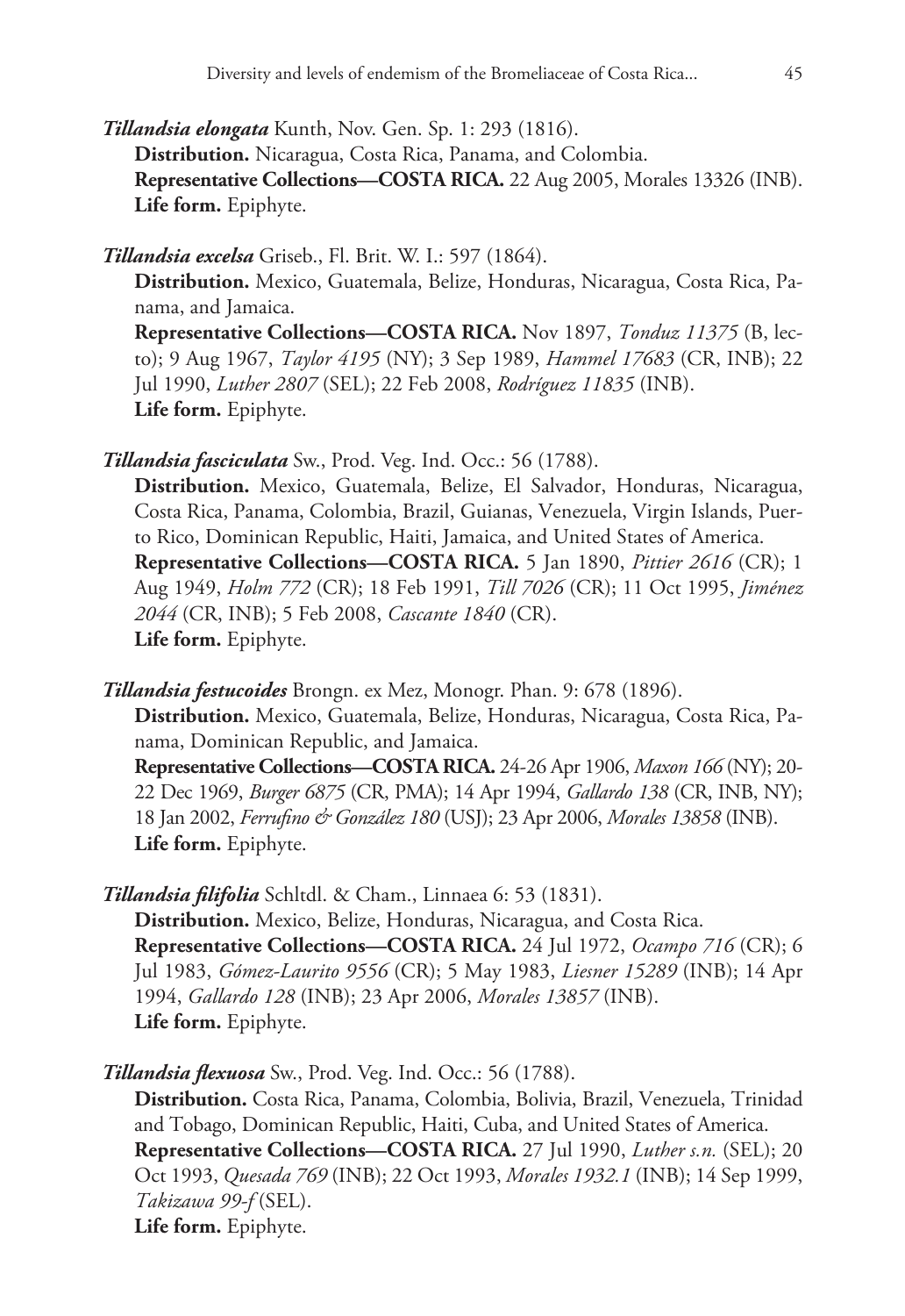*Tillandsia guatemalensis* L. B. Sm., Contr. U. S. Natl. Herb. 29: 281 (1949). **Distribution.** Mexico, Guatemala, El Salvador, Honduras, Nicaragua, Costa Rica, and Panama. **Representative Collections—COSTA RICA.** 16 May 2000, *Alfaro 3159* (INB). **Life form.** Epiphyte.

*Tillandsia ionantha* Planch., Fl. Serres Jard. Eur. 10: 101 (1855).

**Distribution.** Mexico, Guatemala, El Salvador, Honduras, Nicaragua, Costa Rica, Panama, and Peru. **Representative Collections—COSTA RICA.** 22 Nov 1973, *Solomon s.n.* (CR); 17 Dec 1986, *Soto 3300* (CR); 18 Mar 1992, *Skotak s.n.* (SEL); 13 Sep 1995, *Sanders 17882* (SEL); 25 Apr 2001, *Acosta 3052* (INB). **Life form.** Epiphyte.

*Tillandsia juncea* Poir., Encycl., Suppl. 5: 309 (1817).

**Distribution.** Mexico, Guatemala, Belize, El Salvador, Honduras, Nicaragua, Costa Rica, Panama, Colombia, Ecuador, Peru, Bolivia, Venezuela, Dominican Republic, and Haiti.

**Representative Collections—COSTA RICA.** 5 Jan 1890, *Pittier 2617* (CR); 18 Feb 1991, *Till 7030* (CR); 10 Jan 1992, *Grant 92-1828* (CR, INB, NY, SEL); 10 May 2003, *Alfaro 4374* (CR, INB); 6 Aug 2008, *Cascante 2008* (CR). **Life form.** Epiphyte.

*Tillandsia lampropoda* L. B. Sm., Publ. Field Mus. Nat. Hist., Bot. Ser. 17: 320 (1938). **Distribution.** Mexico, Guatemala, El Salvador, Honduras, Nicaragua, and Costa Rica. **Representative Collections—COSTA RICA.** 22 Jan 1994, *Morales 2298* (INB); 23 Dec 1997, *Morales 6341* (INB); 11 May 2005, *Morales 12926* (INB). **Life form.** Epiphyte.

*Tillandsia leiboldiana* Schltdl., Linnaea 18: 414 (1844).

**Distribution.** Mexico, Belize, Honduras, Nicaragua, Costa Rica, and Panama. **Representative Collections—COSTA RICA.** 1 Jan 1901, *Wercklé 16177* (B, CR); 25 Aug 1975, *Utley & Utley 2981* (NY); 19 May 1989, *Kress 89-2813* (CR, INB, SEL); 18 Nov 1992, *Ingram 1742* (SEL); 20 Feb 2008, *Santamaría 7016* (INB). **Life form.** Epiphyte.

*Tillandsia longifolia* Baker, Handb. Bromel.: 185 (1889).

**Distribution.** Costa Rica, Panama, Peru, Bolivia, and Venezuela. **Representative Collections—COSTA RICA.** 5 Apr 1974, *Utley 791* (CR); 19 Aug 1983, *Herrera 21625* (CR); 23 Jan 1996, *Morales 5106* (CR, INB); 13 Nov 2000, *Acosta 2912* (INB); 24 Feb 2008, *Santamaría 7140* (INB). **Life form.** Epiphyte.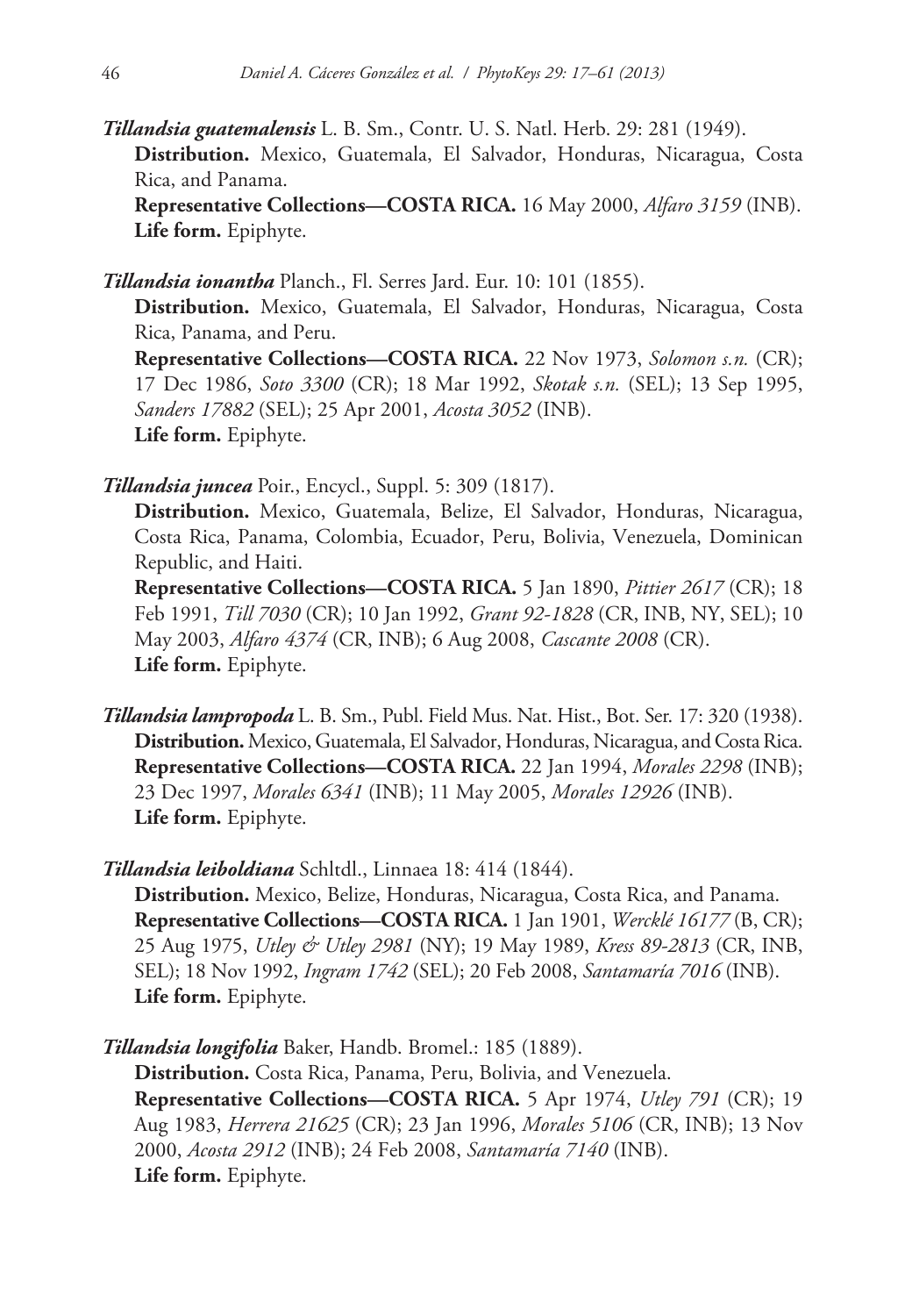*Tillandsia makoyana* Baker, Handb. Bromel.: 189 (1889).

**Distribution.** Mexico, Guatemala, El Salvador, Honduras, Nicaragua, and Costa Rica.

**Representative Collections—COSTA RICA.** 15 Jul 1992, *Grant 1972* (INB, MO, SEL); 9 Nov 1996, *Oconnor 70* (INB); 16 Mar 2002, *Arauz 3144* (CR); 2 Sep 2003, *Morales 9737* (INB); 16 Mar 2005, *Rodríguez 9511* (INB). **Life form.** Epiphyte.

*Tillandsia monadelpha* (E. Morren) Baker, J. Bot. 25: 281 (1887).

**Distribution.** Guatemala, Belize, Honduras, Nicaragua, Costa Rica, Panama, Colombia, Ecuador, Suriname, Guianas, and Venezuela.

**Representative Collections—COSTA RICA.** 16 Apr 1983, *Liesner 14312* (CR); 21 Apr 1988, *Kress 2425* (SEL); 30 May 1995, *Grant 95-2350* (CR, INB, SEL); 22 Oct 1998, *Estrada 1838* (CR); 28 Feb 2005, *Morales 12072* (INB). **Life form.** Epiphyte.

*Tillandsia multicaulis* Steud., Nomencl. Bot., ed. 2, 2: 688 (1841).

**Distribution.** Mexico, Guatemala, Belize, El Salvador, Honduras, Nicaragua, Costa Rica, and Panama.

**Representative Collections—COSTA RICA.** 19 Apr 1906, *Maxon 66* (NY); 21 Apr 1983, *Liesner 14528* (CR); 27 Feb 1990, *Grant 897* (SEL); 25 May 1997, *Rodríguez 2220* (CR, INB); 5 Mar 2008, *Cascante 1865* (CR). **Life form.** Epiphyte.

*2 Tillandsia oerstediana* L. B. Sm., Phytologia 13: 141 (1966).

**Distribution.** Costa Rica and Panama.

**Representative Collections—COSTA RICA.** 1 Dec 1945, *Echeverría 221* (CR); 20 Aug 1975, *Utley & Utley 2990* (CR, SCZ); 22 Jul 1990, *Luther 2818* (SEL); 8 Jan 1992, *Grant & Rundell 92-1793* (CR, INB, NY); 30 Nov 2004, *Morales 11691* (INB). **Life form.** Epiphyte.

*Tillandsia paucifolia* Baker, Gard. Chron., II, 10: 748 (1878).

**Distribution.** Mexico, El Salvador, Honduras, Nicaragua, Costa Rica, Venezuela, and United States of America.

**Representative Collections—COSTA RICA.** 28 Jun 1977, *Liesner 2660* (CR); 15 Jul 1992, *Grant 1975* (INB, SEL); 15 Feb 1994, *Quesada 93* (CR, INB); 15 Mar 2005, *Morales 12325* (CR, INB); 20 Feb 2007, *Vargas 2209* (INB). **Life form.** Epiphyte.

*Tillandsia pruinosa* Sw., Fl. Ind. Occid. 1: 594 (1797).

**Distribution.** Mexico, Guatemala, Belize, Nicaragua, Costa Rica, Panama, Colombia, Ecuador, Venezuela, Dominican Republic, Cuba, and United States of America.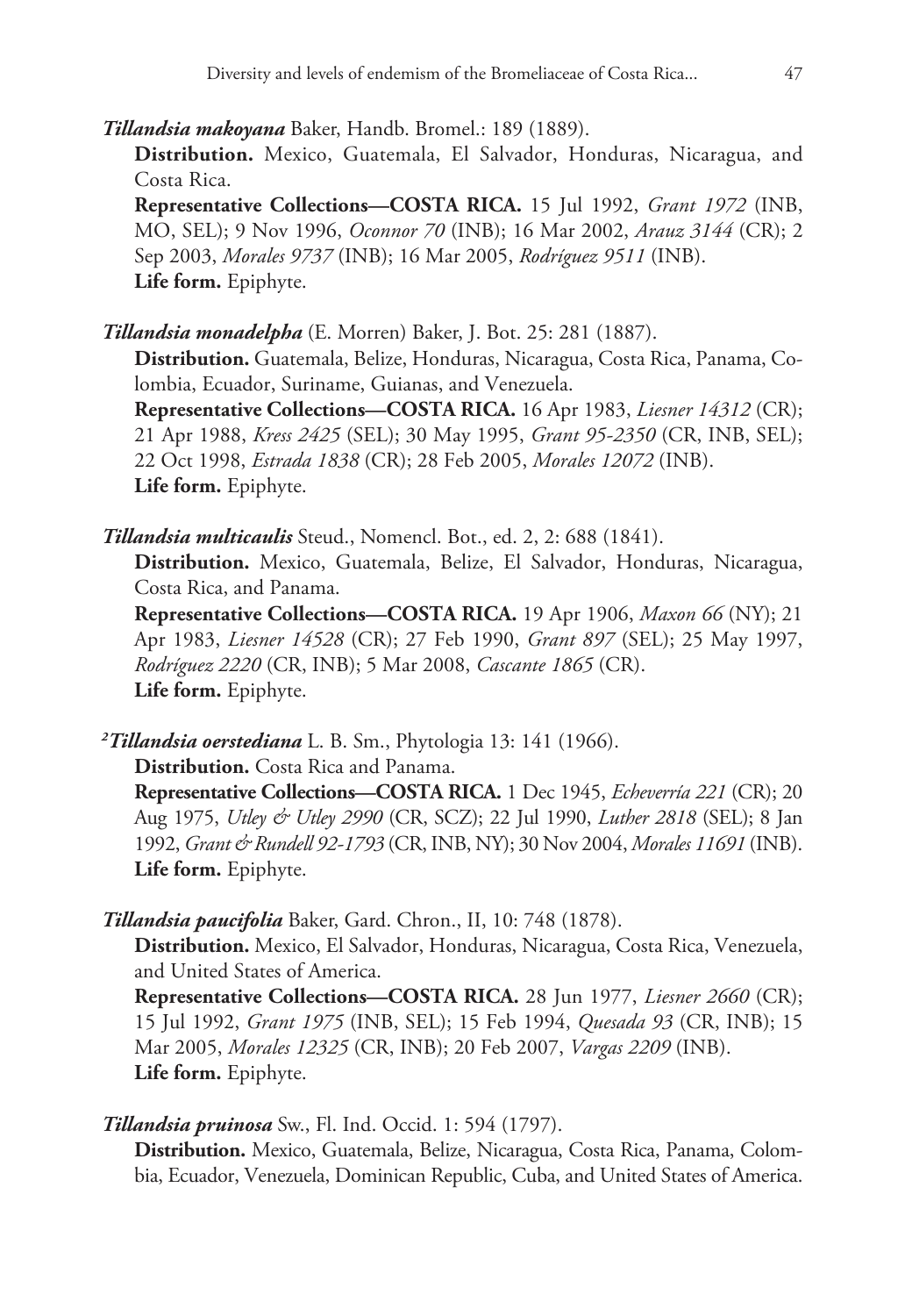**Representative Collections—COSTA RICA.** 7 Feb 1926, *Standley 47294* (INB); 1 Jul 1974, *Ocampo 680* (CR); 1 Oct 1985, *Atwood 60* (SEL); 9 Mar 1994, *Morales 2482* (CR, INB); 23 Apr 2006, *Morales 13859* (INB). **Life form.** Epiphyte.

# *Tillandsia punctulata* Schltdl. & Cham., Linnaea 6: 53 (1831).

**Distribution.** Mexico, Guatemala, Belize, El Salvador, Honduras, Nicaragua, Costa Rica, and Panama.

**Representative Collections—COSTA RICA.** 19 Apr 1906, *Maxon 63* (NY); 19- 22 Jan 1970, *Burger & Liesner 7505* (CR, NY); 29 Sep 1989, *Herrera 3599* (CR, INB); 30 Nov 1999, *Estrada 2262* (CR); 24 Feb 2008, *Santamaría 7207* (INB). **Life form.** Epiphyte.

*Tillandsia rhomboidea* André, Énum. Bromél.: 6 (1888).

**Syn.:** *T. acostae* Mez & Tonduz, Repert. Spec. Nov. Regni. Veg. 14: 252 (1916). **Distribution.** Honduras, Costa Rica, Colombia, Ecuador, Peru, and Bolivia. **Representative Collections—COSTA RICA.** 13 May 1913, *Tonduz 17891* (B, holo; CR); 3 May 1988, *Hammel 16821* (INB); Oct 1991, *Hidalgo 2* (SEL); 16 Jul 1992, *Grant 92-1983* (CR); 28 Jun 2000, *Acosta 1937* (CR, INB); 21 Aug 2005, *Morales 13321* (INB). **Life form.** Epiphyte.

*Tillandsia schiedeana* Steud., Nomencl. Bot., ed. 2, 2: 688 (1841).

**Distribution.** Mexico, Guatemala, Belize, El Salvador, Honduras, Nicaragua, Costa Rica, Colombia, Venezuela, Dominican Republic, Haiti, Jamaica, and Cuba. **Representative Collections—COSTA RICA.** 1 May 1970, *Charles 1139* (NY); 12 May 1989, *Kress 2706* (SEL); 11 Oct 1995, *Jiménez 2043* (CR, INB); 15 Dec 2004, *Hammel 23489* (INB); 23 Apr 2006, *Morales 13854* (INB). **Life form.** Epiphyte.

*Tillandsia singularis* Mez & Wercklé, Bull. Herb. Boissier, II, 5: 103 (1905). **Distribution.** Costa Rica, Panama, and Ecuador. **Representative Collections—COSTA RICA.** 1908, *Wercklé 17424* (B); 11 May 1938, *Smith 572* (NY); 19 Feb 1989, *Russell 819* (CR); 18 Jan 1994, *Lépiz 127* (CR, INB); 23 Apr 2006, *Morales 13860* (INB). **Life form.** Epiphyte.

*Tillandsia streptophylla* Scheidw. ex C. Morren, Hort. Belge 3: 252 (1836). **Distribution.** Mexico, Guatemala, Belize, Honduras, Nicaragua, and Costa Rica. **Representative Collections—COSTA RICA.** 25 Mar 2005, *Morales 12453* (INB); 25 Mar 2005, *Morales 12464* (INB). **Life form.** Epiphyte.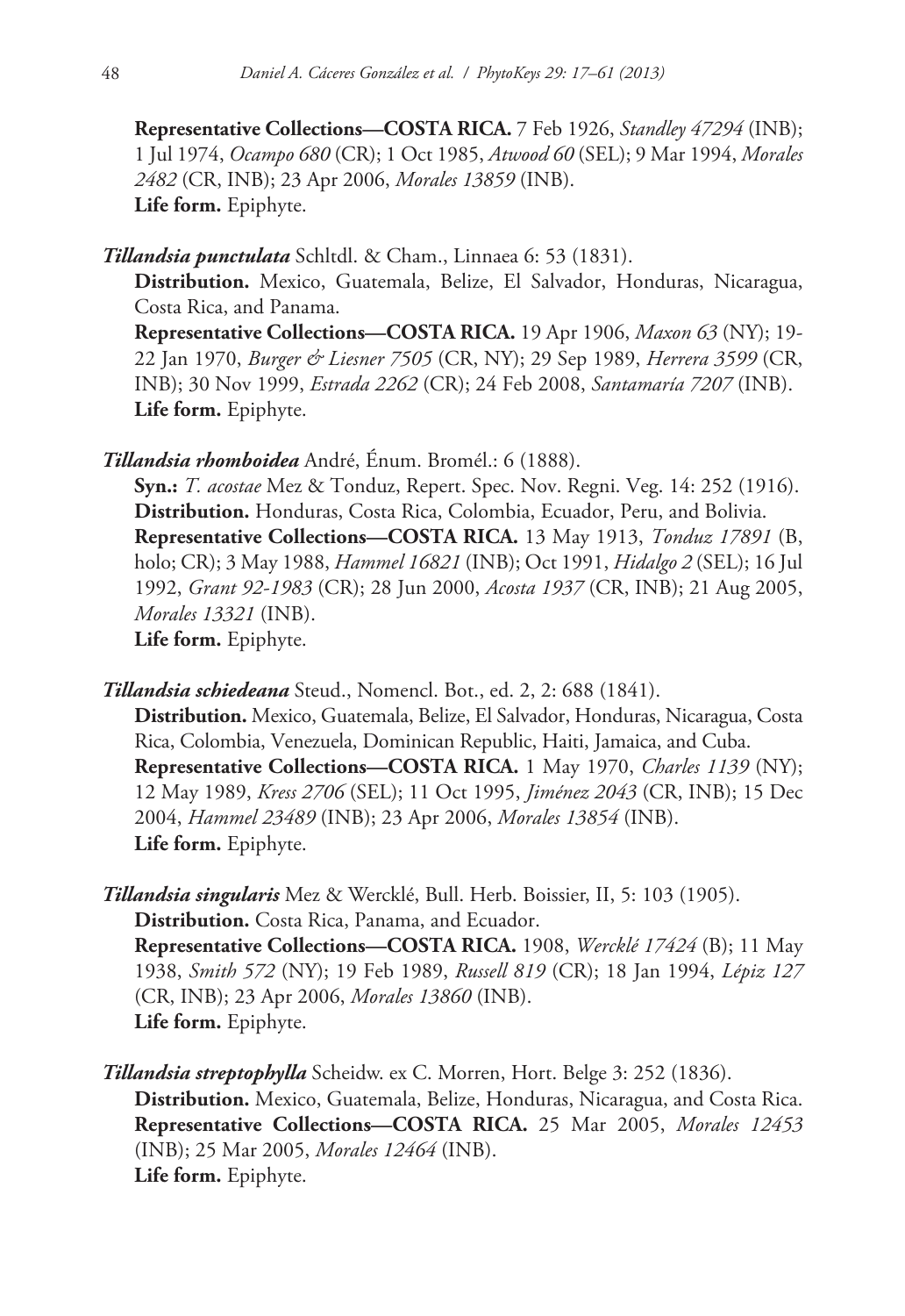*Tillandsia subulifera* Mez, Repert. Spec. Nov. Regni Veg. 16: 74 (1919). **Distribution.** Nicaragua, Costa Rica, Panama, Colombia, and Venezuela. **Representative Collections—COSTA RICA.** 10 Apr 1988, *Herrera 1753* (INB); 11 Dec 1990, *Herrera 4755* (INB); 7 Jan 1992, *Grant & Rundell 92-1760* (CR; INB; NY; SEL; US, n.v.); 19 Oct 1993, *Morales 1897* (INB); 19 Dec 1998, *Morales 8490* (CR, INB). **Life form.** Epiphyte.

*Tillandsia tricolor* Schltdl. & Cham., Linnaea 6: 54 (1831).

**Distribution.** Mexico, Guatemala, Belize, Honduras, Nicaragua, Costa Rica, and Panama. **Representative Collections—COSTA RICA.** 15 Nov 1987, *Grayum 8453* (CR, INB); 8 Jan 1992, *Grant 92-1794* (CR; INB; NY; US, n.v.); 15 Aug 1993, *Palaci 1208* (CR, INB); 17 Jun 2002, *Boyle 6344* (CR); 5 Mar 2008, *Cascante 1858* (CR). **Life form.** Epiphyte.

# *Tillandsia usneoides* (L.) L., Sp. Pl. ed. 2: 411 (1762).

**Distribution.** Mexico, Guatemala, Belize, El Salvador, Honduras, Nicaragua, Costa Rica, Panama, Colombia, Ecuador, Peru, Bolivia, Chile, Argentina, Uruguay, Paraguay, Brazil, Venezuela, Trinidad and Tobago, Puerto Rico, Dominican Republic, Jamaica, Cuba, and United States of America.

**Representative Collections—COSTA RICA.** 11 Jan 1893, *Tonduz 8246* (CR); 9 Sep 1978, *Burger 10982* (CR, PMA); 17 Jan 1991, *Grant 1479* (CR, INB, SEL); 18 Jan 1997, *Rodríguez 1922* (CR, INB); 27 Feb 2007, *Monro 5668* (INB). **Life form.** Epiphyte.

# *Tillandsia utriculata* L., Sp. Pl.: 286 (1753).

**Distribution.** Mexico, Guatemala, Belize, Honduras, Nicaragua, Costa Rica, Panama, Trinidad and Tobago, Virgin Islands, Puerto Rico, Dominican Republic, Haiti, Jamaica, and United States of America.

**Representative Collections—COSTA RICA.** 16 Jul 1949, *Holm & Iltis 436* (NY); 12 Jul 1992, *Grant & Rundell 92-1937* (CR; INB; MO; NY; SEL; US, n.v.); 6 Apr 1994, *Morales 2658* (CR, INB, SEL); 14 Oct 1997, *Jiménez 2337* (CR, INB); 23 Apr 2006, *Morales 13861* (INB). **Life form.** Epiphyte.

*Tillandsia variabilis* Schltdl., Linnaea 18: 418 (1844).

**Distribution.** Mexico, Guatemala, Belize, Honduras, Nicaragua, Costa Rica, Panama, Colombia, Ecuador, Bolivia, Venezuela, Puerto Rico, Cuba, and United States of America.

**Representative Collections—COSTA RICA.** 13 Jul 1962, *Lee 706* (CR); 31 May 1984, *Hernández 8* (CR); 18 Feb 1991, *Till 7027* (CR); 3 Jun 1999, *Vargas 211* (INB); 23 Apr 2006, *Morales 13853* (INB). **Life form.** Epiphyte.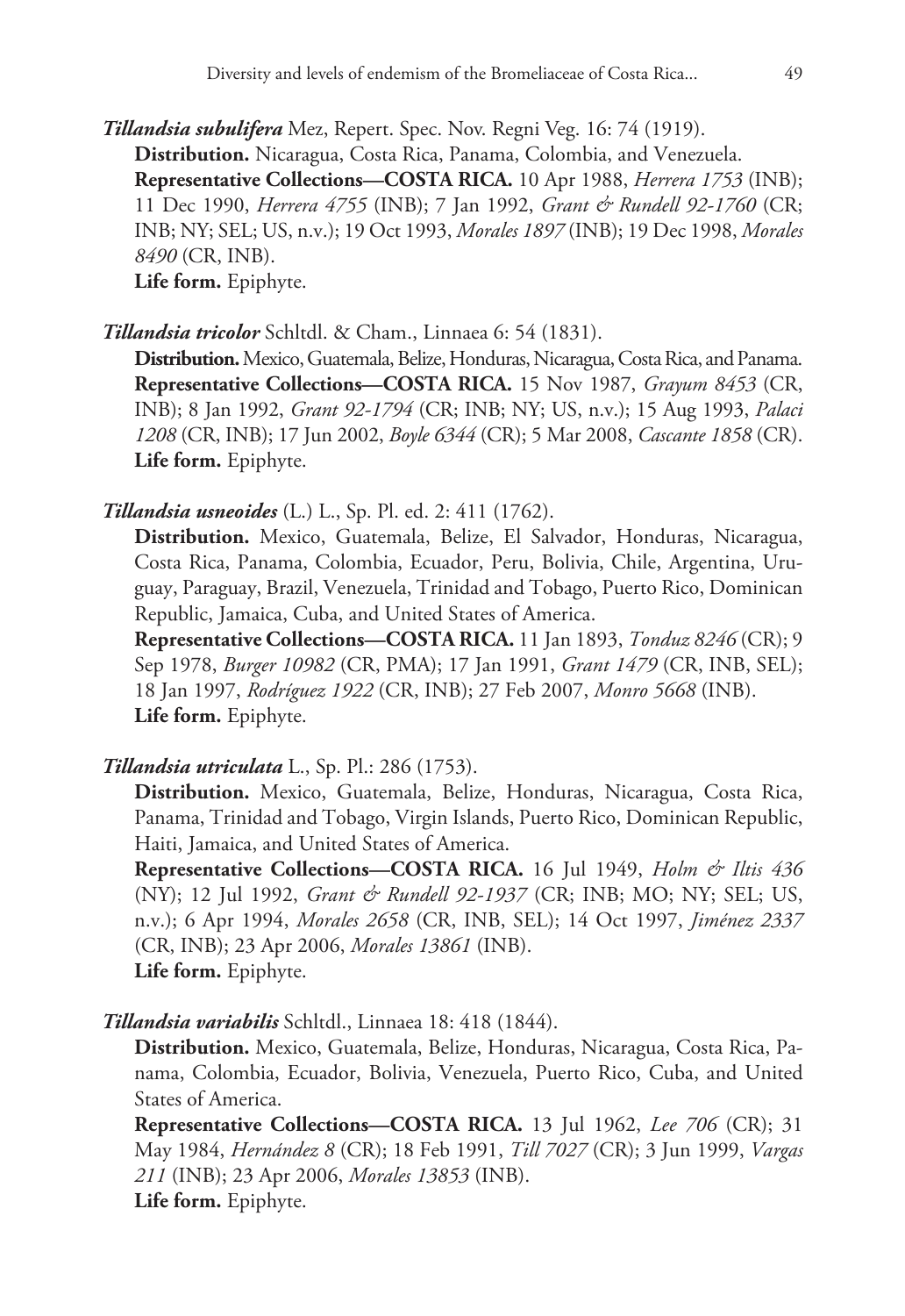*Tillandsia venusta* Mez & Wercklé, Bull. Herb. Boissier, II, 5: 108 (1905). **Distribution.** Costa Rica, Panama, and Ecuador.

**Representative Collections—COSTA RICA.** 30 Sep 1985, *Atwood 52* (SEL); 15 Jan 1987, *Haber 6585* (INB); 11 Mar 1991, *Richardson 82* (SEL); 4 Jun 1995, *Wilbur 64365* (CR); 16 Feb 2005, *Morales 11989* (INB). **Life form.** Epiphyte.

# *VRIESEA*

*\*¹Vriesea castaneobulbosa* (Mez & Wercklé) J. R. Grant, J. Bromeliad Soc. 42: 14 (1992). **Distribution.** Costa Rica.

**Representative Collections—COSTA RICA.** 23 Jul 1962, *Lee 742* (CR); Jan 1990, *Merz 659* (CR); 12 Jan 1991, *Grant 91-1363* (SEL); 8 Aug 1998, *Morales 6939* (INB); 11 Feb 2005, *Morales 11983* (INB). **Life form.** Epiphyte.

*Vriesea chontalensis* (Baker) L. B. Sm., Contr. U.S. Natl. Herb. 29: 518 (1951). **Distribution.** Nicaragua, Costa Rica, Panama, Colombia, Ecuador, Peru, and Bolivia. **Representative Collections—COSTA RICA.** *Wercklé s.n.* (B, holo; US, iso, n.v.); 1 Jan 1976, *Ocampo 1158* (CR); 6 Apr 1994, *Morales 2650* (CR, INB); 26 Apr 2001, *Mora 2011* (CR, INB); 20 Feb 2008, *Rodríguez 11767* (INB). **Life form.** Epiphyte.

*Vriesea heliconioides* Lindl., Ann. Bot. Syst. 3: 623 (1852). **Distribution.** Mexico, Guatemala, Belize, Honduras, Nicaragua, Costa Rica, Panama, Colombia, Ecuador, Peru, Bolivia, Brazil, Suriname, and Venezuela. **Representative Collections—COSTA RICA.** 6 Jul 1977, *Liesner 2993* (CR); 4 Aug 1994, *Alverson 3222* (CR, USJ); 3 Dec 1999, *Estrada 2285* (CR); 28 May 2003, *Clark 266* (SEL); 27 Jan 2007, *Morales 15366* (INB). **Life form.** Epiphyte.

*Vriesea incurva* (Griseb.) Read, Phytologia 16: 458 (1968).

**Distribution.** Costa Rica, Panama, Colombia, Ecuador, Peru, Bolivia, Brazil, Venezuela, and Dominican Republic.

**Representative Collections—COSTA RICA.** 1901, *Wercklé 16189* (B, holo); 6 Feb 1965, *William et al. 28940* (SCZ); Apr 1982, *Gómez-Laurito 8146* (CR); 30 May 2006, *Rodríguez 10280* (INB); 7 Mar 2008, *Morales 16118* (INB). **Life form.** Epiphyte.

*\*¹Vriesea lutheriana* J. R. Grant, J. Bromeliad Soc. 42: 114 (1992). **Distribution.** Costa Rica.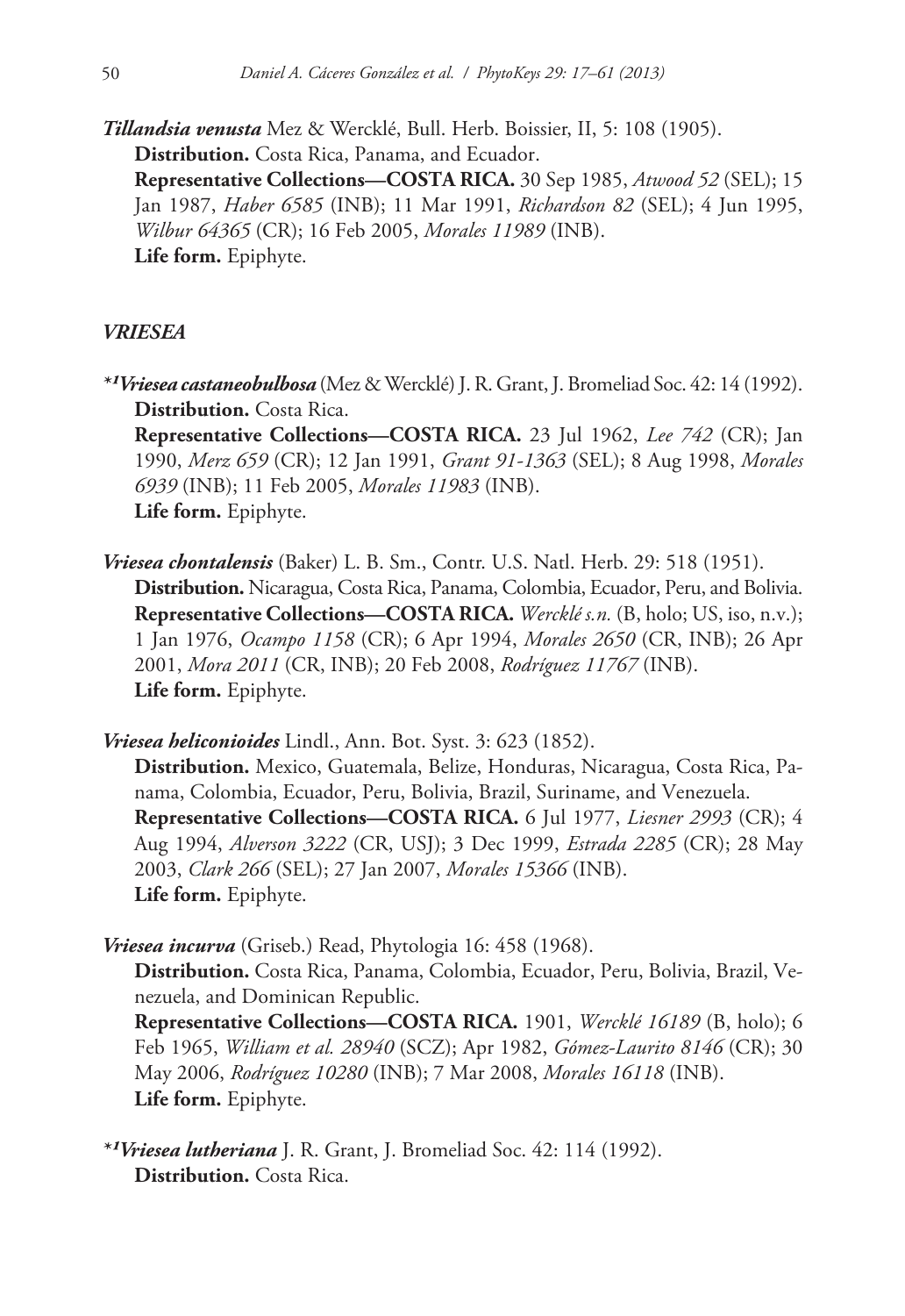**Representative Collections—COSTA RICA.** 16 Jan 1991, *Grant 1475* (CR; SEL, iso); 12 Jun 2002, *Luther s.n.* (SEL). **Life form.** Epiphyte.

*Vriesea monstrum* (Mez) L. B. Sm., Phytologia 16: 81 (1968). **Distribution.** Nicaragua, Costa Rica, Panama, Colombia, and Ecuador. **Representative Collections—COSTA RICA.** 18 Jun 1977, *Dwyer 1495* (CR); 13 Jun 1987, *Hammel 16043* (CR); 24 Sep 1994, *Gallardo 288* (INB); 13 Oct 1995, *Cascante 824* (CR); 7 Jun 2003, *Morales 9344* (INB). **Life form.** Epiphyte.

# *WERAUHIA*

*2 Werauhia acuminata* (Mez & Wercklé) J. R. Grant, Trop. Subtrop. Pflanzenwelt 91: 30 (1995).

**Distribution.** Costa Rica and Panama.

**Representative Collections—COSTA RICA.** *Wercklé 117* (B, holo); 16 Mar 1992, *Herrera 5363* (INB); 12 May 2005, *Morales 12980* (INB); 1 Mar 2007, *Solano 4104* (INB); 7 Oct 2008, *Cascante 2027* (CR). **Life form.** Epiphyte and terrestrial.

*\*¹Werauhia ampla* (L. B. Sm.) J. R. Grant, Trop. Subtrop. Pflanzenwelt 91: 30 (1995). **Distribution.** Costa Rica.

**Representative Collections—COSTA RICA.** 2 Jan 1991, *Moraga 273* (INB); 6 Aug 1994, *Morales 3081* (INB, SEL); 1 Mar 1997, *Gamboa 1146* (INB); 26 Apr 2008, *Hammel 24735* (INB); 8 Jul 2008, *Cascante 1977* (CR). **Life form.** Epiphyte and terrestrial.

*\*Werauhia anitana* J. F. Morales, Novon 15: 332 (2005).

**Distribution.** Costa Rica.

**Representative Collections—COSTA RICA.** 2 Nov 2002, *Morales & Abarca 9074* (INB, holo, n.v.); 12 Dec 2002, *Morales 8919* (INB, para, n.v.); 10 Jun. 2003, *Morales & ldarraga 9432* (INB, para, n.v.). **Life form.** Epiphyte.

*\*¹Werauhia apiculata* (L. B. Sm.) J. R. Grant, Trop. Subtrop. Pflanzenwelt 91: 30 (1995). **Distribution.** Costa Rica.

**Representative Collections—COSTA RICA.** 8 Apr 1992, *Marin 453* (INB); 17 Jul 1994, *Jiménez 1592* (CR, INB); 26 Aug 2000, *Luther s.n.* (SEL); 23 Apr 2006, *Morales 13856* (INB).

**Life form.** Epiphyte.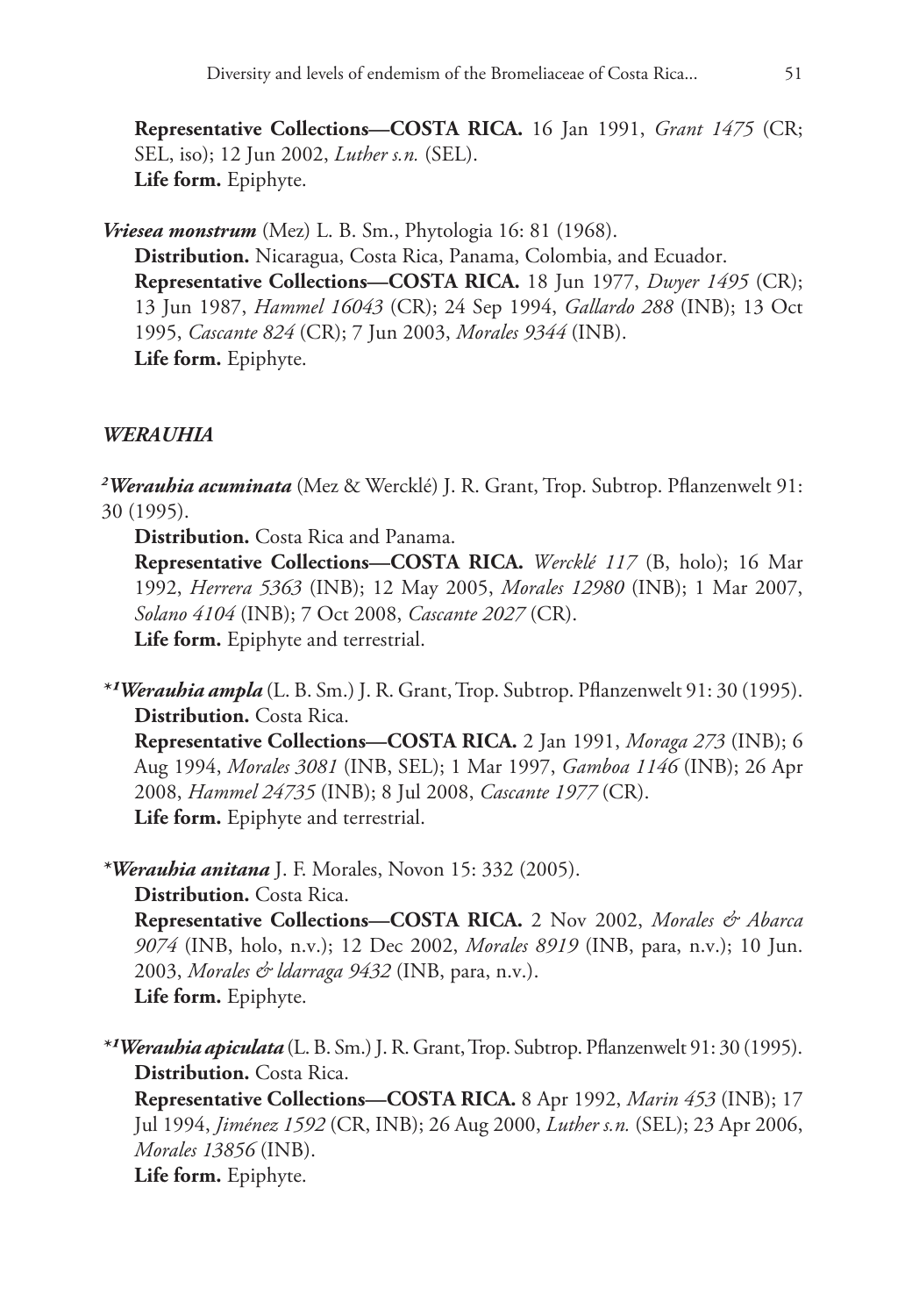*2 Werauhia attenuata* (L. B. Sm. & Pittendr.) J. R. Grant, Trop. Subtrop. Pflanzenwelt 91: 39 (1995).

**Distribution.** Costa Rica and Panama. **Representative Collections—COSTA RICA.** 30 Apr 1980, *Meerow 1103* (SEL); 19 Apr 1988, *Kress 2408* (SEL); 6 Nov 1993, *Herrera 6642* (INB); 12 Feb 1994, *Herrera 6849* (INB). **Life form.** Epiphyte.

*\*¹Werauhia balanophora* (Mez) J. R. Grant, Trop. Subtrop. Pflanzenwelt 91: 39 (1995). **Distribution.** Costa Rica. **Representative Collections—COSTA RICA.** 1901, *Wercklé 16207* (B, holo); 12 Jul 1996, *Morales 5466* (INB, NY); 6 Mar 1997, *Navarro 687* (INB); 5 Aug 2004, *Azofeifa 111* (INB); 18 Feb 2007, *Santamaría 5710* (INB). **Life form.** Epiphyte and terrestrial.

*\*¹Werauhia barii* (J. F. Morales) J. F. Morales, Polibotanica 15: 110 (2003). **Distribution.** Costa Rica. **Representative Collections—COSTA RICA.** 5 Apr 1993, *Fernández 1052* (INB); 18 Apr 1994, *Morales 3329* (INB); 12 Jun 1996, *Morales 5387* (INB); 28 May 2005, *Morales 13105* (INB); 6 Sep 2006, *Vargas 1629* (INB). **Life form.** Epiphyte.

*1,2Werauhia bicolor* (L. B. Sm.) J. R. Grant, Subtrop. Pflanzenwelt 91: 30 (1995). **Distribution.** Costa Rica and Panama.

**Representative Collections—COSTA RICA.** 20 Mar 1994, *Morales 2519* (INB); 26 Jan 1996, *Morales 5103* (INB); 30 jan 2001, *Ramírez 744* (INB); 21 May 2005, *Morales 13009* (INB); 19 May 2006, *Cascante 1575* (CR). **Life form.** Epiphyte.

*1,2Werauhia bracteosa* (Mez & Wercklé) J. R. Grant, Trop. Subtrop. Pflanzenwelt 91: 40 (1995).

**Distribution.** Costa Rica and Panama.

**Representative Collections—COSTA RICA.** 31 Mar 1995, *Morales 4898* (INB); 18 Jul 1997, *Morales 6197* (INB); 5 May 2001, *Cardelús 1383* (CR); 15 Jun 2005, *Morales 13126* (INB); 7 Sep 2005, *Acosta 3623* (INB). **Life form.** Epiphyte.

*1,2Werauhia brunei* (Mez & Wercklé) J. R. Grant, Trop. Subtrop. Pflanzenwelt 91: 31 (1995).

**Distribution.** Costa Rica and Panama.

**Representative Collections—COSTA RICA.** 6 Apr 1993, *Herrera 6218* (INB); 18 Apr 1994, *Morales 3325* (INB); 20 Nov 1997, *Gamboa 1981* (INB); 18 Jun 2004, *Morales 10724* (INB); 22 Jun 2004, *Morales 10830* (INB). **Life form.** Epiphyte (rarely terrestrial).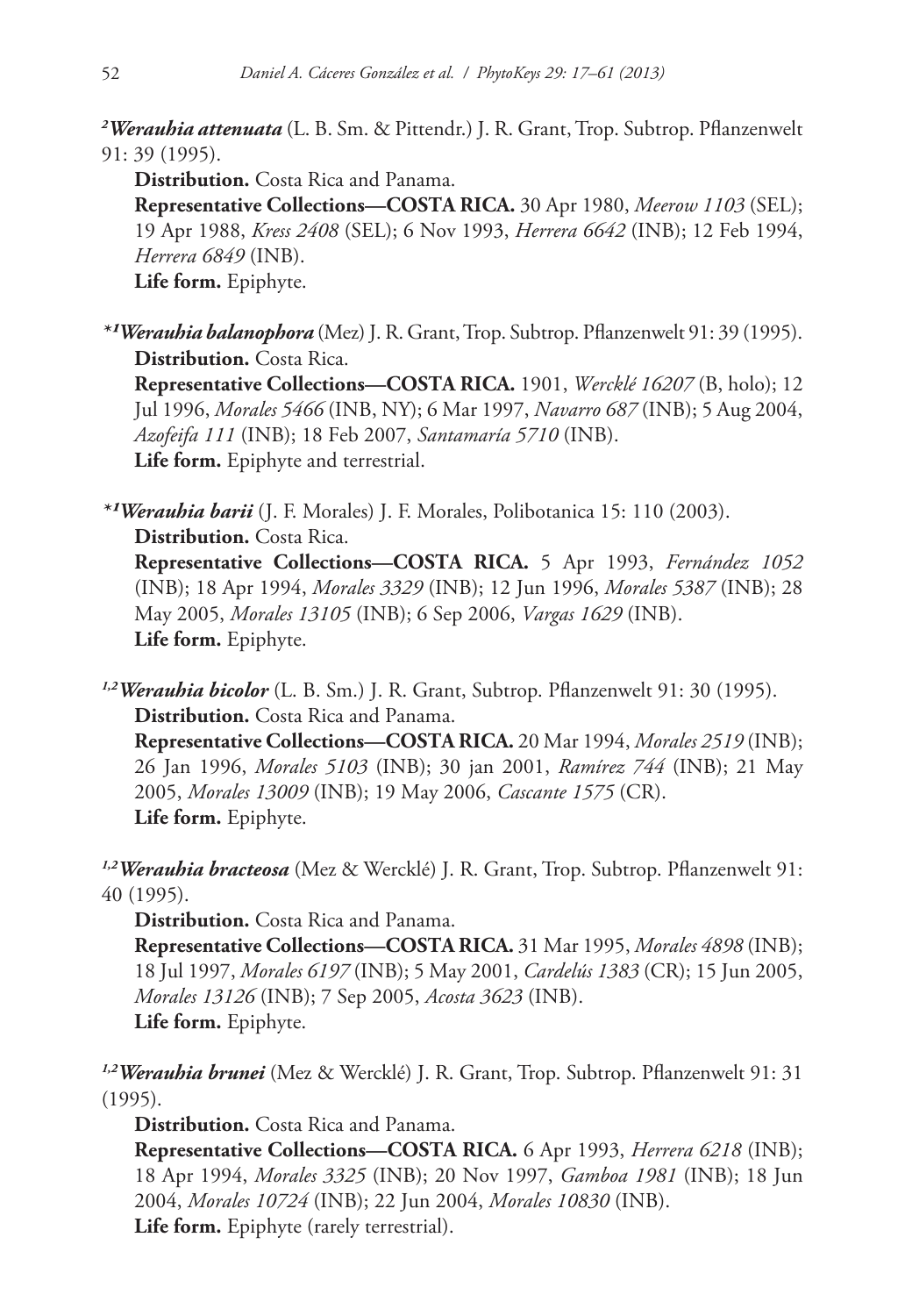*2 Werauhia burgeri* (L. B. Sm.) J. R. Grant, Phytologia 78: 121 (1995). **Distribution.** Costa Rica and Panama.

**Representative Collections—COSTA RICA.** 23 Jan 1983, *Davidse 23227* (INB); Apr 1989, *Ferenczi 1* (SEL); 31 Mar 1996, *Alfaro 526* (INB); 3 Feb 1999, *Rodríguez 4386* (INB); 5 Mar 2008, *Morales 15982* (INB). **Life form.** Epiphyte (rarely terrestrial).

*1,2Werauhia camptoclada* (Mez & Wercklé) J. F. Morales, Monogr. Syst. Bot. Missouri Bot. Gard. 92: 360 (2003).

**Distribution.** Costa Rica and Panama. **Representative Collections—COSTA RICA.** Oct 1908, *Wercklé 17292* (B, holo); 14 Oct 1995, *Morales 4902* (INB); 19 Oct 2003, *Morales 10034* (INB); 28 May 2006, *Cascante 1584* (CR); 11 Nov 2008, *Cascante 2050* (CR). **Life form.** Epiphyte.

*2 Werauhia capitata* (Mez & Wercklé) J. R. Grant, Trop. Subtrop. Pflanzenwelt 91: 40 (1995).

**Distribution.** Costa Rica and Panama.

**Representative Collections—COSTA RICA.** *Wercklé 86* (B, holo); 6 Apr 1994, *Morales 2645* (INB); 20 May 1996, *Morales 5369* (INB); 7 Nov 1996, *Oconnor 30* (INB); 7 Nov 1996, *Oconnor 34* (INB). **Life form.** Epiphyte.

*2 Werauhia comata* (Mez & Wercklé) J. R. Grant, Trop. Subtrop. Pflanzenwelt 91: 40 (1995).

**Distribution.** Costa Rica and Panama.

**Representative Collections—COSTA RICA.** *Wercklé s.n.* (B, holo); 10 Feb 1992, *Ingram 1305* (INB, SEL); 19 Jul 1994, *Morales 3027* (CR, INB); 22 Jul 1994, *Quesada 128* (CR, INB); 20 Sep 2003, *Kriebel 3902* (INB). **Life form.** Epiphyte, terrestrial, and saxicolous.

*\*¹Werauhia dodsonii* (L. B. Sm.) J. R. Grant, Phytologia 79(3): 255 (1995). **Distribution.** Costa Rica.

**Representative Collections—COSTA RICA.** 26 Mar 1995, *Morales 3769* (INB); 5 Jan 1996, *Morales 5048* (INB); 11 Jul 2004, *Morales 10910* (INB); 28 May 2005, *Morales 13110* (INB); 6 Mar 2008, *Morales 16047* (INB). **Life form.** Epiphyte.

*Werauhia gladioliflora* (H. Wendl.) J. R. Grant, Trop. Subtrop. Pflanzenwelt 91: 31 (1995). **Distribution.** Mexico, Belize, Nicaragua, Costa Rica, Panama, Colombia, and Ecuador. **Representative Collections—COSTA RICA.** 27 May 1968, *Burger 5391* (CR, NY); 25 Feb 1991, *Till 7110* (CR); 8 Jan 1992, *Grant 1774* (CR, INB, SEL); 27 Jun 2001, *Chaves 1214* (INB); 6 Mar 2008, *Morales 16057* (INB). **Life form.** Epiphyte and terrestrial (rarely saxicolous).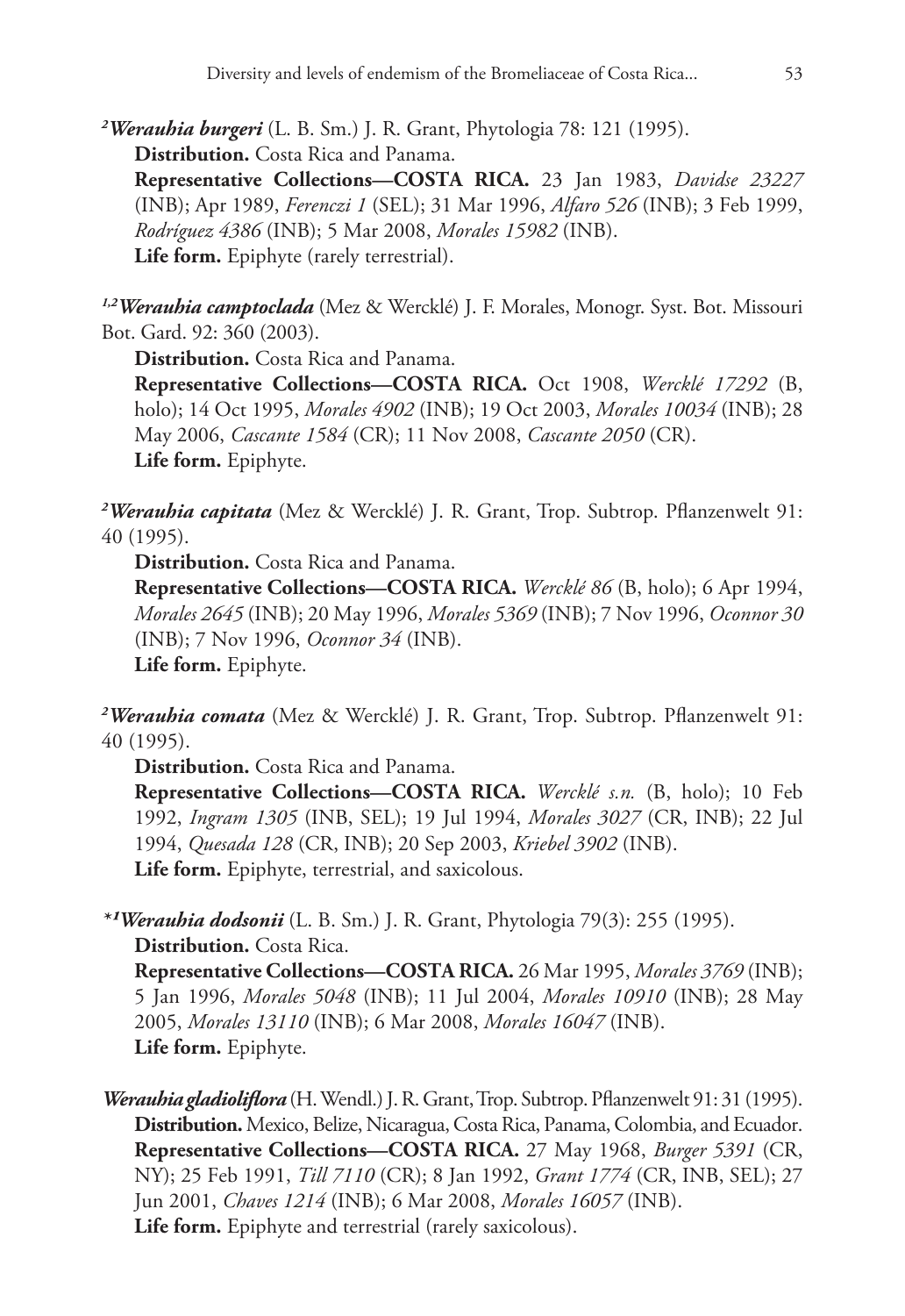*Werauhia graminifolia* (Mez & Wercklé) J. R. Grant, Trop. Subtrop. Pflanzenwelt 91: 32 (1995).

**Distribution.** Nicaragua, Costa Rica, Panama, and Ecuador. **Representative Collections—COSTA RICA.** 29 Dec 1974, *Taylor 17733* (SCZ); 14 Jan 1984, *Gómez 20792* (CR); 18 Feb 1990, *Grant 793* (INB); 1 Apr 1997, *Rodríguez 2079* (INB); 10 Jan 2000, *Alfaro 2659* (INB). **Life form.** Epiphyte (rarely terrestrial).

*Werauhia greenbergii* (Utley) J. R. Grant, Trop. Subtrop. Pflanzenwelt 91: 42 (1995). **Distribution.** Costa Rica, Panama, and Ecuador. **Representative Collections—COSTA RICA.** 27 Jan 1976, *Utley 3741* (CR); 10 Nov 1993, *Bello 5405* (CR, INB); 17 Apr 1994, *Morales 2699* (CR, INB); 18 Feb 1995, *Morales 4884* (INB); 20 Mar 2005, *Santamaría 1152* (INB). **Life form.** Epiphyte, terrestrial, and saxicolous.

*\*¹Werauhia haberi* (J. F. Morales) J. F. Morales, Polibotanica 15: 110 (2003). **Distribution.** Costa Rica. **Representative Collections—COSTA RICA.** 23 Dec 1988, *Haber 8947* (INB). **Life form.** Epiphyte.

*\*¹Werauhia hainesiorum* (L. B. Sm.) J. R. Grant, Trop. Subtrop. Pflanzenwelt 91: 42 (1995).

**Distribution.** Costa Rica. **Representative Collections—COSTA RICA.** 20 Feb 1994, *Morales 3337* (INB); 18 Apr 1994, *Morales 3330* (INB); 22 May 1994, *Morales 3363* (INB). **Life form.** Epiphyte.

*Werauhia hygrometrica* (André) J. R. Grant, Trop. Subtrop. Pflanzenwelt 91: 42 (1995). **Distribution.** Guatemala, Honduras, Nicaragua, Costa Rica, Panama, Colombia, and Ecuador.

**Representative Collections—COSTA RICA.** Apr 1975, *Velick 1* (SEL); 27 Sep 1988, *Ingram 252* (SEL, CR, NY); 22 Jul 1994, *Lépiz 510* (CR, INB); 6 Apr 2005, *Soto 695* (INB, NY); 22 Feb 2007, *Rodríguez 10692* (INB). **Life form.** Epiphyte, terrestrial, and saxicolous.

*2 Werauhia insignis* (Mez) W. Till, Barfuss & M. R. Samuel, J. Bromeliad Soc. 54: 13 (2004).

**Syn.:***Tillandsia insignis* (Mez) L. B. Sm. & Pittendr., J. Wash. Acad. Sci. 43: 402 (1953). **Distribution.** Costa Rica and Panama.

**Representative Collections—COSTA RICA.** 1 Jan 1922, *Brenes 3595* (CR); 20 Mar 1959, *Charles 89* (NY); 20 Dec 1982, *Zuchowski 608* (SEL); 10 Mar 2001, *Mora 1901* (CR, INB, NY); 16 Jun 2005, *Morales 13169* (INB). **Life form.** Epiphyte, terrestrial, and saxicolous.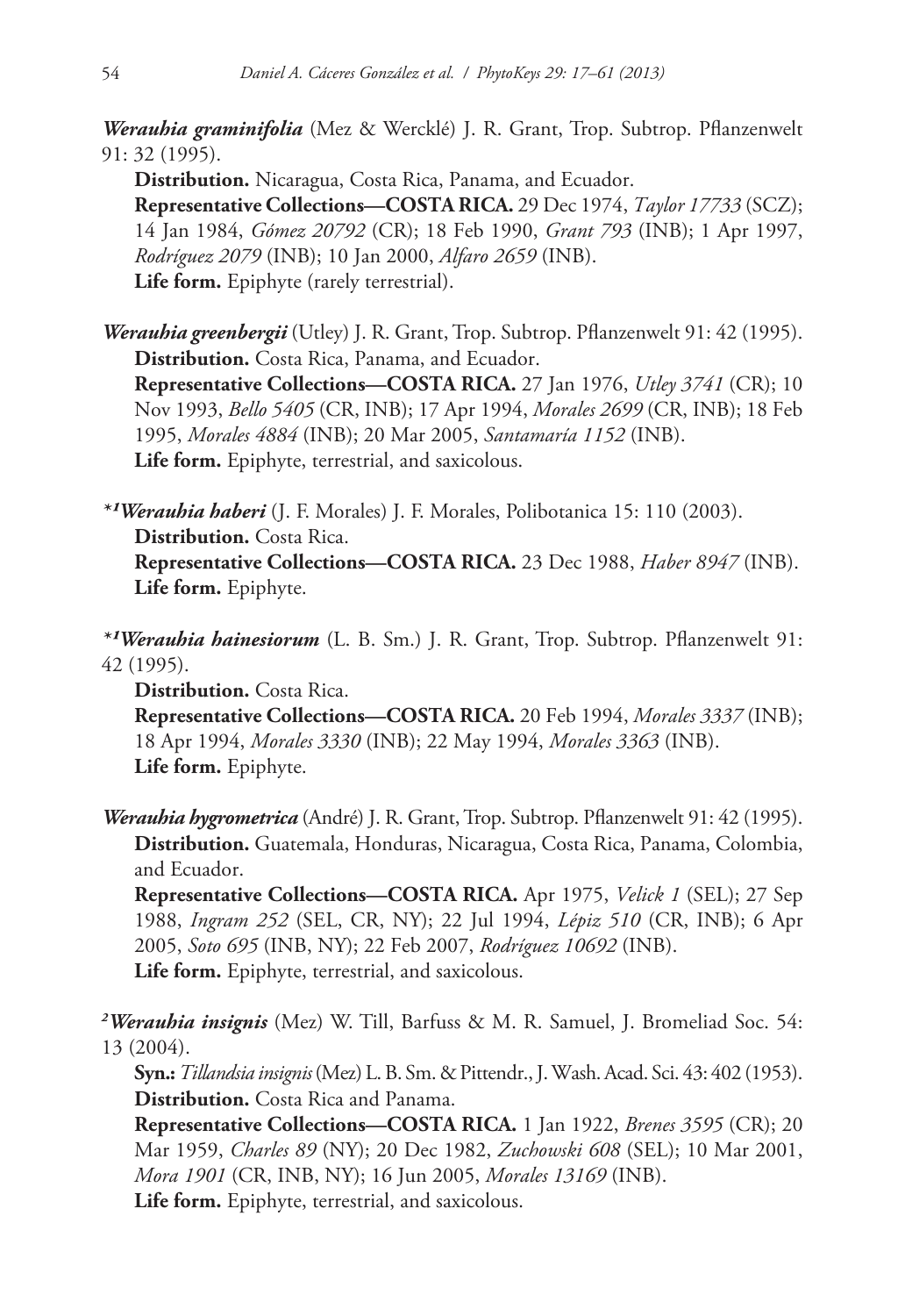*1,2Werauhia kathyae* (Utley) J. R. Grant, Trop. Subtrop. Pflanzenwelt 91: 42 (1995). **Distribution.** Costa Rica and Panama.

**Representative Collections—COSTA RICA.** 24 Apr 1983, *Liesner 14676* (INB); 22 Feb 1990, *Grant 824* (INB, SEL); 21 Jul 1994, *Morales 3055* (CR, INB); 20 Feb 1999, *Vargas 157* (INB); 17 Jun 2005, *Morales 13220* (INB). **Life form.** Epiphyte (rarely terrestrial).

*Werauhia kupperiana* (Suess.) J. R. Grant, Trop. Subtrop. Pflanzenwelt 91: 32 (1995). **Distribution.** Nicaragua, Costa Rica, Panama, Colombia, and Ecuador. **Representative Collections—COSTA RICA.** 15 Sep 1986, *Davidse 31283* (INB); 19 Oct 1989, *Funk 10599* (INB); 3 Dec 1993, *Morales 2127* (CR, INB, SEL); 17 Apr 1994, *Morales 2703* (CR, INB, SEL); 18 Nov 1996, *Oconnor 202* (INB). **Life form.** Epiphyte and terrestrial.

*2 Werauhia latissima* (Mez & Wercklé) J. R. Grant, Trop. Subtrop. Pflanzenwelt 91: 43 (1995).

**Distribution.** Costa Rica and Panama.

**Representative Collections—COSTA RICA.** *Wercklé s.n.* (B, holo, n.v); *Wercklé 82* (B, n.v.); *Wercklé 8* (US, n.v.); 10 Apr 2005, *Soto 773* (INB). **Life form.** Epiphyte (rarely terrestrial).

*2 Werauhia laxa* (Mez & Wercklé) J. R. Grant, Trop. Subtrop. Pflanzenwelt 91: 43 (1995). **Distribution.** Costa Rica and Panama.

**Representative Collections—COSTA RICA.** *Wercklé 90* (B, holo); 26 Feb 1975, *Utley 1857* (CR, INB, NY); 12 Feb 1992, *Ingram 1325* (INB, SEL); 20 Jul 1996, *Morales 5533* (INB); 16 Apr 2004, *Solano 978* (INB). **Life form.** Epiphyte, terrestrial, and saxicolous.

*2 Werauhia leucophylla* (L. B. Sm.) J. R. Grant, Trop. Subtrop. Pflanzenwelt 91: 43 (1995). **Distribution.** Costa Rica and Panama.

**Representative Collections—COSTA RICA.** 29 Jun 1972, *Utley 401* (CR); 13 Sep 1978, *Burger & Antonio 11024* (CR, SCZ); 22 Jul 1990, *Luther 2804* (SEL); 20 Mar 1994, *Morales 2520* (INB); 25 Sep 2005, *Solano 2705* (INB). **Life form.** Epiphyte (occasionally terrestrial).

*\*¹Werauhia luis-gomezii* (Utley) J. R. Grant, Trop. Subtrop. Pflanzenwelt 91: 43 (1995). **Distribution.** Costa Rica.

**Representative Collections—COSTA RICA.** 11 Jul 1996, *Morales 5460* (INB); 1 Apr 1997, *Quesada 1965* (CR, INB); 21 May 2005, *Morales 13008* (INB); 15 Jun 2005, *Morales 13133* (INB).

**Life form.** Epiphyte (occasionally terrestrial).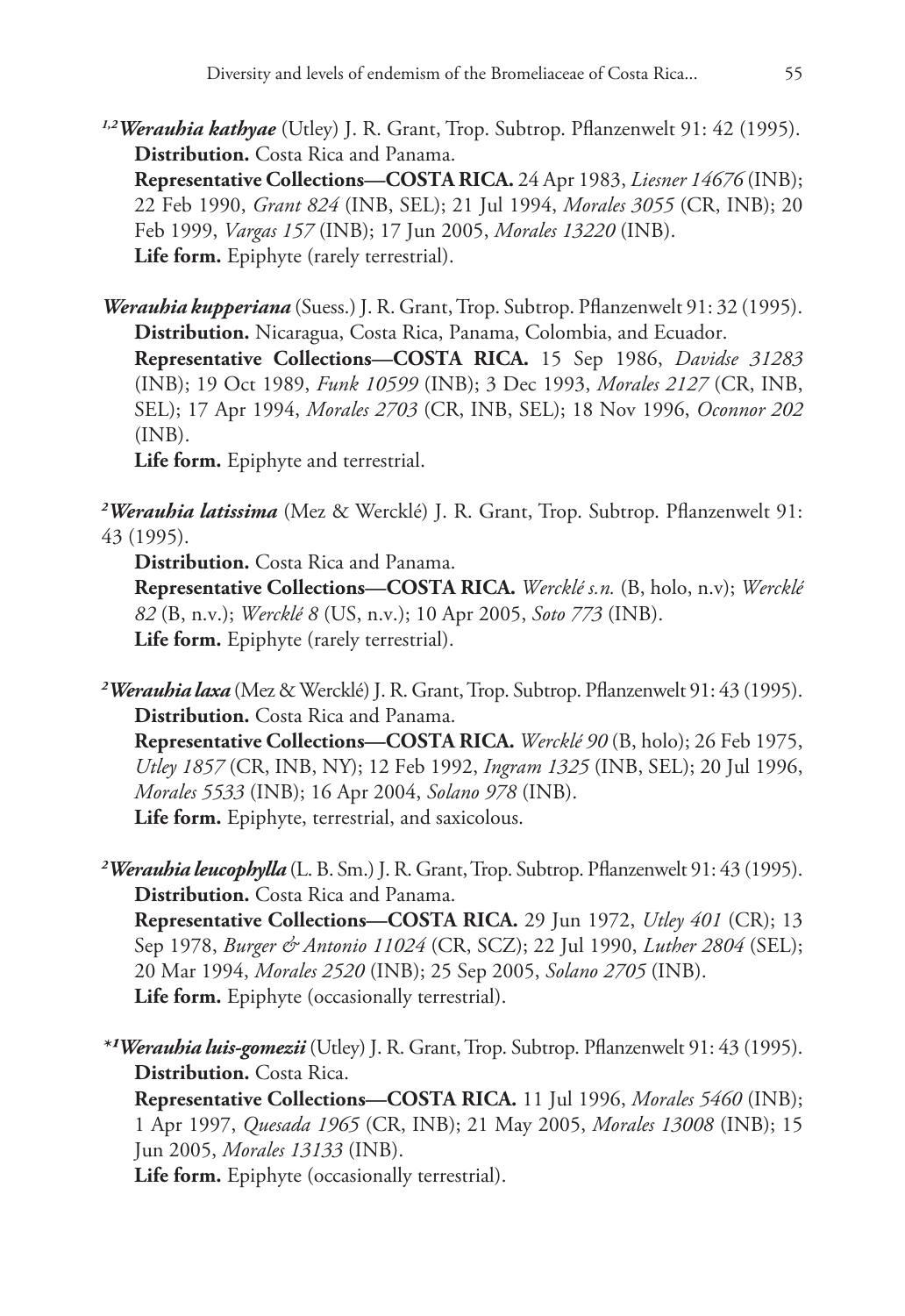*\*¹Werauhia lyman-smithii* (Utley) J. R. Grant, Trop. Subtrop. Pflanzenwelt 91: 43 (1995). **Distribution.** Costa Rica.

**Representative Collections—COSTA RICA.** 3 Oct 1993, *Morales 1825* (INB); 29 Mar 1994, *Morales 2614* (INB); 21 Feb 1995, *Morales 3492* (INB); 19 Mar 1996, *Morales 5330* (INB); 7 Dec 2004, *Morales 11742* (INB). **Life form.** Epiphyte.

*1,2Werauhia macrantha* (Mez & Wercklé) J. R. Grant, Phytologia 78: 121 (1995). **Distribution.** Costa Rica and Panama. **Representative Collections—COSTA RICA.** *Wercklé s.n.* (B, holo); 31 Mar 1995, *Morales 3824* (INB); 28 Jan 1996, *Morales 5201* (INB). **Life form.** Epiphyte.

*1,2Werauhia macrochlamys* (Mez & Wercklé) J. F. Morales, Lundiana 4(1): 65 (2003). **Distribution.** Costa Rica and Panama.

**Representative Collections—COSTA RICA.** *Wercklé 115* (B, holo); 21 Jul 1994, *Morales 3047* (INB); 17 Oct 1996, *Moraga 775* (CR, INB); 22 Nov 2004, *Soto 346* (INB); 27 Jul 2005, *Acosta 3524* (INB). **Life form.** Epiphyte (occasionally terrestrial).

*2 Werauhia marnier-lapostollei* (L. B. Sm.) J. R. Grant, Trop. Subtrop. Pflanzenwelt 91: 33 (1995).

**Distribution.** Costa Rica and Panama. **Representative Collections—COSTA RICA.** 21 Apr 1994, *Lépiz 305* (INB); 20 Apr 1995, *Morales 3881* (INB); 3 Apr 1997, *Morales 6159* (INB); 4 Apr 2002, *Arauz 3250* (CR); 7 Apr 2005, *Morales 12782* (INB). **Life form.** Epiphyte.

*\*Werauhia moralesii* H. Luther, Brittonia 54(4): 281 (2002 publ. 2003). **Syn.:** *Werauhia clandestina* J.F. Morales, [Polibotanica](http://www.ipni.org/ipni/idPublicationSearch.do;jsessionid=259C5367ABE776891170D9B1B15DEF59?back_page=&id=16727-2) 15: 110 (2003). **Distribution.** Costa Rica. **Representative Collections—COSTA RICA.** 22 Jul 1990, *Luther 2801* (MO,

SEL); 17 Apr 1994, *Morales 2704* (INB). **Life form.** Epiphyte, terrestrial, and saxicolous.

**Note.** According to The Plant List ([www.theplantlist.org](http://www.theplantlist.org)) "this name is unresolved". The species was originally described as *Vriesea simulans* J.F. Morales in Novon 9: 404 (1999), which is a homonym of *Vriesea simulans* Leme in J. Bromeliad Soc. 47(4): 169 (1997).

*Werauhia nephrolepis* (L. B. Sm. & Pittendr.) J. R. Grant, Trop. Subtrop. Pflanzenwelt 91: 44 (1995).

**Distribution.** Guatemala, El Salvador, Honduras, Nicaragua, Costa Rica, and Panama.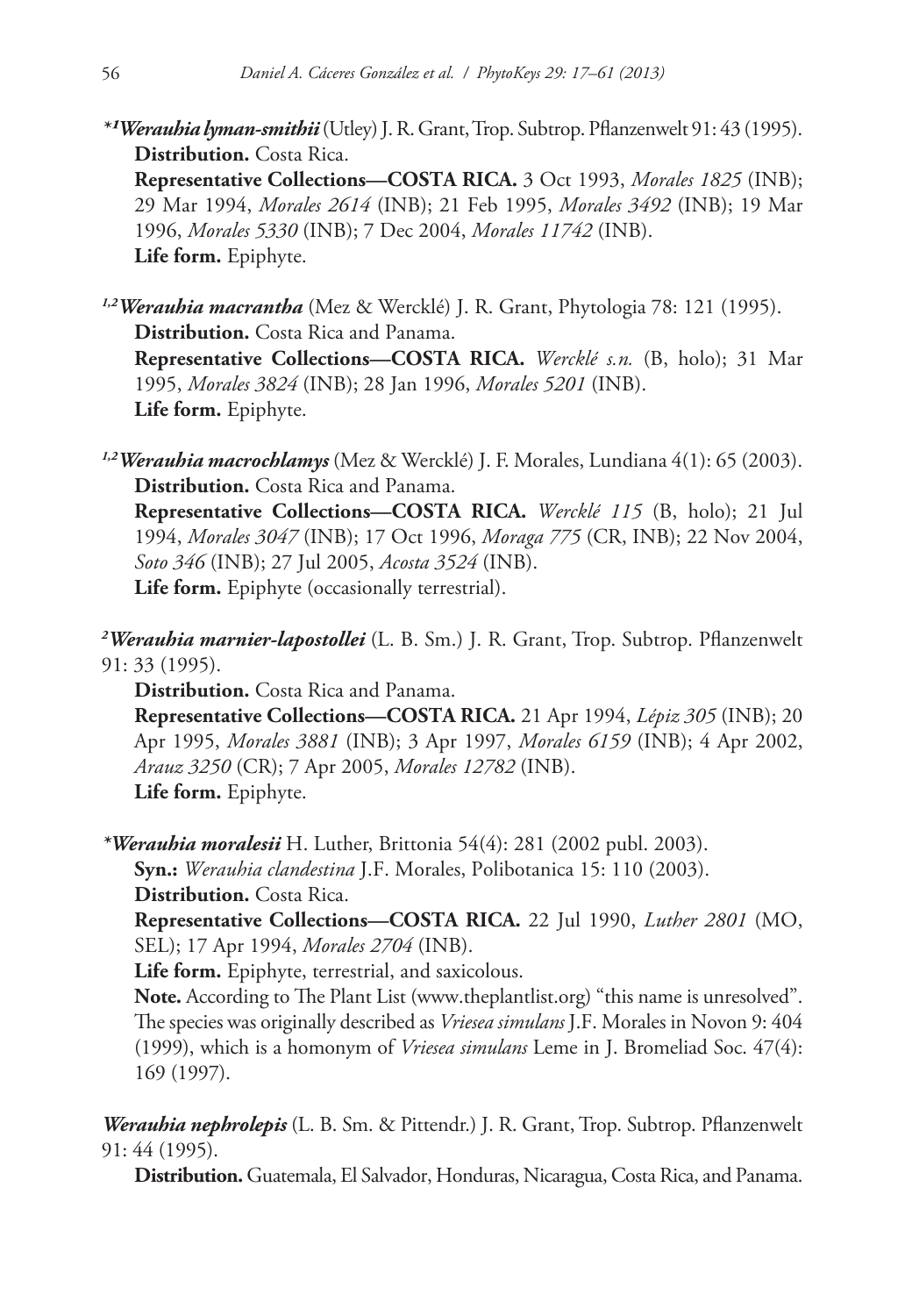**Representative Collections—COSTA RICA.** 1901, *Wercklé 16201* (B); 27 Feb 1987, *Grayum 8097* (INB); 19 Sep 1997, *Rodríguez 2479* (INB); 6 Apr 2005, *Soto 694* (INB, NY); 5 Feb 2008, *Cascante 1842* (CR). **Life form.** Epiphyte (occasionally terrestrial).

*1,2Werauhia notata* (L. B. Sm. & Pittendr.) J. R. Grant, Trop. Subtrop. Pflanzenwelt 91: 44 (1995).

**Distribution.** Costa Rica and Panama. **Representative Collections—COSTA RICA.** 4 Oct 1898, *Tonduz 12526* (B, holo; CR); 14 Jan 1992, *Grant 1870* (CR, INB); 26 Mar 1995, *Morales 3771* (INB); 8 Mar 2000, *Acosta 557* (CR, INB); 7 Oct 2008, *Cascante 2022* (CR). **Life form.** Epiphyte and terrestrial.

*Werauhia ororiensis* (Mez) J. R. Grant, Trop. Subtrop. Pflanzenwelt 91: 44 (1995). **Distribution.** Costa Rica, Panama, and Ecuador.

**Representative Collections—COSTA RICA.** 2 Jun 1890, *Tonduz 2159* (B, CR); 14 Apr 1968, *Rodríguez & Sevilla 1143* (USJ); 5 Mar 1976, *Utley & Utley 4238* (SCZ); 12 Jan 1992, *Grant 1842* (INB, SEL); 16 Jun 2005, *Morales 13186* (INB). **Life form.** Epiphyte and terrestrial.

*\*¹Werauhia osaensis* (J. F. Morales) J. F. Morales, Polibotanica 15: 110 (2003). **Distribution.** Costa Rica.

**Representative Collections—COSTA RICA.** 26 Aug 1990, *Herrera 4144* (INB); 4 Sep 1993, *Aguilar 2227* (INB); 15 Mar 1995, *Mora 83* (INB); 13 May 2001, *Morales 8069* (INB); 28 Feb 2005, *Morales 12071* (INB). **Life form.** Epiphyte.

*1,2Werauhia paniculata* (Mez & Wercklé) J. R. Grant, Trop. Subtrop. Pflanzenwelt 91: 45 (1995).

**Distribution.** Costa Rica and Panama.

**Representative Collections—COSTA RICA.** *Wercklé 55* (B, lecto); 25 Jun 1976, *Utley 5196* (CR); 17 Jun 1994, *Morales 2937* (INB); 30 Jul 2001, *Acosta 3127* (INB); 17 Jun 2005, *Morales 13216* (INB).

**Life form.** Epiphyte (occasionally terrestrial).

*Werauhia pedicellata* (Mez & Wercklé) J. R. Grant, Trop. Subtrop. Pflanzenwelt 91: 47 (1995).

**Distribution.** Honduras, Nicaragua, Costa Rica, and Panama.

**Representative Collections—COSTA RICA.** *Wercklé 116* (B, holo; GH, iso, n.v.); 28 Apr 1980, *Meerow 1037* (SEL); 6 Apr 1994, *Morales 2641* (CR, INB, SEL); 15 May 2004, *Kriebel 4641* (INB); 10 Mar 2008, *Cascante 1883* (CR). **Life form.** Epiphyte (occasionally terrestrial).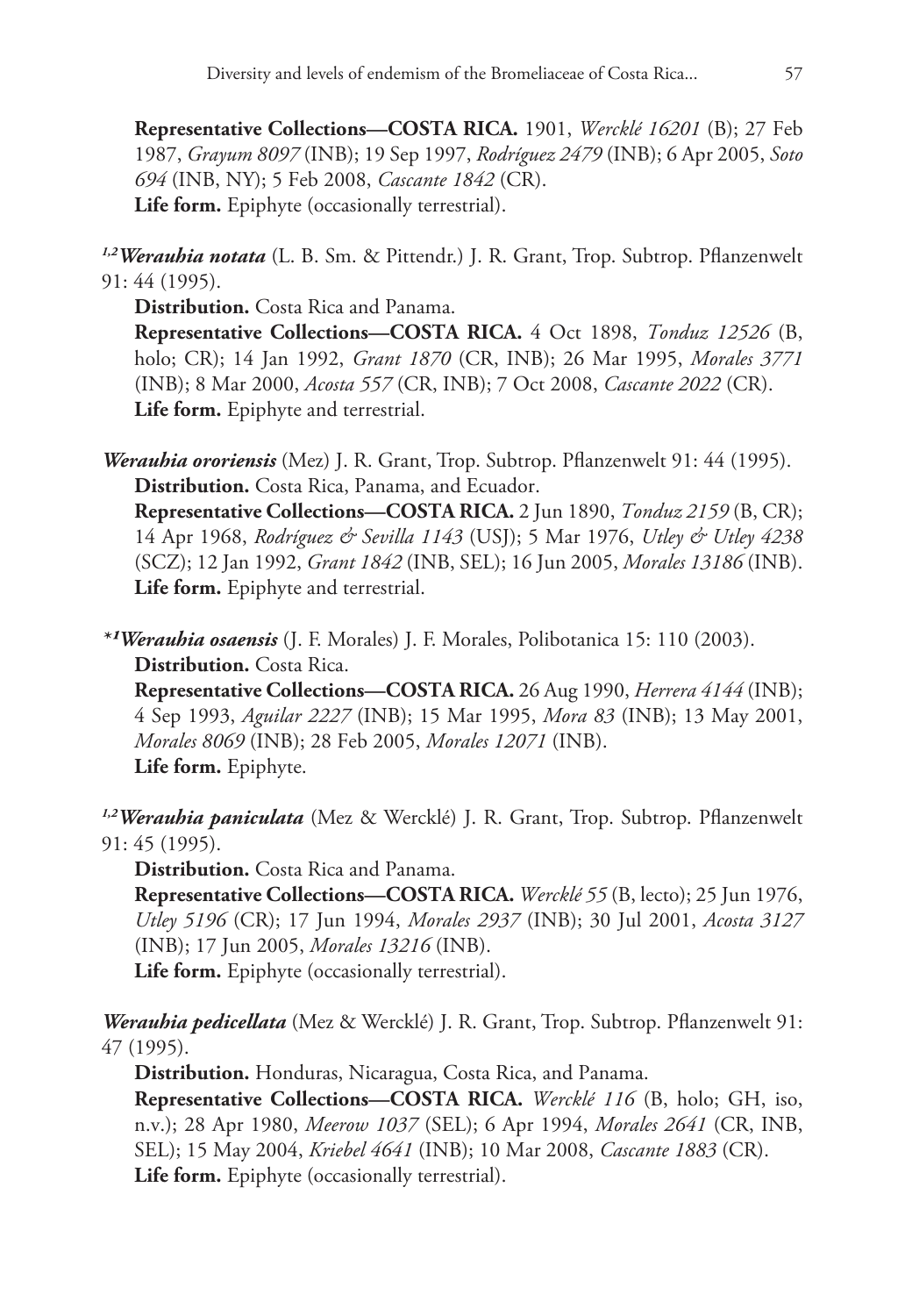*2 Werauhia picta* (Mez & Wercklé) J. R. Grant, Trop. Subtrop. Pflanzenwelt 91: 47 (1995). **Distribution.** Costa Rica and Panama. **Representative Collections—COSTA RICA.** *Wercklé 119* (B, lecto); May- Jun 1976, *Utley & Utley 4979* (CR). **Life form.** Epiphyte.

*2 Werauhia pittieri* (Mez) J. R. Grant, Trop. Subtrop. Pflanzenwelt 91: 33 (1995). **Distribution.** Costa Rica and Panama. **Representative Collections—COSTA RICA.** Apr 1898, *Tonduz 12229* (B, holo, n.v.; US, iso, n.v.); 6 Apr 1995, *Aguilar 3884* (INB); 24 Jul 1997, *Rodríguez 2410* (INB); 5 Jul 2000, *Morales 7288* (CR, INB); 9 Dec 2004, *Morales 11873* (INB). **Life form.** Epiphyte.

*Werauhia ringens* (Griseb.) J. R. Grant, Trop. Subtrop. Pflanzenwelt 91: 35 (1995). **Distribution.** Honduras, Nicaragua, Costa Rica, Panama, Colombia, Ecuador, Dominican Republic, and Haiti.

**Representative Collections—COSTA RICA.** 12 Mar 1993, *Luther s.n.* (SEL); 23 Nov 1994, *Morales 3224* (CR, INB); 17 May 1995, *Morales 4210* (INB); 15 Mar 2004, *Morales 10320* (INB).

**Life form.** Epiphyte.

*2 Werauhia rubra* (Mez & Wercklé) J. R. Grant, Trop. Subtrop. Pflanzenwelt 91: 47 (1995). **Distribution.** Costa Rica and Panama. **Representative Collections—COSTA RICA.** *Wercklé 100* (B, lecto); 11 May 1975, *Utley 2486* (CR); 8 Sep 1984, *Davidse 28704* (CR); 21 Feb 1995, *Morales 3493* (CR, INB, NY); 29 Aug 2000, *Rodríguez 6346* (INB). **Life form.** Epiphyte and terrestrial.

*\*¹Werauhia rugosa* (Mez & Wercklé) J. R. Grant, Phytologia 79(3): 255 (1995). **Distribution.** Costa Rica. **Representative Collections—COSTA RICA.** *Wercklé s.n.* (B); 29 Apr 1980, *Meerow et al. 1073* (SEL); 6 Aug 1994, *Morales 3077* (INB). **Life form.** Epiphyte (rarely terrestrial).

*Werauhia sanguinolenta* (Linden ex Cogn. & Marchal) J. R. Grant, Trop. Subtrop. Pflanzenwelt 91: 35 (1995).

**Distribution.** Honduras, Nicaragua, Costa Rica, Panama, Colombia, Ecuador, Peru, Bolivia, Brazil, Venezuela, Dominican Republic, and Jamaica.

**Representative Collections—COSTA RICA.** 5 Jan 1992, *Grant 1729* (CR, INB, SEL); 3 Dec 1993, *Morales 2136* (CR, INB, SEL); 27 Jul 1995, *Lépiz 612* (CR, INB); 13 Nov 1998, *Estrada 1933* (CR); 11 Apr 2005, *Morales 12752* (INB). **Life form.** Epiphyte (occasionally terrestrial and saxicolous).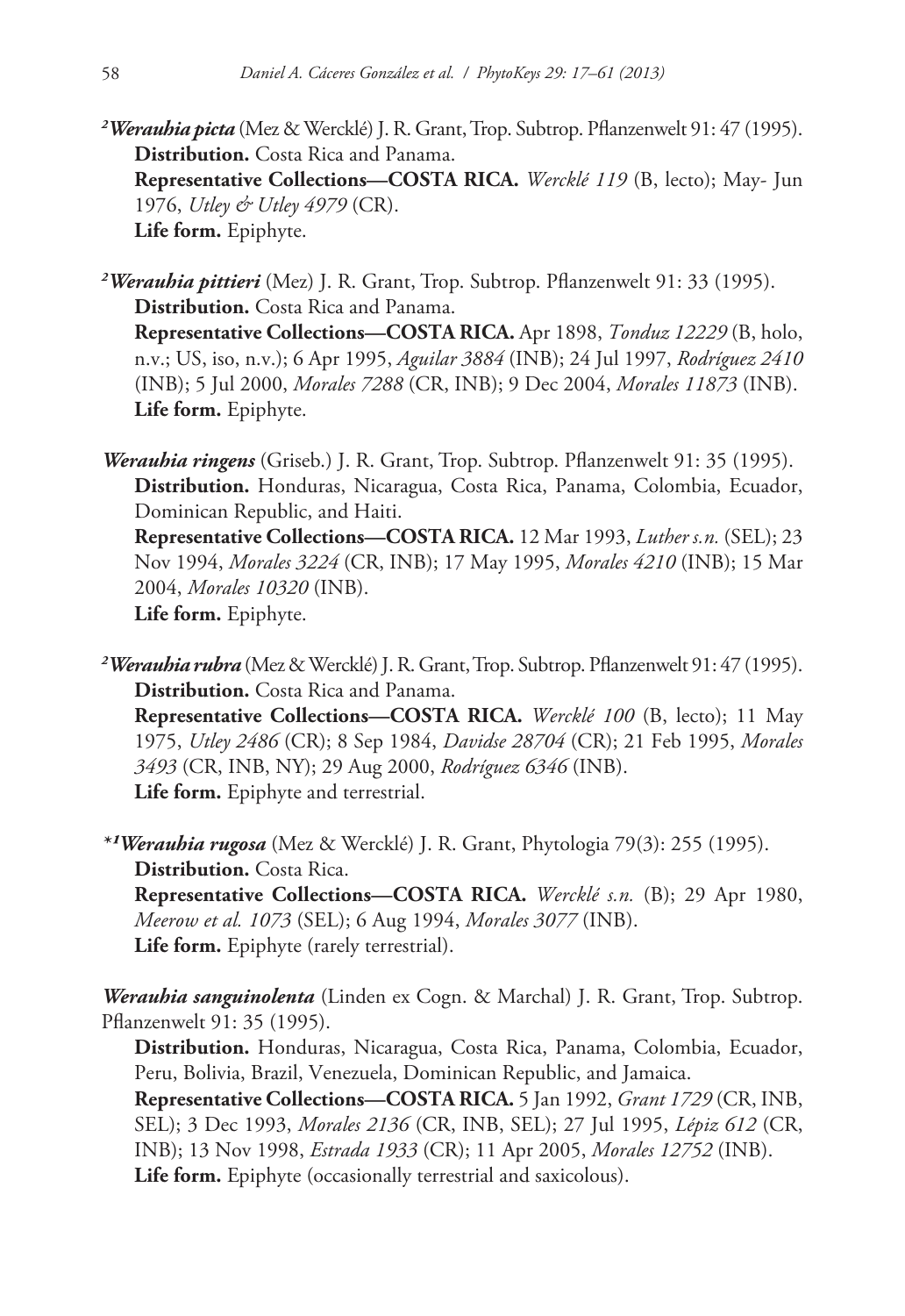*1,2Werauhia singuliflora* (Mez & Wercklé) J. R. Grant, Trop. Subtrop. Pflanzenwelt 91: 48 (1995).

**Distribution.** Costa Rica and Panama.

**Representative Collections—COSTA RICA.** *Wercklé 89* (B, holo); 31 Jul 1982, *Gómez-Laurito 8914* (INB); 31 Mar 1995, *Morales 4899* (INB); 19 Mar 1996, *Morales 5336* (INB); 12 May 2005, *Morales 12959* (INB). **Life form.** Epiphyte.

*2 Werauhia stenophylla* (Mez & Wercklé) J. R. Grant Trop. Subtrop. Pflanzenwelt 91: 48 (1995). **Distribution.** Costa Rica and Panama. **Representative Collections—COSTA RICA.** *Wercklé 112* (B, holo); 12-17 Dec 1969, *Burger & Liesner 6734* (SCZ); 22 Feb 1990, *Grant 844* (INB); 12 Feb 1992,

*Ingram 1323* (SEL).

**Life form.** Epiphyte (occasionally terrestrial).

*Werauhia subsecunda* (Wittm.) J. R. Grant, Trop. Subtrop. Pflanzenwelt 91: 35 (1995). **Distribution.** Costa Rica, Panama, and Colombia. **Representative Collections—COSTA RICA.** *Wercklé 118* (B, holo); 27 Apr 1980, *Meerow 1010* (SEL); 14 Jan 1992, *Grant 1869* (CR, INB); 9 Dec 2004, *Morales 11911* (INB); 23 Apr 2008, *Cascante 1923* (CR). **Life form.** Epiphyte.

*\*¹Werauhia tiquirensis* (J. F. Morales) J. F. Morales, Polibotanica 15: 110 (2003). **Distribution.** Costa Rica. **Representative Collections—COSTA RICA.** 22 Apr 1995, *Morales 3984* (INB); 23 Jun 1995, *Morales 4462* (INB); 13 May 2001, *Morales 8024* (INB); 6 Apr 2005, *Morales 12506* (INB).

**Life form**. Epiphyte and terrestrial.

*\*¹Werauhia tonduziana* (L. B. Sm.) J. R. Grant, Trop. Subtrop. Pflanzenwelt 91: 35 (1995). **Distribution.** Costa Rica.

**Representative Collections—COSTA RICA.** 15 Jan 1991, *Grant 1438* (INB); 9 Nov 1992, *Ingram 1701* (CR, SEL); 10 May 2005, *Morales 12873* (INB); 19 May 2006, *Cascante 1574* (CR); 26 May 2008, *Hammel 24778* (INB). **Life form.** Epiphyte (rarely terrestrial).

*Werauhia umbrosa* (L. B. Sm.) J. R. Grant, Trop. Subtrop. Pflanzenwelt 91: 48 (1995). **Distribution.** Costa Rica, Panama, and Colombia. **Representative Collections—COSTA RICA.** 20 Apr 1993, *Ingram 1845* (INB, SEL); 5 Jan 1997, *González 1495* (INB); 13 Apr 2005, *Santamaría 1654* (INB); 11 May 2005, *Morales 12904* (INB); 9 Aug 2007, *Soto 1697* (INB). **Life form.** Epiphyte and terrestrial.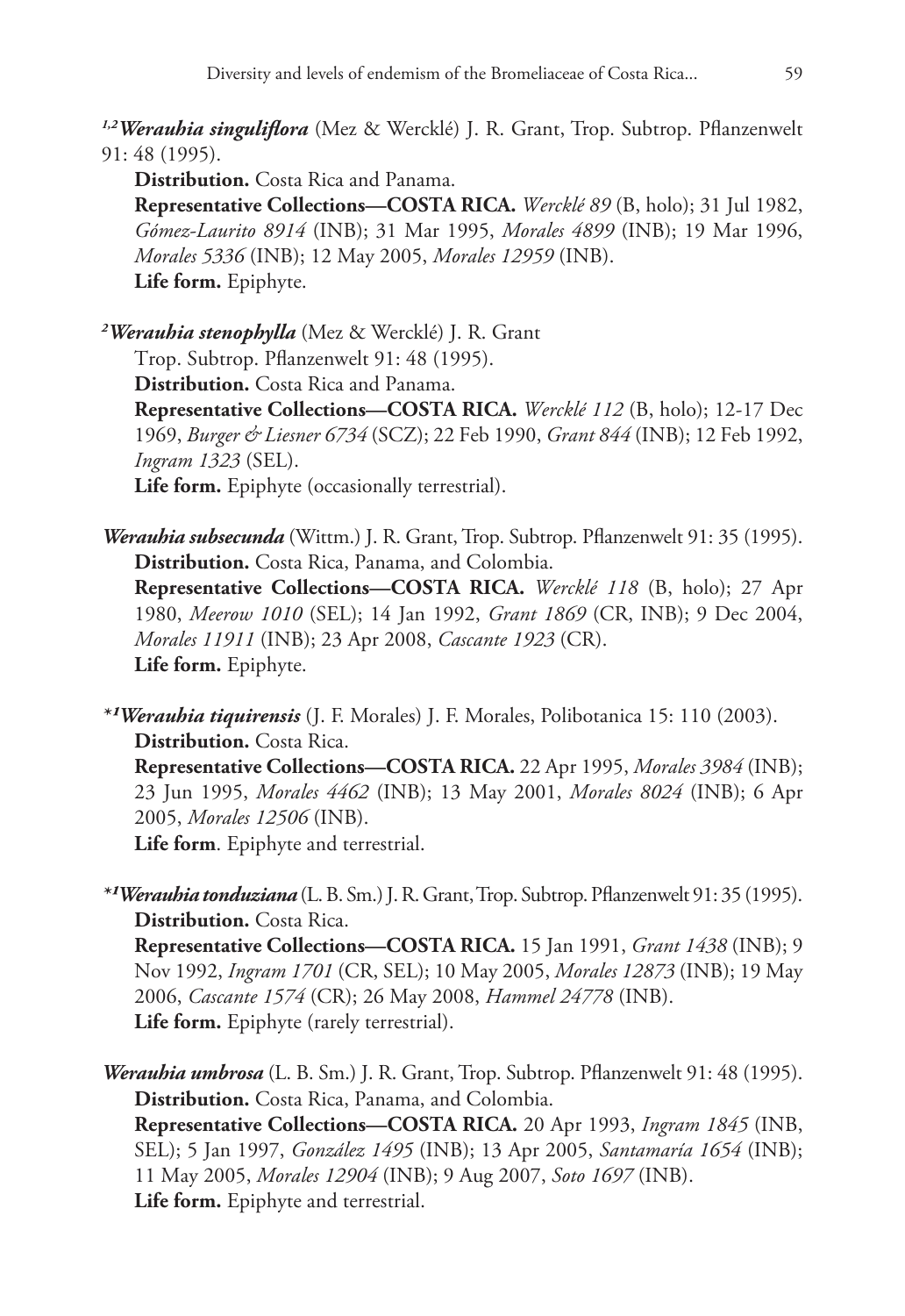*\*¹Werauhia uxoris* (Utley) J. R. Grant, Trop. Subtrop. Pflanzenwelt 91: 48 (1995). **Distribution.** Costa Rica.

**Representative Collections—COSTA RICA.** 1 May 1994, *Morales 3333* (INB); 11 Jul 1996, *Morales 5457* (INB); 5 Sep 1996, *Morales 5790* (INB); 21 May 2005, *Morales 13031* (INB); 16 Jun 2005, *Morales 13185* (INB). **Life form.** Epiphyte.

*\*¹Werauhia vietoris* (Utley) J. R. Grant, Trop. Subtrop. Pflanzenwelt 91: 48 (1995). **Distribution.** Costa Rica. **Representative Collections—COSTA RICA.** 5 Mar 1980, *Meerow 1117* (SEL); 28 Mar 1994, *Morales 2598* (INB); 10 Apr 1994, *Morales 2674* (INB); 19 Jul 2000, *Rodríguez 5981* (INB). **Life form.** Epiphyte.

*Werauhia viridiflora* (Regel) J. R. Grant, Trop. Subtrop. Pflanzenwelt 91: 38 (1995). **Distribution.** Mexico, Guatemala, Belize, Honduras, Nicaragua, Costa Rica, Panama, Colombia, Ecuador, and Venezuela.

**Representative Collections—COSTA RICA.** *Wercklé 66* (B, lecto); 15 Feb 1990, *Grant 90-766* (SEL); 16 Jul 1992, *Ingram 1539* (CR, SEL); 28 Mar 2003, *Morales 9265* (INB); 23 Feb 2008, *Rodríguez 11907* (INB). **Life form.** Epiphyte.

*1,2Werauhia viridis* (Mez & Wercklé) J. R. Grant, Trop. Subtrop. Pflanzenwelt 91: 49 (1995).

**Distribution.** Costa Rica and Panama.

**Representative Collections—COSTA RICA.** *Wercklé s.n.* (B, holo; US, iso, n.v.); 1 Apr 1976, *Utley 4421* (INB); 29 Mar 1994, *Morales 2613* (INB); 3 Feb 1995, *Morales 3434* (INB); 19 Mar 1996, *Morales 5326* (INB). **Life form.** Epiphyte.

*Werauhia vittata* (Mez & Wercklé) J. R. Grant, Trop. Subtrop. Pflanzenwelt 91: 38 (1995). **Distribution.** Belize, Nicaragua, Costa Rica, Panama, and Ecuador. **Representative Collections—COSTA RICA.** *Wercklé 79* (B, holo); 12 Jan 1981, *Waggoner s.n.* (SEL); 22 Feb 1990, *Grant 848* (INB); 10 May 1995, *Morales 4077* (INB); 1 May 2004, *Morales 10567* (INB). **Life form.** Epiphyte.

*\*¹Werauhia vulcanicola* (J. F. Morales) J. F. Morales, Polibotanica 15: 110 (2003). **Distribution.** Costa Rica. **Representative Collections—COSTA RICA.** 9 Jan 1993, *Morales 2237* (INB); 15 Aug 1996, *Morales 5704* (INB); 12 Apr 2005, *Morales 12780* (INB). **Life form.** Terrestrial.